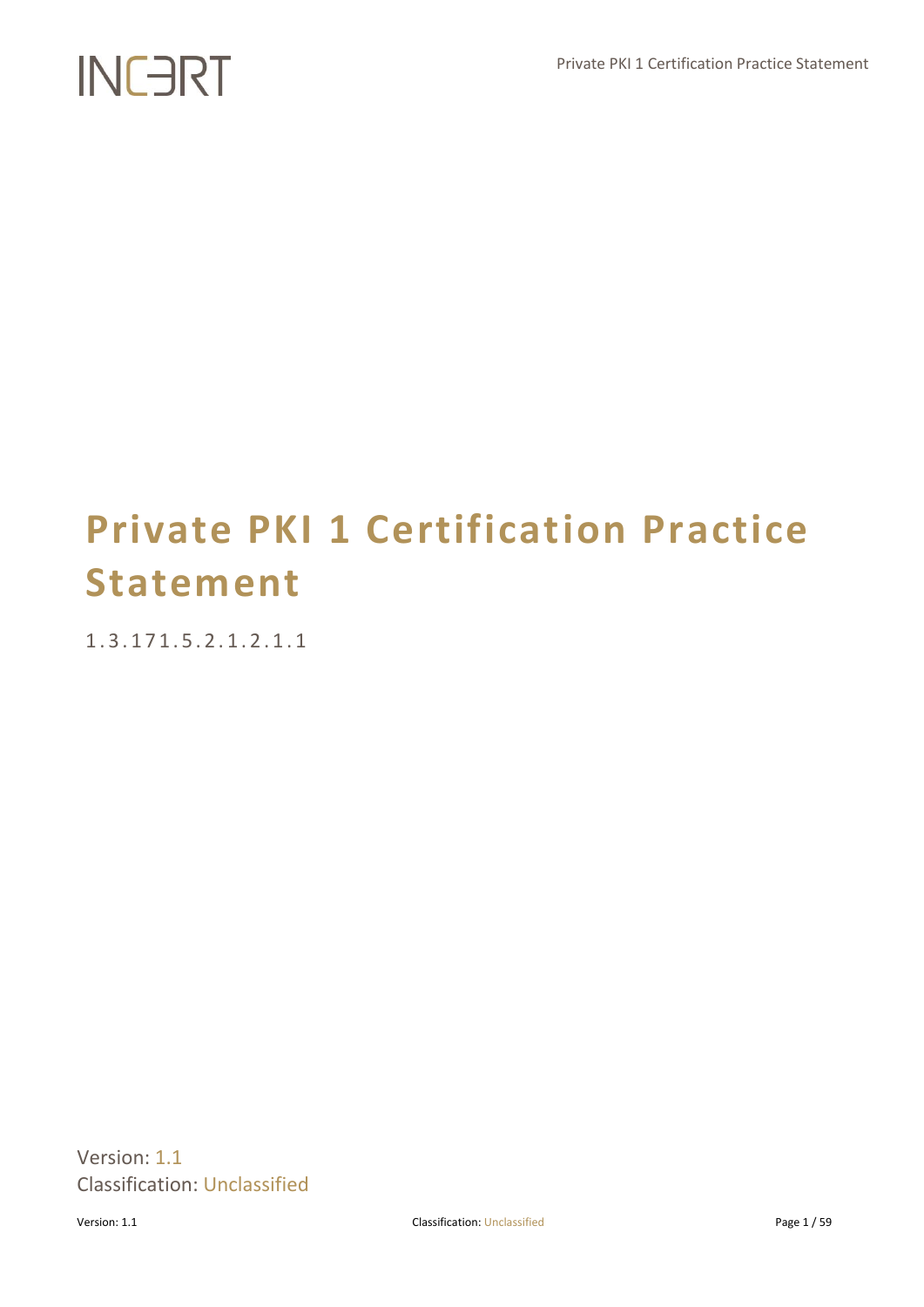# Document history and validation cycle

| <b>Version</b> | <b>Description</b>               | <b>Author</b> | <b>Reviewer</b>       | <b>Document</b><br><b>Status</b> | Date of<br>publication |
|----------------|----------------------------------|---------------|-----------------------|----------------------------------|------------------------|
| 1.0            | Initial release of the document. | Karim Nehari  | <b>Benoit Poletti</b> | Published                        | 20/07/2017             |
| 1.1            | Minor updates                    | Karim Nehari  | <b>Benoit Poletti</b> | Published                        | 12/10/2017             |
|                |                                  |               |                       |                                  |                        |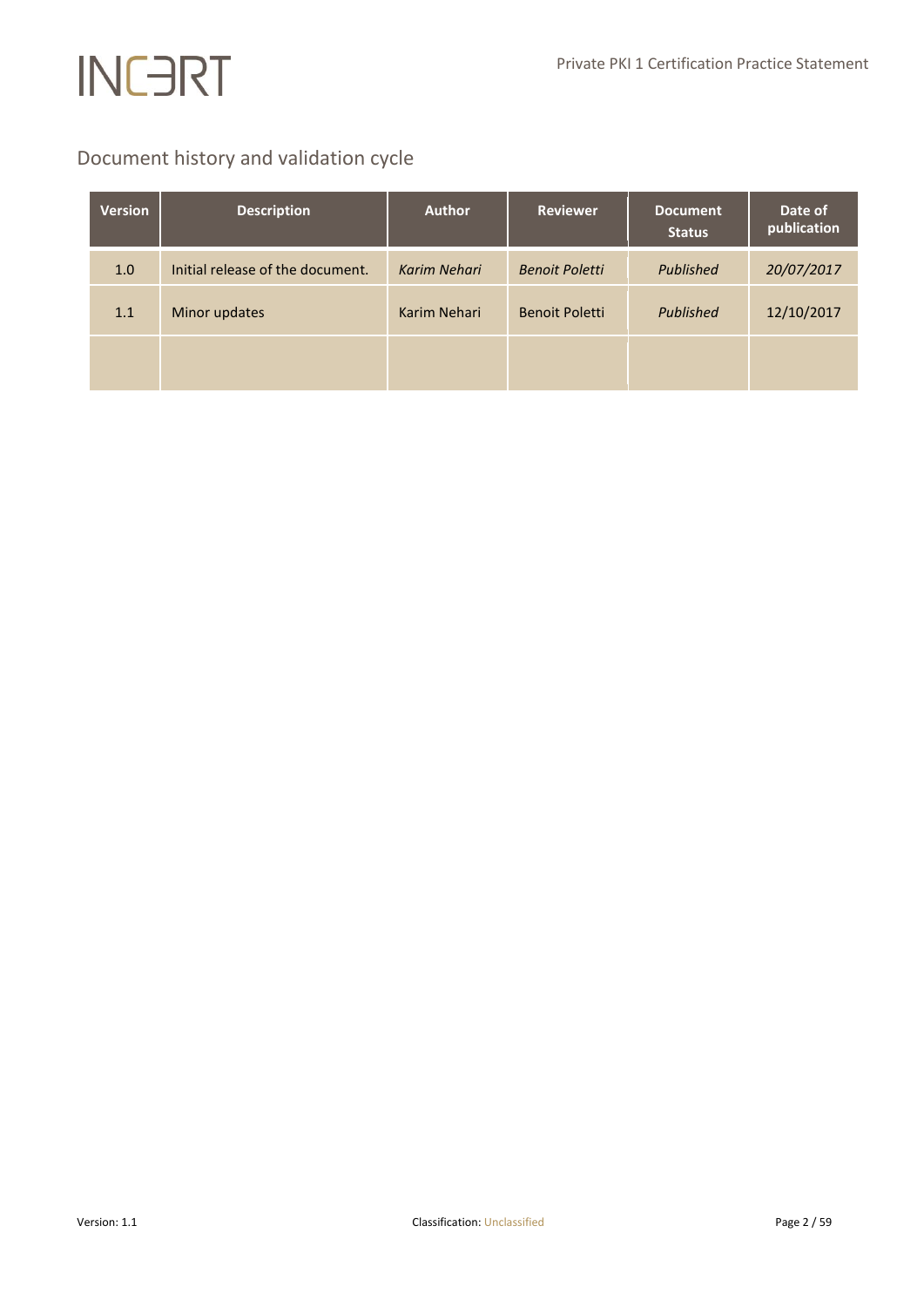

# Table of content

| $\mathbf{1}$            |                   |  |
|-------------------------|-------------------|--|
|                         | 1.1<br>1.2<br>1.3 |  |
|                         | 1.3.1             |  |
|                         | 1.3.2             |  |
|                         | 1.3.3             |  |
|                         | 1.3.4             |  |
|                         | 1.3.5             |  |
|                         | 1.4               |  |
|                         | 1.4.1             |  |
|                         | 1.4.2             |  |
|                         | 1.5               |  |
|                         | 1.5.1             |  |
|                         | 1.5.2             |  |
|                         | 1.5.3             |  |
|                         | 1.5.4             |  |
|                         | $1.6^{\circ}$     |  |
|                         | 1.6.1             |  |
|                         | 1.6.2             |  |
| $\overline{2}$          |                   |  |
|                         | 2.1               |  |
|                         | 2.2               |  |
|                         | 2.3<br>2.4        |  |
| $\overline{\mathbf{3}}$ |                   |  |
|                         | 3.1               |  |
|                         | 3.1.1             |  |
|                         | 3.1.2             |  |
|                         | 3.1.3             |  |
|                         | 3.1.4             |  |
|                         | 3.1.5             |  |
|                         | 3.1.6             |  |
|                         | 3.2               |  |
|                         | 3.2.1             |  |
|                         | 3.2.2             |  |
|                         | 3.2.3             |  |
|                         | 3.2.4             |  |
|                         | 3.2.5             |  |
|                         |                   |  |
|                         | 3.2.6             |  |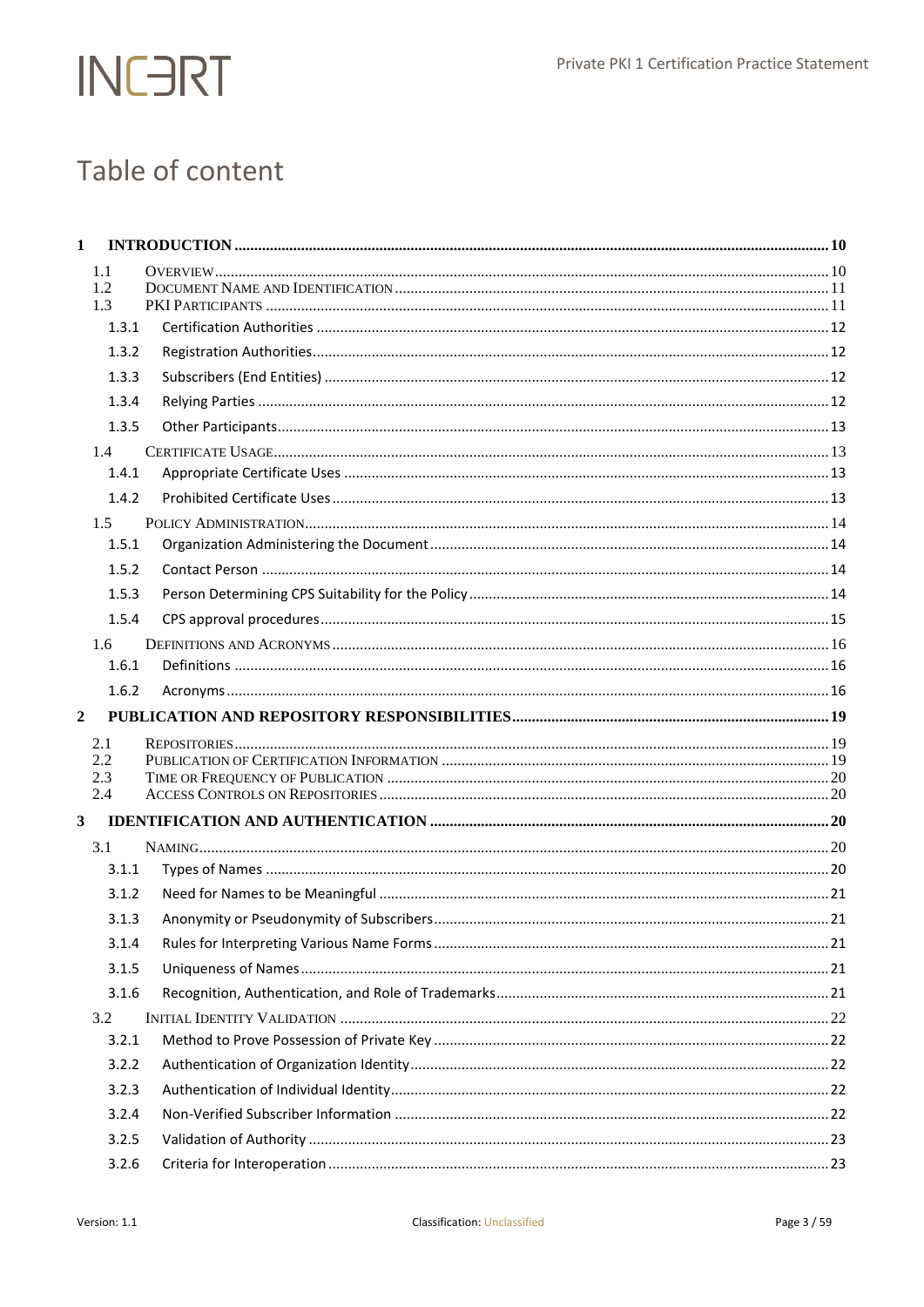## Private PKI 1 Certification Practice Statement

|   | 3.3          |  |
|---|--------------|--|
|   | 3.3.1        |  |
|   | 3.3.2        |  |
|   | 3.4          |  |
| 4 |              |  |
|   | 4.1          |  |
|   | 4.1.1        |  |
|   | 4.1.2        |  |
|   | 4.2          |  |
|   | 4.2.1        |  |
|   | 4.2.2        |  |
|   | 4.2.3        |  |
|   | 4.3          |  |
|   | 4.3.1        |  |
|   | 4.3.2        |  |
|   | 4.4          |  |
|   | 4.4.1        |  |
|   | 4.4.2        |  |
|   | 4.4.3        |  |
|   | 4.5          |  |
|   | 4.5.1        |  |
|   | 4.5.2        |  |
|   | 4.6<br>4.6.1 |  |
|   | 4.6.2        |  |
|   | 4.6.3        |  |
|   | 4.6.4        |  |
|   | 4.6.5        |  |
|   | 4.6.6        |  |
|   |              |  |
|   | 4.6.7<br>4.7 |  |
|   | 4.7.1        |  |
|   | 4.7.2        |  |
|   | 4.7.3        |  |
|   | 4.7.4        |  |
|   | 4.7.5        |  |
|   | 4.7.6        |  |
|   | 4.7.7        |  |
|   | 4.8          |  |
|   | 4.8.1        |  |
|   | 4.8.2        |  |
|   | 4.8.3        |  |
|   | 4.8.4        |  |
|   |              |  |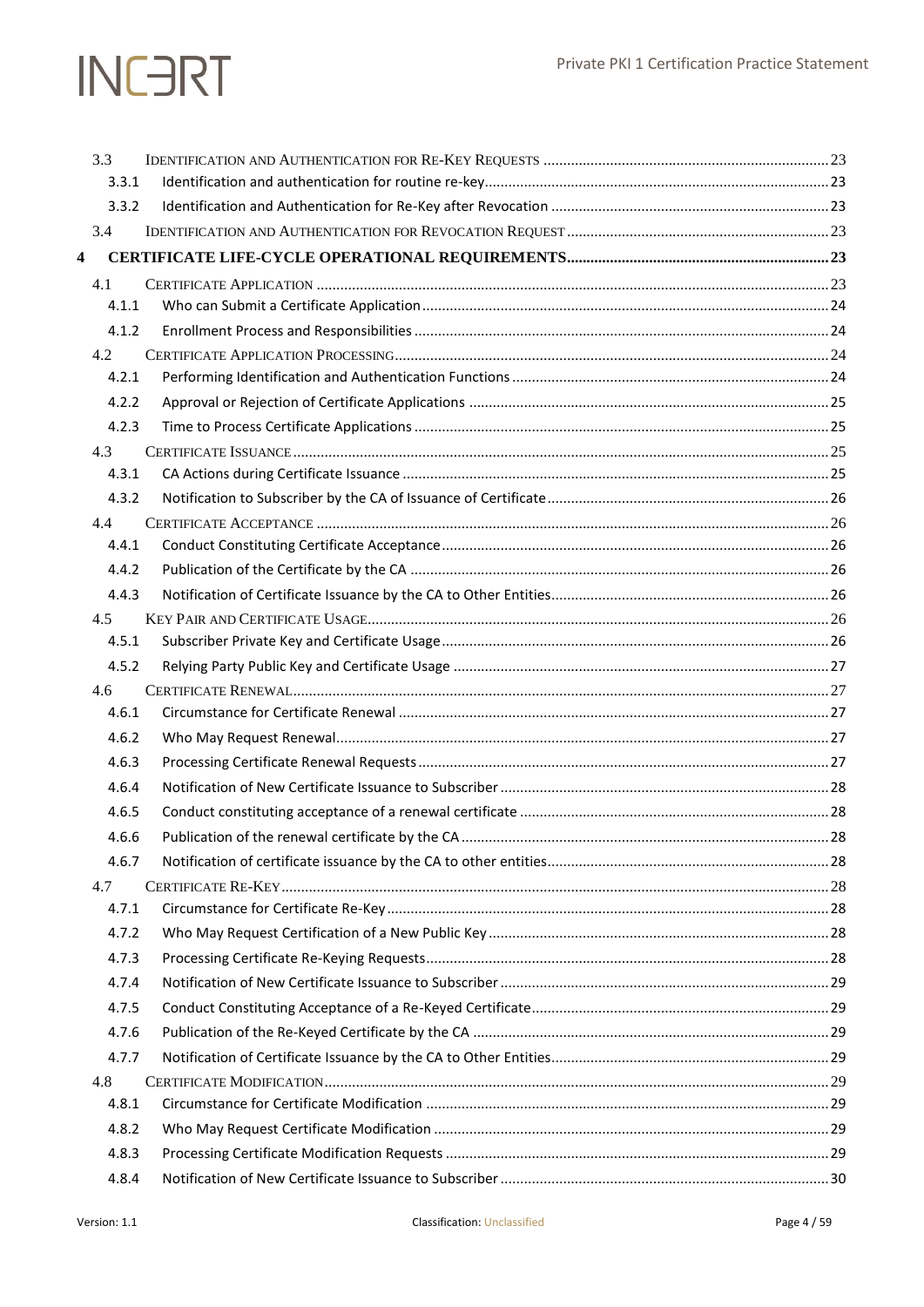|   | 4.8.5        |  |
|---|--------------|--|
|   | 4.8.6        |  |
|   | 4.8.7        |  |
|   | 4.9          |  |
|   | 4.9.1        |  |
|   | 4.9.2        |  |
|   | 4.9.3        |  |
|   | 4.9.4        |  |
|   | 4.9.5        |  |
|   | 4.9.6        |  |
|   | 4.9.7        |  |
|   | 4.9.8        |  |
|   | 4.9.9        |  |
|   | 4.9.10       |  |
|   | 4.9.11       |  |
|   | 4.9.12       |  |
|   | 4.9.13       |  |
|   | 4.9.14       |  |
|   | 4.9.15       |  |
|   | 4.9.16       |  |
|   | 4.10         |  |
|   | 4.10.1       |  |
|   | 4.10.2       |  |
|   | 4.10.3       |  |
|   | 4.11<br>4.12 |  |
|   | 4.12.1       |  |
|   | 4.12.2       |  |
| 5 |              |  |
|   |              |  |
|   | 5.1<br>5.1.1 |  |
|   | 5.1.2        |  |
|   | 5.1.3        |  |
|   | 5.1.4        |  |
|   | 5.1.5        |  |
|   | 5.1.6        |  |
|   | 5.1.7        |  |
|   | 5.1.8        |  |
|   | 5.2          |  |
|   | 5.2.1        |  |
|   | 5.2.2        |  |
|   | 5.2.3        |  |
|   | 5.2.4        |  |
|   |              |  |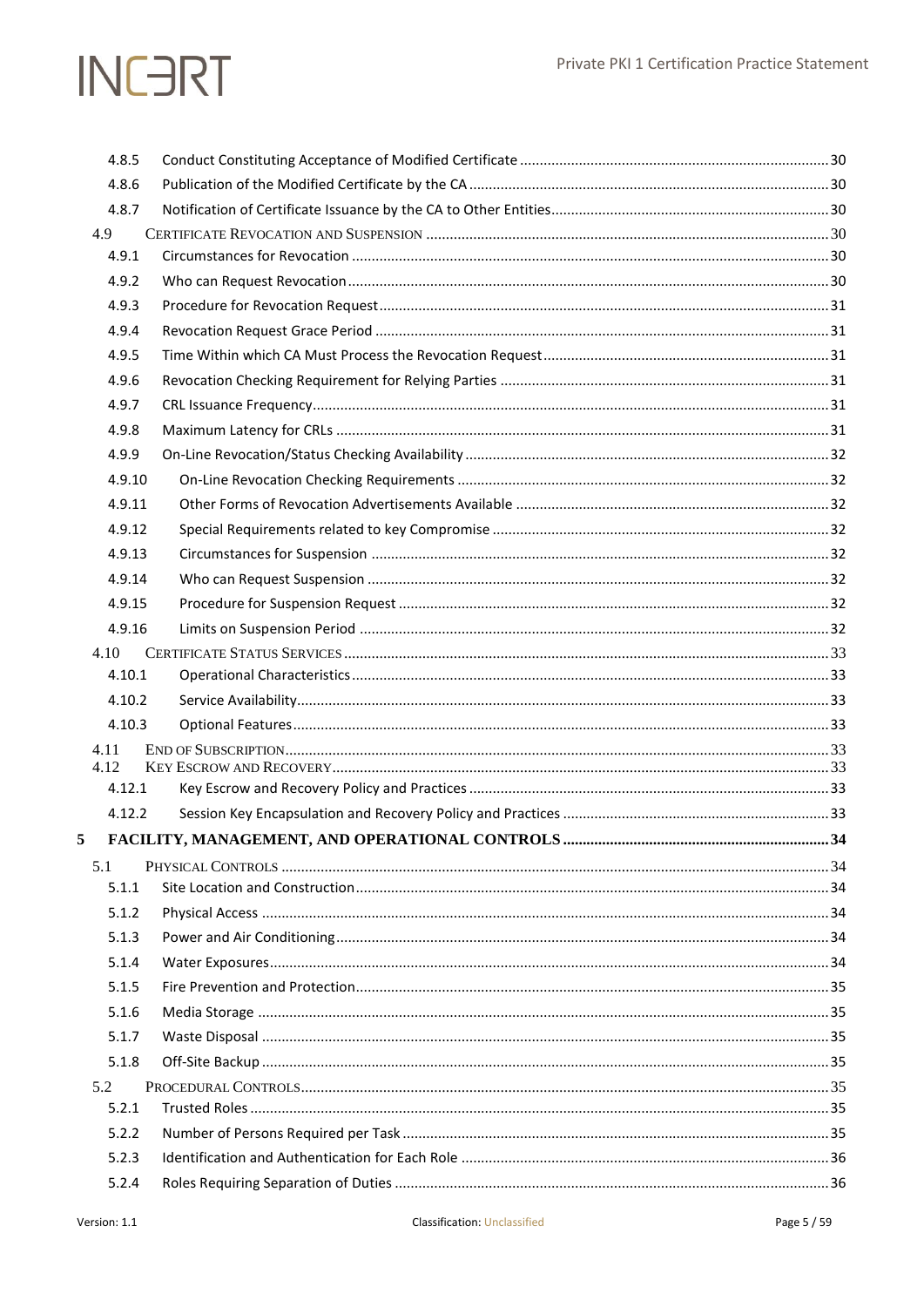|   | 5.3          |  |
|---|--------------|--|
|   | 5.3.1        |  |
|   | 5.3.2        |  |
|   | 5.3.3        |  |
|   | 5.3.4        |  |
|   | 5.3.5        |  |
|   | 5.3.6        |  |
|   | 5.3.7        |  |
|   | 5.3.8        |  |
|   | 5.4          |  |
|   | 5.4.1        |  |
|   | 5.4.2        |  |
|   | 5.4.3        |  |
|   | 5.4.4        |  |
|   | 5.4.5        |  |
|   | 5.4.6        |  |
|   | 5.4.7        |  |
|   | 5.4.8        |  |
|   | 5.5          |  |
|   | 5.5.1        |  |
|   | 5.5.2        |  |
|   | 5.5.3        |  |
|   | 5.5.4        |  |
|   | 5.5.5        |  |
|   | 5.5.6        |  |
|   | 5.5.7        |  |
|   | 5.6          |  |
|   | 5.7<br>5.7.1 |  |
|   | 5.7.2        |  |
|   | 5.7.3        |  |
|   | 5.7.4        |  |
|   | 5.8          |  |
| 6 |              |  |
|   |              |  |
|   | 6.1<br>6.1.1 |  |
|   | 6.1.2        |  |
|   | 6.1.3        |  |
|   | 6.1.4        |  |
|   | 6.1.5        |  |
|   | 6.1.6        |  |
|   |              |  |
|   | 6.1.7        |  |
|   | 6.2          |  |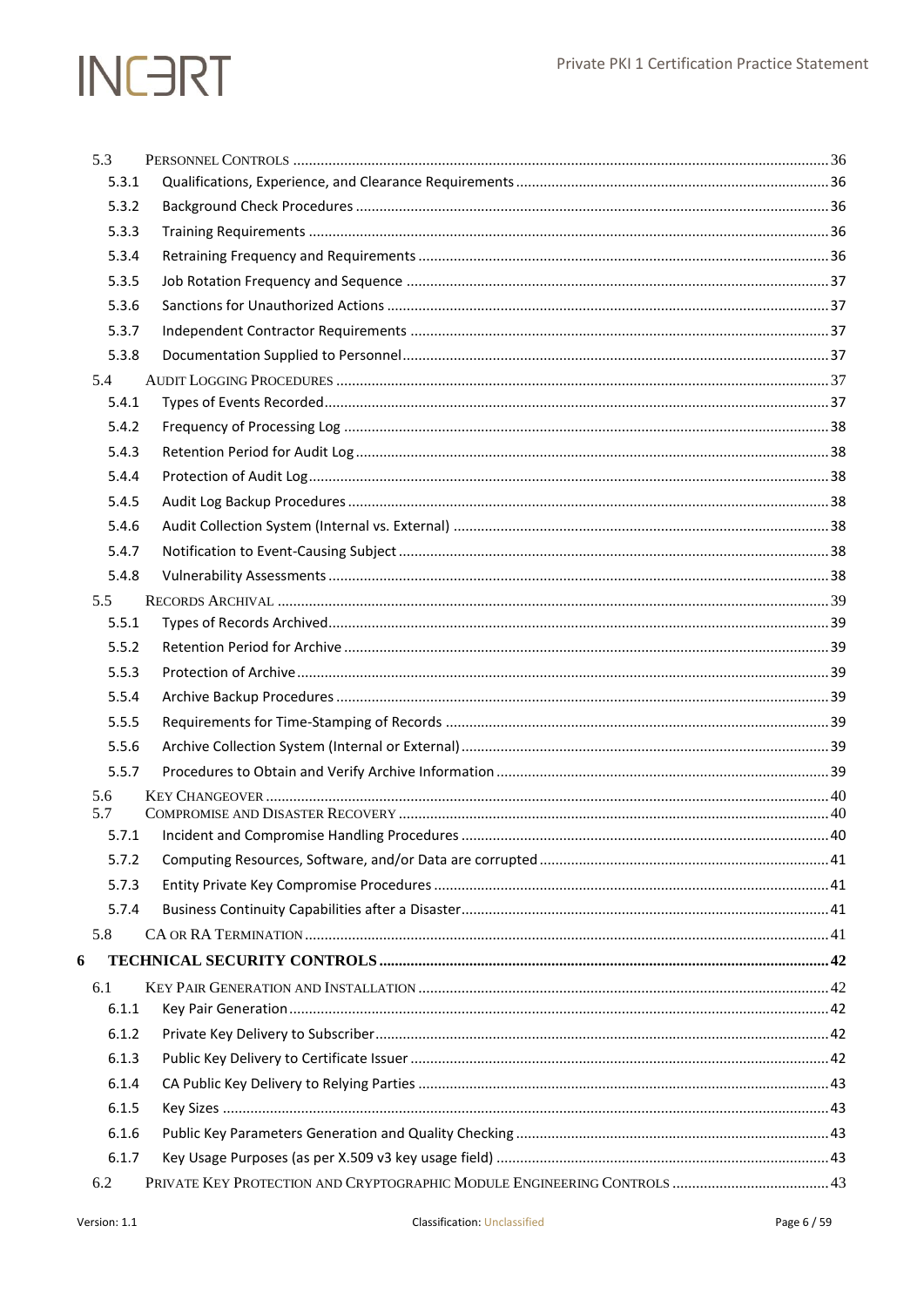|                | 6.2.1        |  |
|----------------|--------------|--|
|                | 6.2.2        |  |
|                | 6.2.3        |  |
|                | 6.2.4        |  |
|                | 6.2.5        |  |
|                | 6.2.6        |  |
|                | 6.2.7        |  |
|                | 6.2.8        |  |
|                | 6.2.9        |  |
|                | 6.2.10       |  |
|                | 6.2.11       |  |
|                | 6.3          |  |
|                | 6.3.1        |  |
|                | 6.3.2        |  |
|                | 6.4          |  |
|                | 6.5<br>6.5.1 |  |
|                | 6.5.2        |  |
|                | 6.6          |  |
|                | 6.6.1        |  |
|                | 6.6.2        |  |
|                | 6.6.3        |  |
|                | 6.7          |  |
|                | 6.8          |  |
| $\overline{7}$ |              |  |
|                | 7.1          |  |
|                | 7.2<br>7.3   |  |
|                |              |  |
| 8              |              |  |
|                | 8.1<br>8.2   |  |
|                | 8.3          |  |
|                | 8.4<br>8.5   |  |
|                | 8.6          |  |
| 9              |              |  |
|                | 9.1          |  |
|                | 9.1.1        |  |
|                | 9.1.2        |  |
|                | 9.1.3        |  |
|                | 9.1.4        |  |
|                | 9.1.5        |  |
|                | 9.2          |  |
|                | 9.2.1        |  |
|                | 9.2.2        |  |
|                |              |  |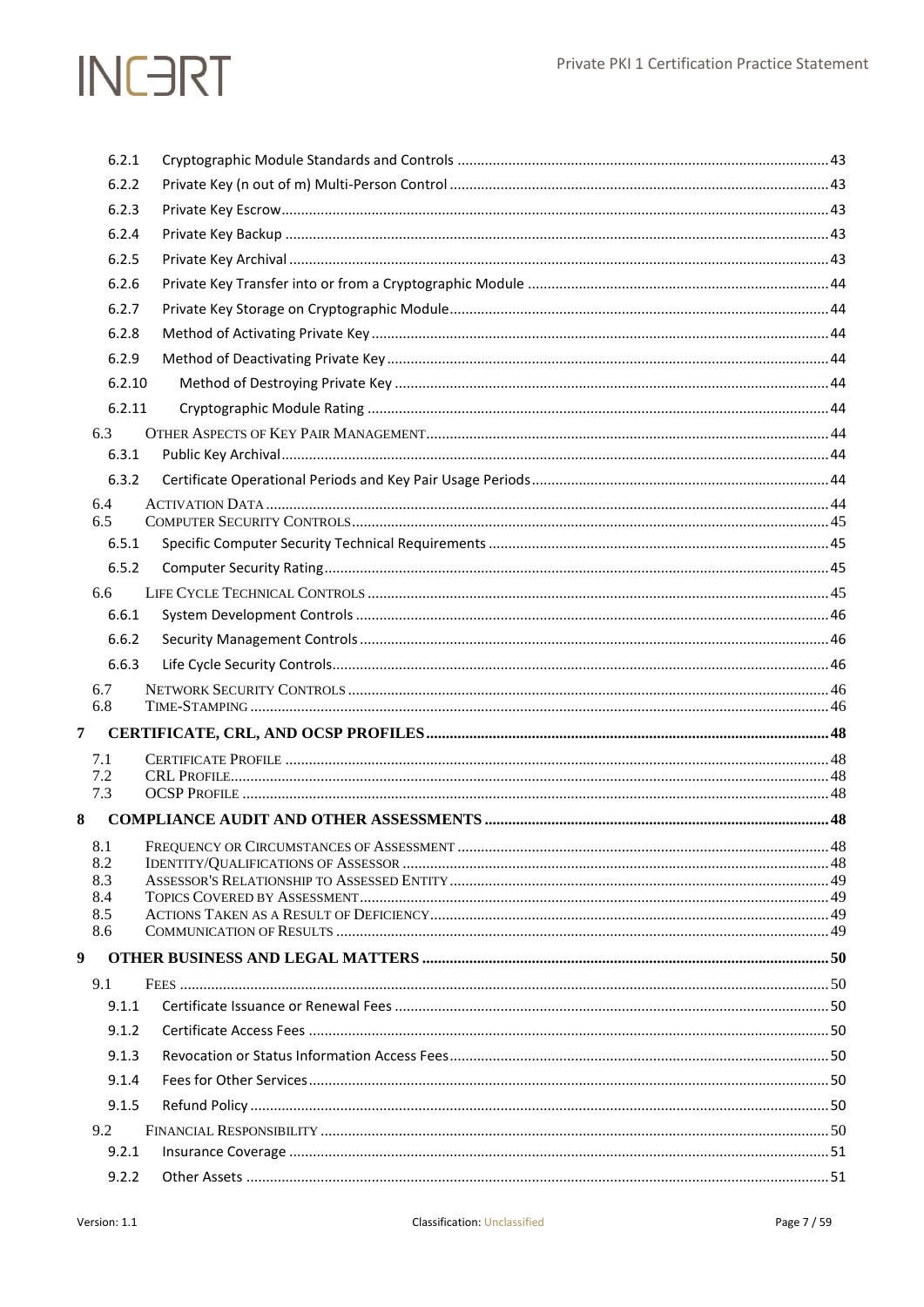| 9.2.3          |  |
|----------------|--|
| 9.3            |  |
| 9.3.1          |  |
| 9.3.2          |  |
| 9.3.3          |  |
| 9.4            |  |
| 9.4.1          |  |
| 9.4.2          |  |
| 9.4.3          |  |
| 9.4.4          |  |
| 9.4.5          |  |
| 9.4.6          |  |
| 9.4.7          |  |
| 9.5            |  |
| 9.6            |  |
| 9.6.1          |  |
| 9.6.2          |  |
| 9.6.3          |  |
| 9.6.4          |  |
| 9.6.5          |  |
| 9.7<br>9.8     |  |
| 9.9            |  |
| 9.10           |  |
| 9.10.1         |  |
| 9.10.2         |  |
| 9.10.3         |  |
| 9.11<br>9.12   |  |
| 9.12.1         |  |
| 9.12.2         |  |
| 9.12.3         |  |
| 9.13           |  |
| 9.14           |  |
| 9.15           |  |
| 9.16<br>9.16.1 |  |
|                |  |
| 9.16.2         |  |
| 9.16.3         |  |
| 9.16.4         |  |
| 9.16.5         |  |
| 9.17<br>9.17.1 |  |
|                |  |
| 9.17.2         |  |
| 10             |  |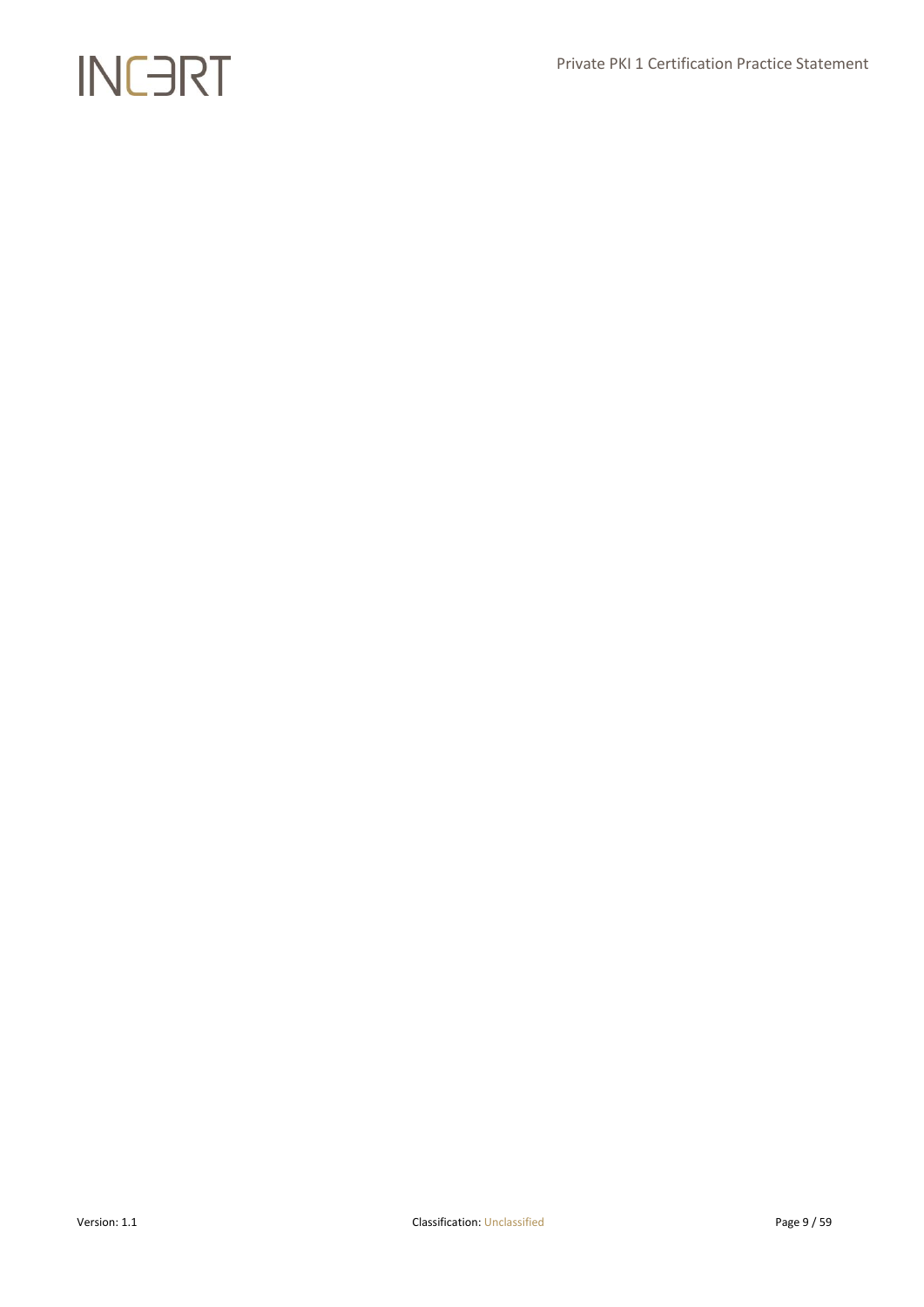# <span id="page-9-0"></span>**1 INTRODUCTION**

This component identifies and introduces the set of provisions, and indicates the types of entities and applications for which this CPS is targeted.

This document follows the framework and structure outlined in the Internet Engineering Task Force's RFC 3647.

# <span id="page-9-1"></span>1.1 Overview

INCERT GIE has been founded in August 2012 by the State of Luxembourg and the Luxembourg Chamber of Commerce, and has initiated its establishment in January 2013 by integrating existing IT infrastructures within its organization and by deploying new ones.

Our current shareholding structure brings insurance to the continuity of our business services:



Within the aim to constantly improve its information security and operational activities, INCERT GIE has established since the end of year 2013 the requirements defined in ISO/IEC 27001:2013 standard for all its business and internal services.

The Private Public Key 1 ("PPKI 1"), has been established by INCERT to enable reliable and secure identity authentication, and to facilitate the preservation of confidentiality and integrity of data in electronic transactions.

This CPS defines the procedures and controls that INCERT requires participants comply with when issuing and managing X.509 certificates under the private public key infrastructure 1 (PPKI1).

This PKI is used to manage the Private PKI1 Root CA V1 and its sub-CA named Private PKI1 Qualified CA V1 (PPKI1 QCA) which issues qualified certificates for natural person.

The PPKI1 QCA provides CRLs and an OCSP service. The key used to sign the OCSP requests is a specific key and the related certificate is signed by the PPKI1 QCA.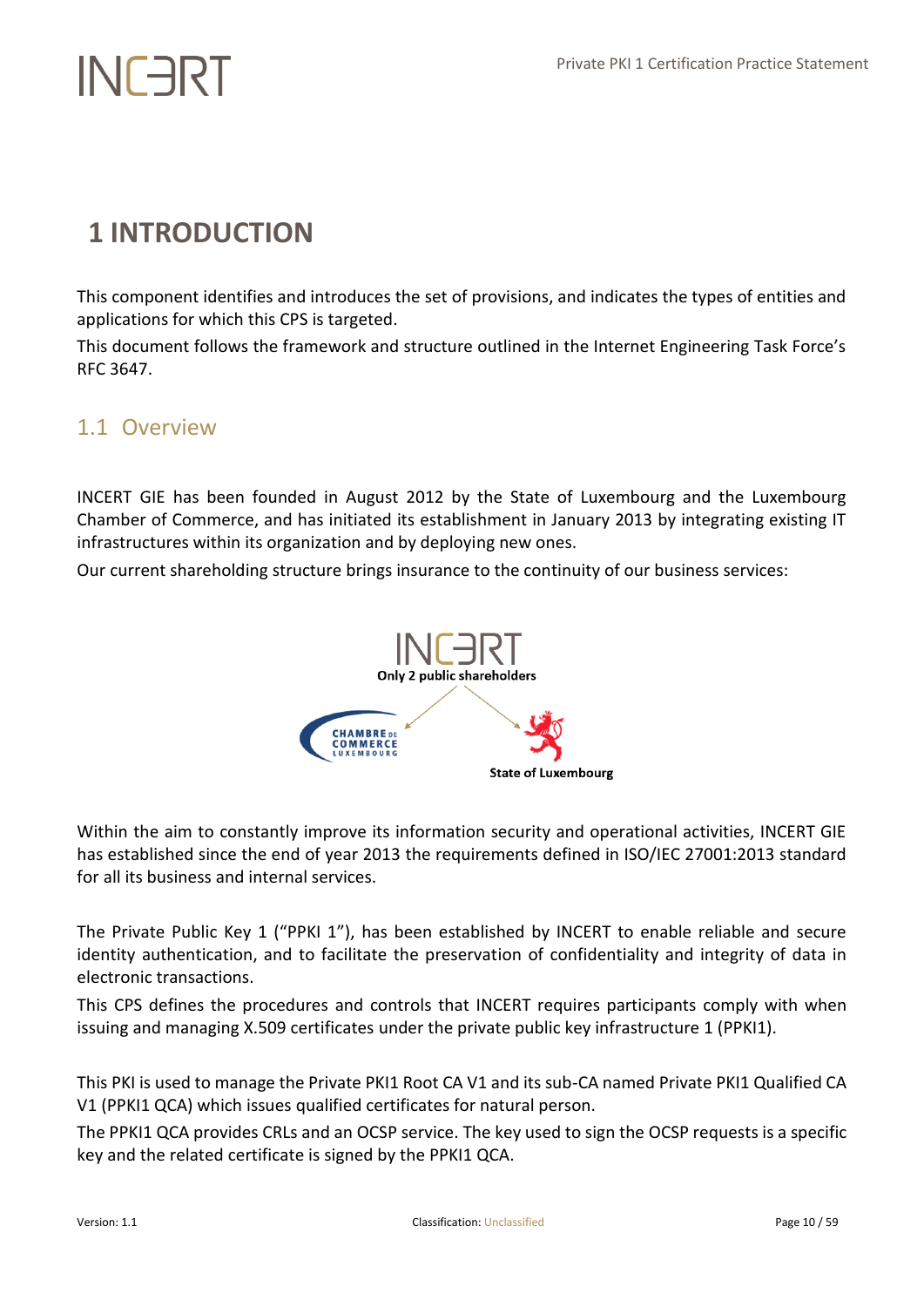This CA is signed by the PPKI1 Root CA which is a self-signed CA and can be used to verify the certification chain. This Root CA is also managed by INCERT.



# <span id="page-10-0"></span>1.2 Document Name and Identification

The official name of this document is the "Private PKI 1 Certification Practice Statement" (PPKI1 CPS) and it is owned and managed by INCERT.

The OID management rules are described in the document "OID management procedure" (Document J). According to these rules, the identification OID of this document is:

# **1.3.171.5.2.1.2.1.0**

*{INCERT OID root}.{PKI}.{Root CA}.{CPS}.{version}.{subversion}*

<span id="page-10-1"></span>The certificate profiles can be consulted in the Naming and profile document.

# 1.3 PKI Participants

This subcomponent describes the identity or types of entities that fill the roles of participants within a PKI.

This organization described below is only for the proof of concept and audit purposes. In a real case, this PKI would serve to the customer which will be the CA and the registration authorities (RA) will be defined by the customer. INCERT will be only the technical trust infrastructure provider but not the CA.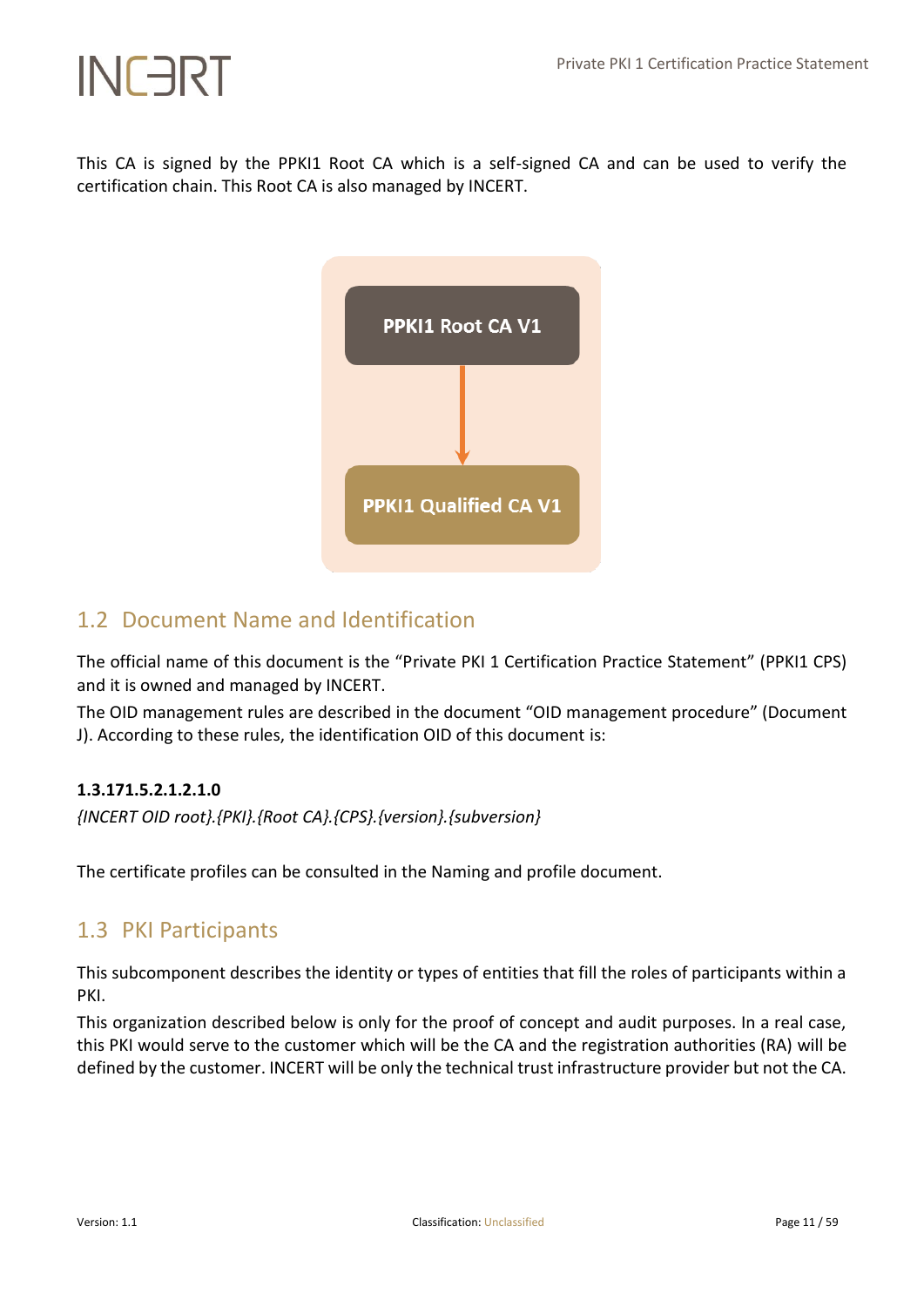# 1.3.1 Certification Authorities

<span id="page-11-0"></span>The entities that issue certificates. A CA is the issuing CA with respect to the certificates it issues and is the subject CA with respect to the CA certificate issued to it. CAs may be organized in a hierarchy in which an organization's CA issues certificates to CAs operated by subordinate organizations, such as a branch, division, or department within a larger organization and this hierarchy is described in section 1.1.

**The Private PKI 1 Root CA**. The PPKI1 architecture is based on a two-tier CA structure. This architecture allows the Root CA to be stored offline. The Root CA of the Private PKI 1 is called the Private PKI 1 Root CA and it only issues CA certificates. The Root CA is also used for signing the ARL.

<span id="page-11-1"></span>**The Private PKI 1 Qualified CA**. The PPKI1 Qualified CA issues certificates to end entities, manages and revokes end entities certificates. The Qualified CA is also used for signing CRL.

# 1.3.2 Registration Authorities

These entities are responsible for:

- establishing enrollment procedures for end-user certificate applicants;
- performing identification and authentication of certificate applicants;
- initiating or passing along revocation requests for certificates;
- approving applications for renewal or re-keying certificates on behalf of a CA; and
- establishing an environment and procedure for distributing to subjects their activation data, key pairs and certificate on media (PSE).

RAs may be external to the CA. For person related certificates, the PPKI1 CA may delegate registration of end entities to customer RAs generally for identification and authentication of initial certificate applicants.

# <span id="page-11-2"></span>1.3.3 Subscribers (End Entities)

The subscribers who may receive certificates from the issuing CA include:

- Physical persons (for example employees, customers of INCERT);
- Device or application (for example OCSP application).

<span id="page-11-3"></span>Subscribers must have a valid contractual relationship with INCERT and shall comply with the requirements related to the section 4.

## 1.3.4 Relying Parties

Relying Parties are entities that act in reliance on a certificate and/or digital signature issued by the Issuer CA. Relying parties must check the appropriate CRL or OCSP response prior to relying on information featured in a certificate.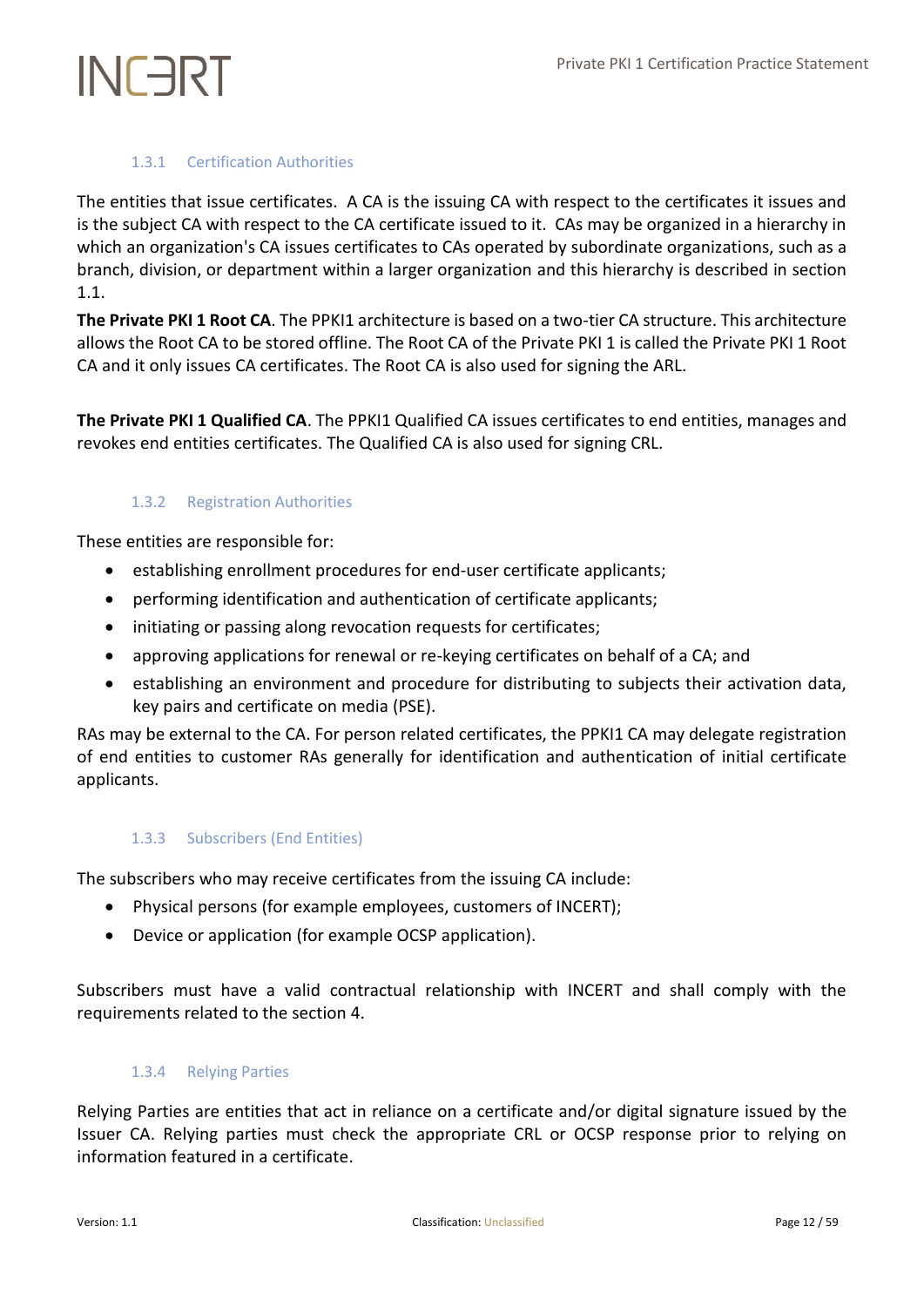## 1.3.5 Other Participants

<span id="page-12-0"></span>The CA must contractually obligate each RA and subcontractor to comply with all applicable requirements in this CPS and to perform them as required of the CA itself. The CA shall enforce these obligations and may internally audit each RA's, and subcontractor's compliance with these requirements on an annual basis.

External services or qualified electronic signature creation device providers support the CA activities under a signed contractual agreement.

# <span id="page-12-1"></span>1.4 Certificate Usage

This subcomponent contains:

- A list or the types of applications for which the issued certificates are suitable, such as electronic mail, retail transactions, contracts, and a travel order, and/or
- A list or the types of applications for which use of the issued certificates is prohibited.

A certificate is formatted data that cryptographically binds an identified subscriber with a public key and allows an entity taking part in an electronic transaction to prove its identity to other participants in such transaction.

## <span id="page-12-2"></span>1.4.1 Appropriate Certificate Uses

All certificates issued within the Private PKI 1 hierarchy shall have key usage extensions and may have enhanced key usage extensions, as defined within RFC 5280 that defines acceptable usage of and provide a basis for reliance upon, the private key corresponding to the public key that is contained within the certificate. These key usage and enhanced key usage extensions are described in the "PPKI1 – Naming and profile document".

**Root CA certificate** – This certificate is signed by the Root CA certificate itself and only approved for signing the CA certificates of issuing CA (Qualified CA) and the ARL.

**Qualified CA certificate** – This certificates is signed by the Root CA certificate and is approved only for the signing of the end entity certificates, the Qualified CA's CRL and OCSP signer certificates.

<span id="page-12-3"></span>**End entity signing certificates** – These certificates are approved only for digital signature (authenticity, integrity and non-repudiation usages).

# 1.4.2 Prohibited Certificate Uses

Other uses of digital certificates issued under this CPS unless specified in previous section 1.4.1 "Appropriate Certificate Uses" are prohibited.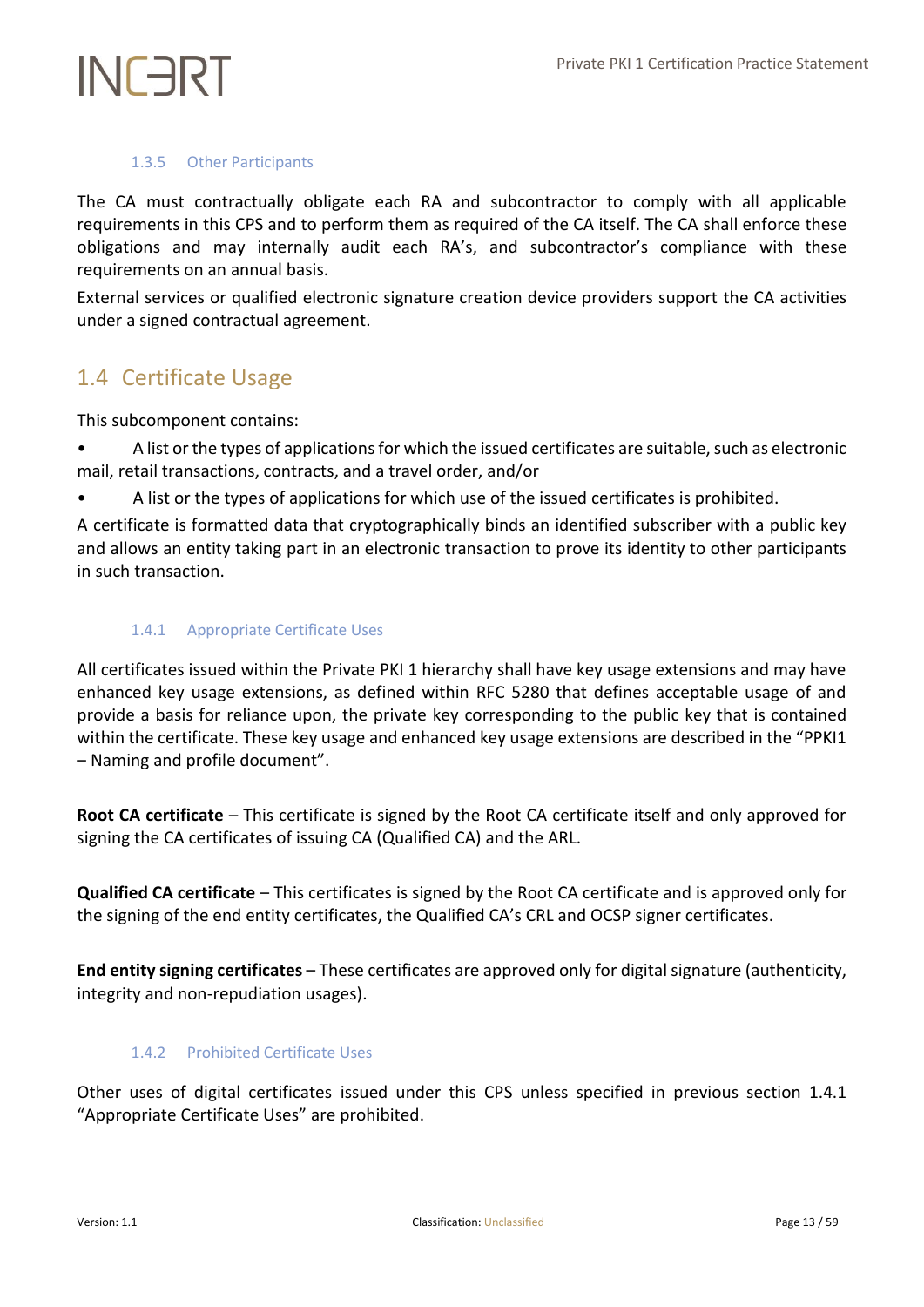# <span id="page-13-1"></span><span id="page-13-0"></span>1.5 Policy Administration

## 1.5.1 Organization Administering the Document

This CPS and the documents referenced herein are maintained and administered by INCERT which can be contacted at:

# **INCERT GIE**,

IVY Building, 13-15 Parc d'activités, L-8308 Capellen Grand-Duchy of Luxembourg

E-mail: [ppki@incert.lu](mailto:ppki@incert.lu) Web site[: https://www.incert.lu](https://www.incert.lu/) LinkedIn[: https://www.linkedin.com/company/incert-gie](https://www.linkedin.com/company/incert-gie)

## <span id="page-13-2"></span>1.5.2 Contact Person

Questions regarding this CPS shall be directed to the Security and operations manager or another member of his department:

Security and operations manager INCERT GIE IVY Building, 13-15 Parc d'activités, L-8308 Capellen Grand-Duchy of Luxembourg

E-mail: [ppki@incert.lu](mailto:ppki@incert.lu) Tel: (352) 273 267 1

## <span id="page-13-3"></span>1.5.3 Person Determining CPS Suitability for the Policy

The Security and operations manager approves the CPS which is subordinate to the CP.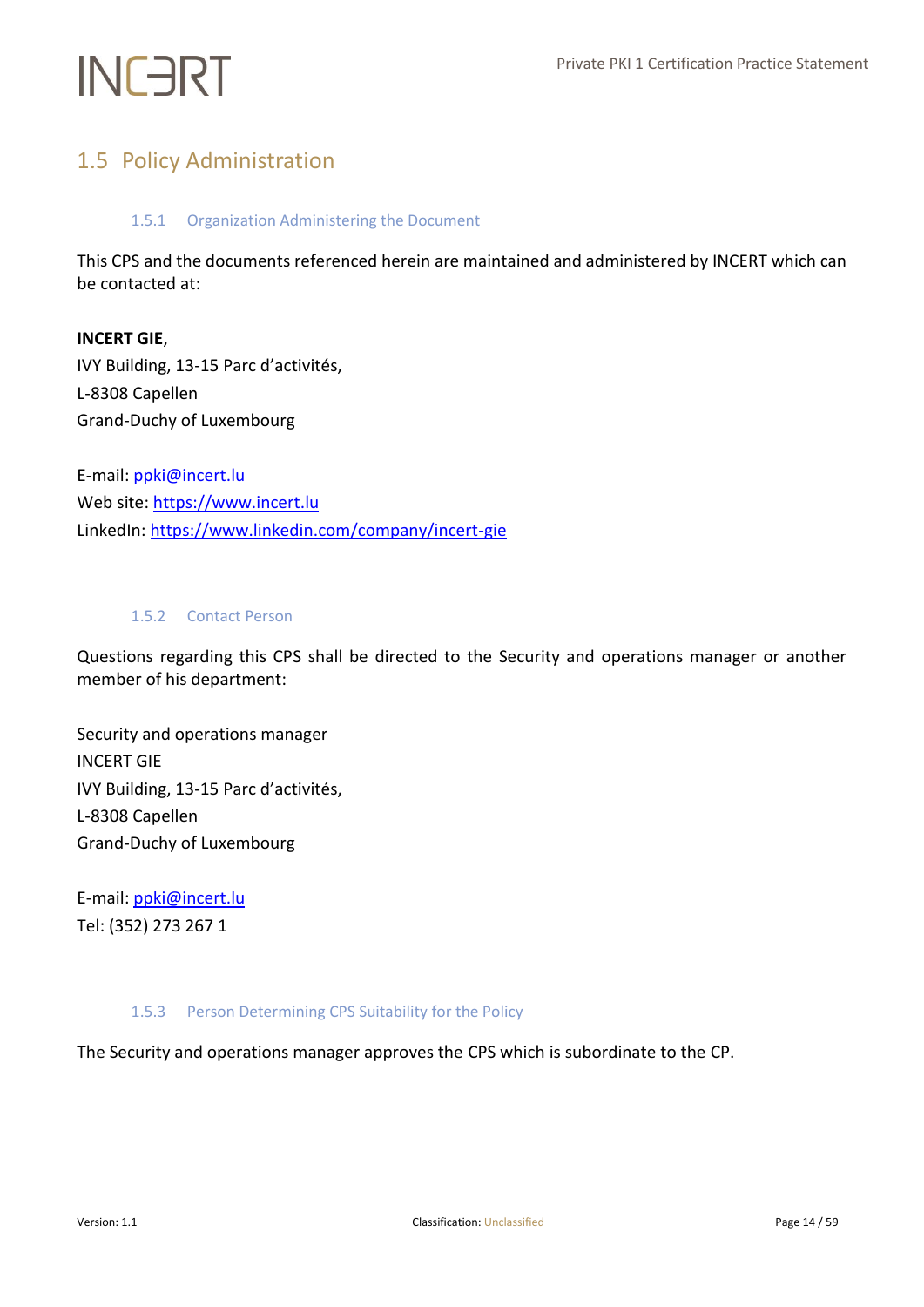## 1.5.4 CPS approval procedures

<span id="page-14-0"></span>The director of INCERT and the Security and operations manager review any modifications, additions or deletions to this CPS and determine if these changes are acceptable. At their sole discretion, they must approve or reject any proposed changes of this CPS.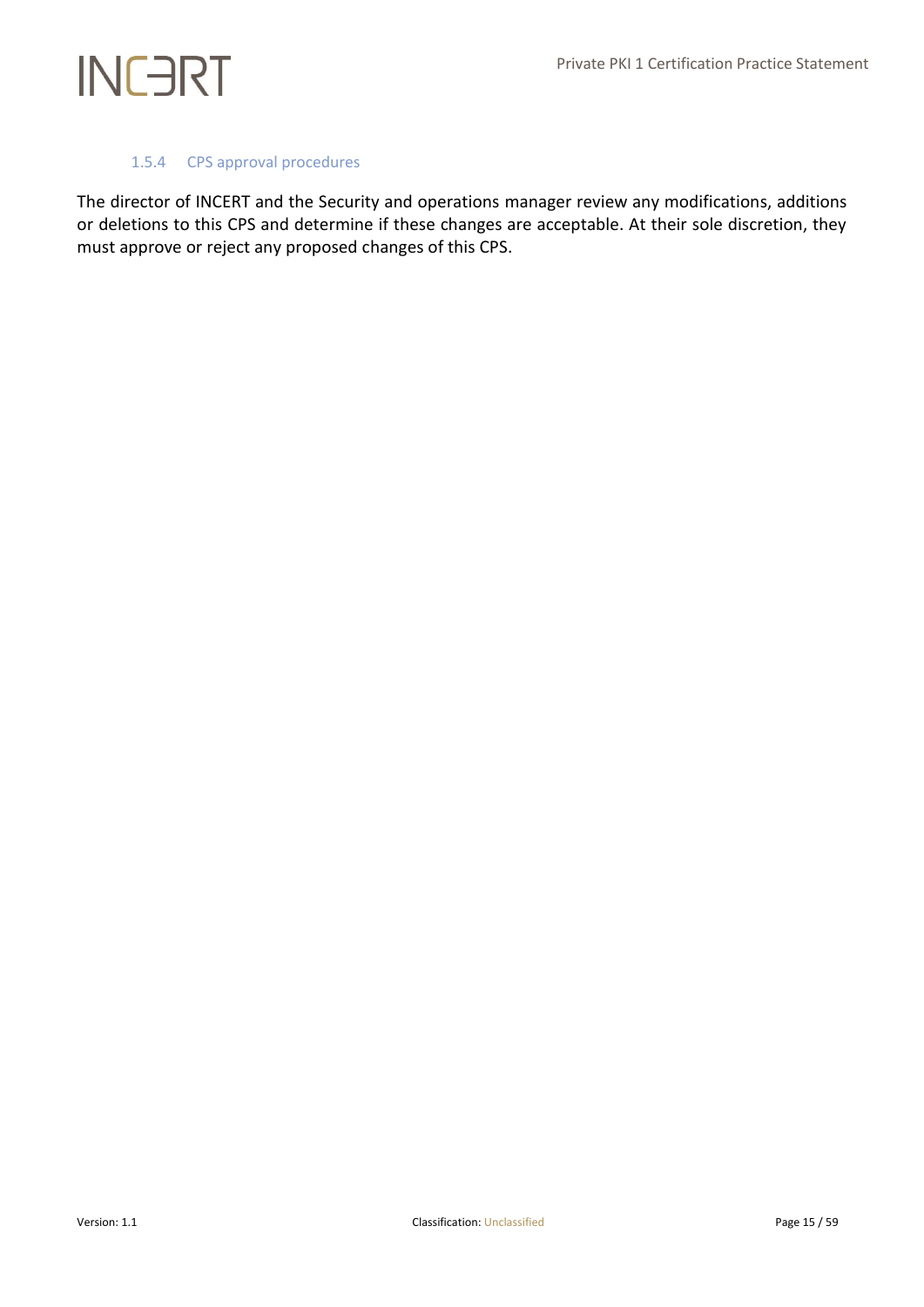# <span id="page-15-0"></span>1.6 Definitions and Acronyms

<span id="page-15-1"></span>This subcomponent contains a list of definitions for defined terms used within the document, as well as a list of acronyms in the document and their meanings.

1.6.1 Definitions

1.6.2 Acronyms

# <span id="page-15-2"></span>**ARL**

Authority Revocation List

**CA** Certification Authority

**CDP** CRL Distribution Point

# **CP**

Certificate Policy

**CPS**

Certification Practice Statement

# **CRL**

Certificate Revocation List

**CSS** Certificate Status Service

## **DN**

Distinguished Name

# **ECDSA**

Elliptic Curve Digital Signature Algorithm

# **FIPS**

Federal Information Processing Standards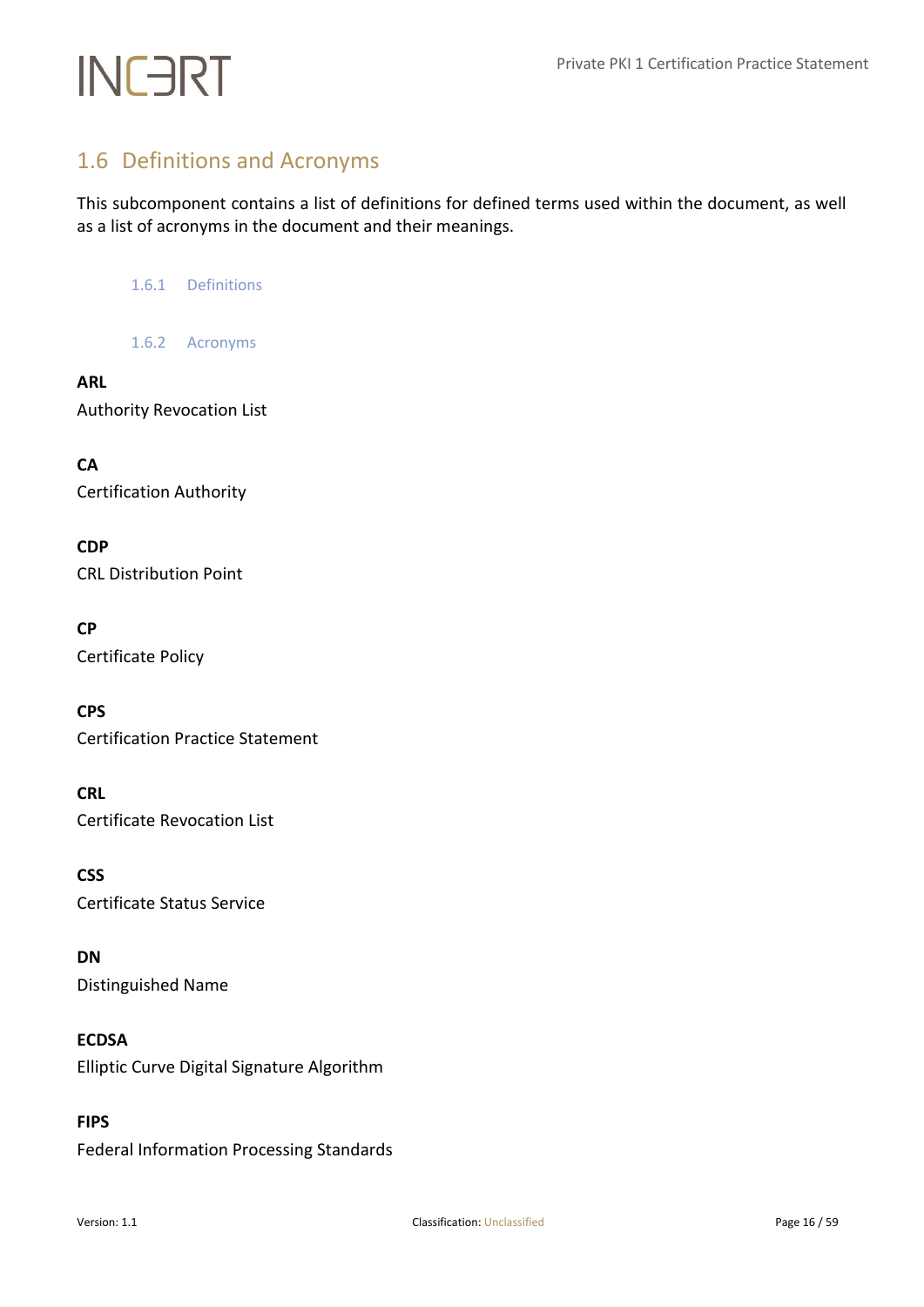

## **HTTP**

Hypertext Transfer Protocol

**IEC** International Electrotechnical Commission

**IETF** Internet Engineering Task Force

**LDAP** Lightweight Directory Access Protocol

**LRA** Local Registration Authority

# **ISO**

International Organization for Standardization

# **ITU**

International Telecommunications Union

## **ITU-T**

International Telecommunications Union – Telecommunications Sector

**NIST** National Institute of Standards and Technology

## **OCSP**

Online Certificate Status Protocol

## **OID**

Object Identifier

# **PIN**

Personal Identification Number

# **PKCS**

Public Key Cryptography Standards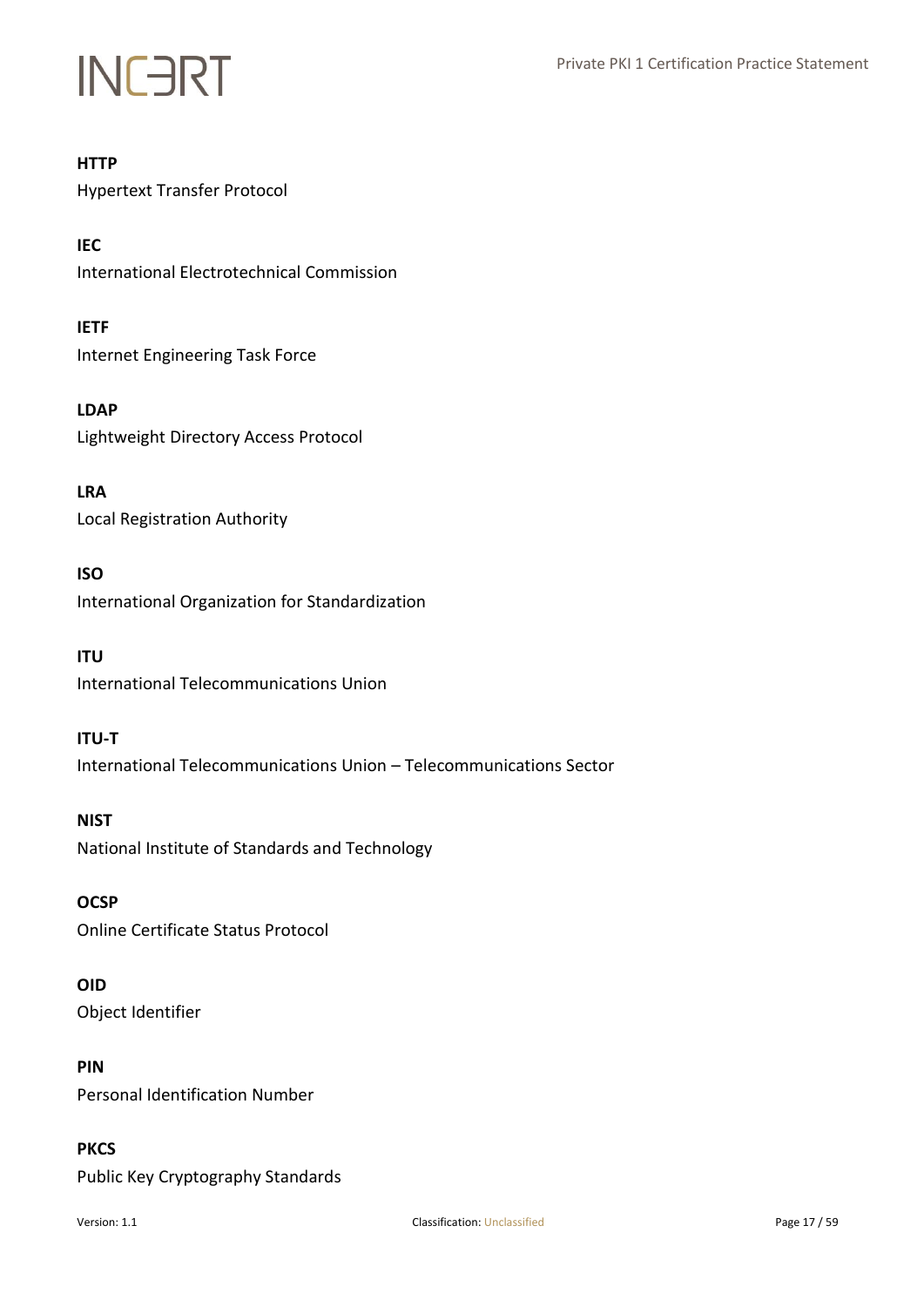## **PKI**

Public Key Infrastructure

# **PKIX**

Public Key Infrastructure X.509

## **PPKI(1)**

Private Public Key Infrastructure (1)

**PSE** Personal Secure Environment

# **PSS**

Probabilistic Signature Scheme

# **RA**

Registration Authority

# **RFC**

Request For Comments

## **RSA**

Rivest-Shamir-Adleman

## **RSASSA**

RSA Signature Scheme with Appendix

## **SHA**

Secure Hash Algorithm

## **SIEM**

Security information and event management

## **SSL**

Secure Sockets Layer

# **TLS**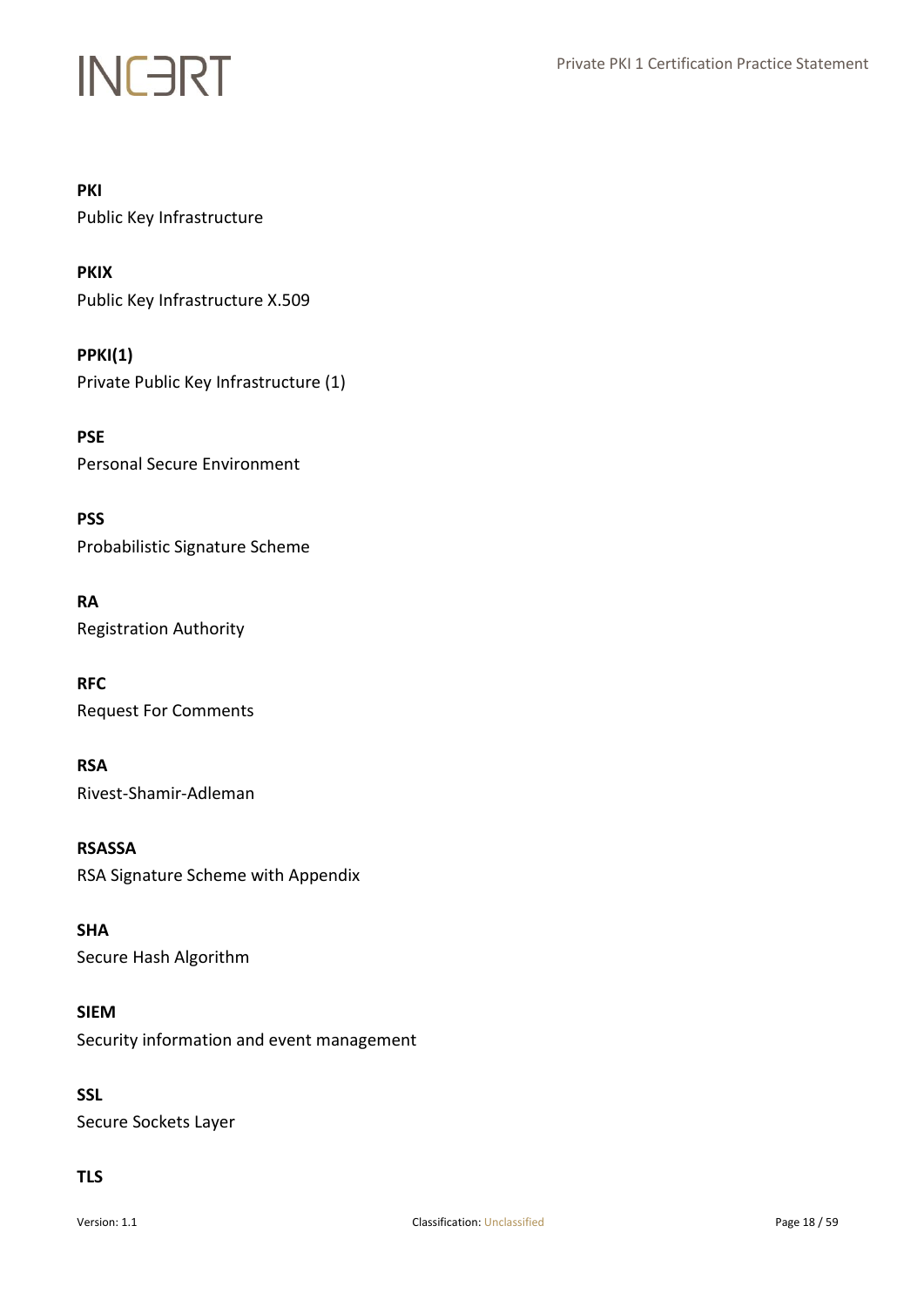

Transport Layer Security

# **URL**

Uniform Resource Locator

## **UTF-8**

Universal Character Set Transformation Format - 8 bits

**WWW**

World Wide Web

# <span id="page-18-0"></span>**2 PUBLICATION AND REPOSITORY RESPONSIBILITIES**

# <span id="page-18-1"></span>2.1 Repositories

The PPKI1 makes its CP, CA Certificate(s) publicly available through the INCERT repository accessible at *https://www.incert.lu/download* and additional appropriate communication channels.

The related CRL and ARL are publicly available on the CRL distribution point which can be reached at *http://crl.ppki.incert.lu*.

The online certificate status information can also be accessible via *http://ocsp.ppki.incert.lu*. These repositories are operated by INCERT itself.

# <span id="page-18-2"></span>2.2 Publication of Certification Information

INCERT ensures that the following information is published:

- PPKI1 Certificate Policy (*https://repository.incert.lu/ppki\_cp.pdf*);
- PPKI1 Certificate Practice Statement (*https://repository.incert.lu/ppki\_cps.pdf*);
- PPKI1 Terms and conditions including the PKI Disclosure Statement (*https://repository.incert.lu/ppki\_pds.pdf*);
- PPKI1 Root CA Certificate (*https://repository.incert.lu/ppkirca.cer*);
- PPKI1 Qualified CA Certificate (*https://repository.incert.lu/ppkiqca.cer*);
- PPKI1 Root CA ARL (*https://crl.ppki.incert.lu/ppkirca.crl*);
- PPKI1 Qualified CA CRL (*https://crl.ppki.incert.lu/ppkiqca.crl*).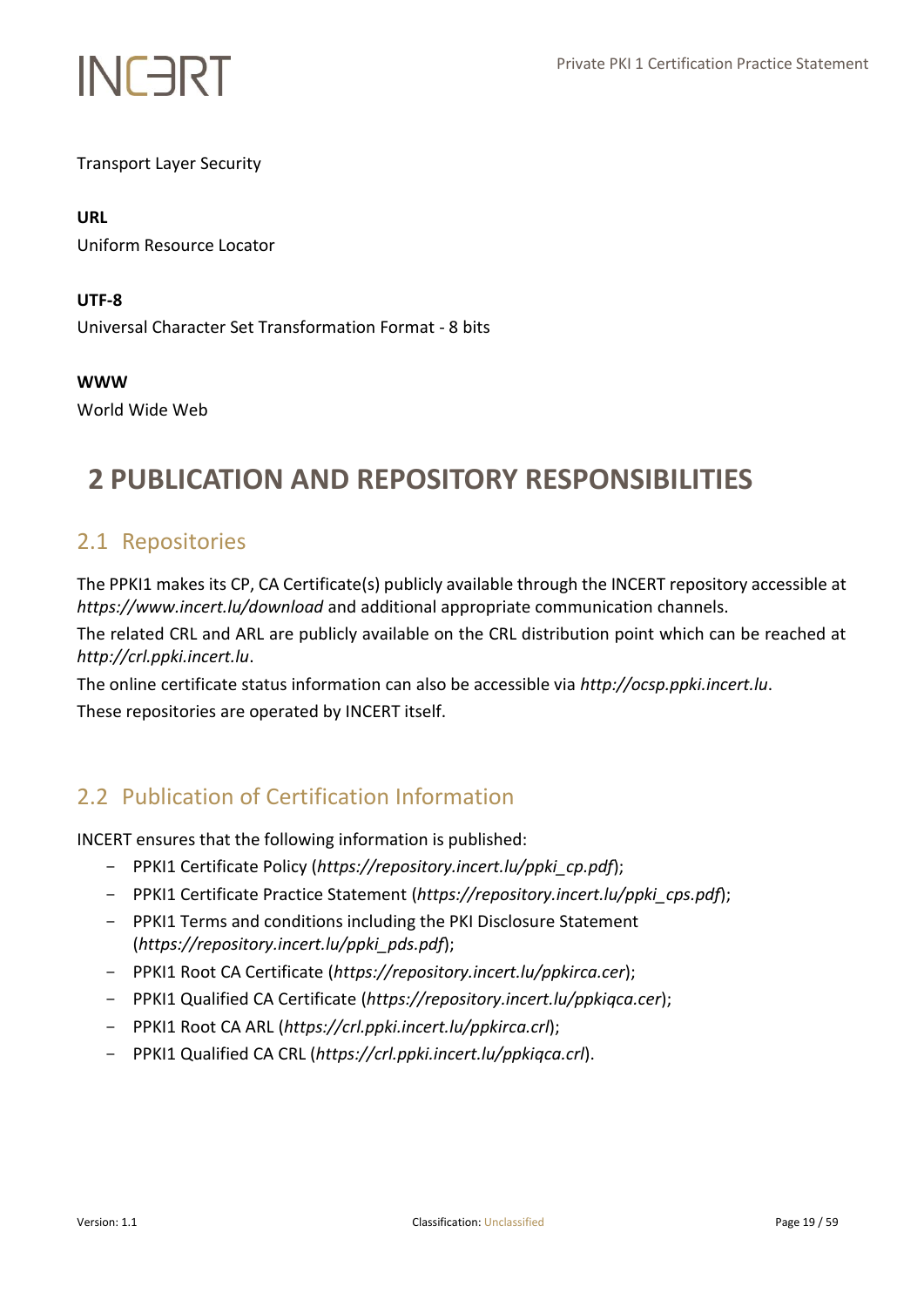# <span id="page-19-0"></span>2.3 Time or Frequency of Publication

INCERT must annually review and update the CP for required compliance changes. The updated version of the CP or any new CA certificate will be made publicly available within thirty days of the incorporation of changes.

The CRLs of the issuing CAs are usually published every 1 hour and at least once every 24 hours.

<span id="page-19-1"></span>The ARL is published at least once every 6 months and at each new revocation.

# 2.4 Access Controls on Repositories

Published information objects described in previous sections 2.1 and 2.2 are accessible only in "readonly" right. As long as this information is published in one of these repositories is public information. INCERT shall implement logical and physical controls to prevent unauthorized write access to

repositories.

The publication is hardened and monitored to ensure an adequately control access and to prevent any unauthorized persons from adding, modifying or deleting records of this service.

More information is available in the monitoring management procedure.

In production, a script will be implemented to check the authenticity and integrity of published document (this script is already used for other customer).

# <span id="page-19-2"></span>**3 IDENTIFICATION AND AUTHENTICATION**

This component describes the procedures used to authenticate the identity and/or other attributes of an end-user certificate applicant to a CA or RA prior to certificate issuance. In addition, the component

sets forth the procedures for authenticating the identity and the criteria for accepting applicants of entities seeking to become CAs, RAs, or other entities operating in or interoperating with a PKI. It also describes how parties requesting re-key or revocation are authenticated. This component also addresses naming practices, including the recognition of trademark rights in certain names.

# <span id="page-19-3"></span>3.1 Naming

<span id="page-19-4"></span>Requirements for naming in certificates are as specified in recommendation ETSI EN 319 411-1 V1.1.1 section 6.2.1.

# 3.1.1 Types of Names

Types of names assigned to the subject, such as:

- X.500 distinguished names;
- RFC-822 names; and
- $X.400$  names.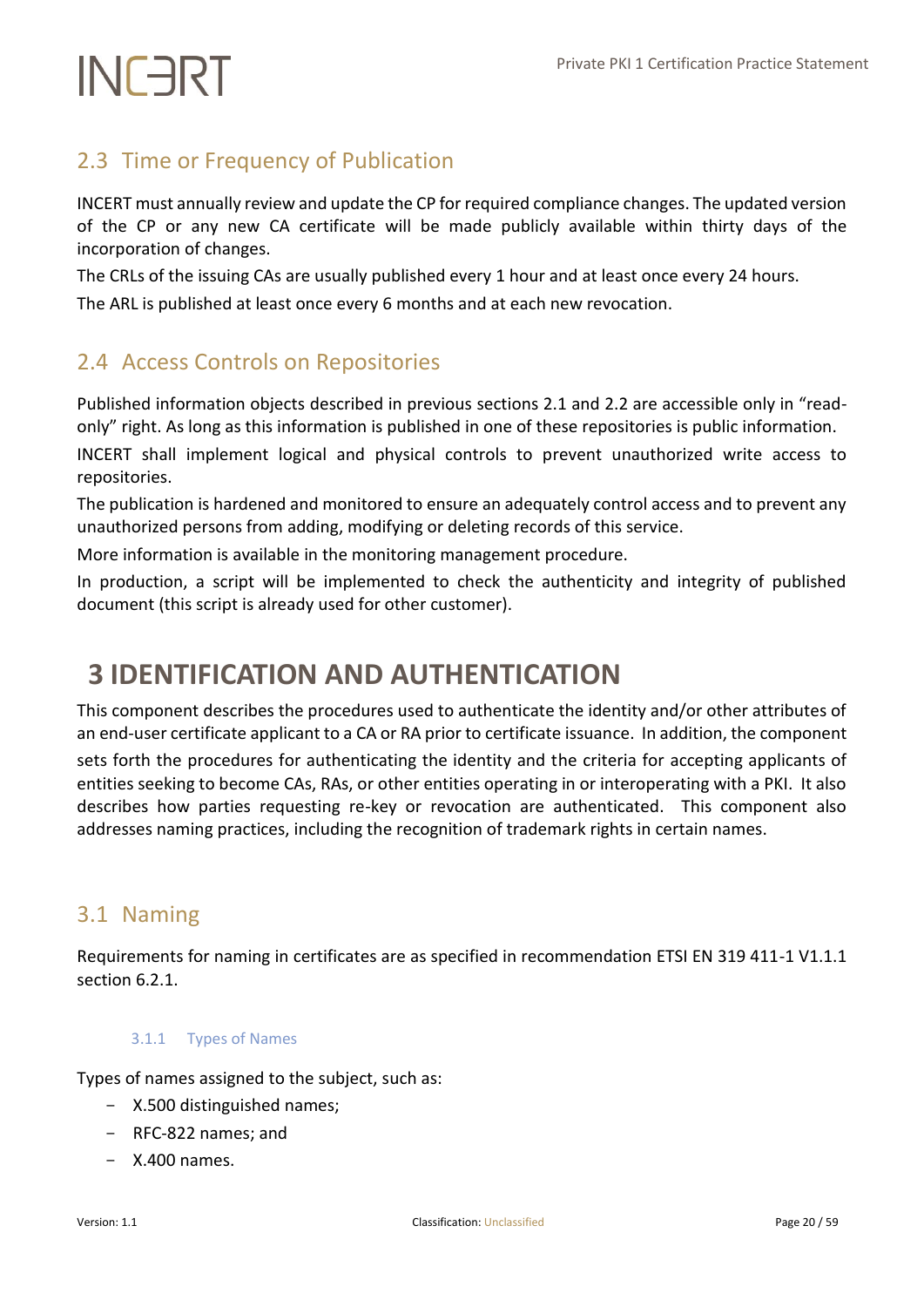Each certificate must have a unique name for the Subscriber in the certificate DN field.

The CN cannot be blank and DN must use UTF-8 printable characters.

A distinguished name which has been used in a certificate by it shall never be re-assigned to another entity.

In all end-entity certificates of identity, the Common Name field contains the full name of the certificate subscriber.

The profile is based on the IETF RFC 5280 recommendations, and the ITU-T X.509 standard. The ETSI EN 319 412-1 and 319 412-2 documents specify the content of the certificates issued to natural persons, and the naming and profile document reflects these recommendations.

# <span id="page-20-0"></span>3.1.2 Need for Names to be Meaningful

In the case of end entity certificates, the CN contains understood names permitting the determination of the identity of the individual and is provided by the RA as well as the DN.

<span id="page-20-1"></span>All certificates naming are described in the "PPKI1 - Naming and profile document".

# 3.1.3 Anonymity or Pseudonymity of Subscribers

<span id="page-20-2"></span>The PPKI1 Qualified CA may issue end‐entity pseudonymous certificates provided that such certificates are not prohibited by applicable policy and name space uniqueness is preserved.

# 3.1.4 Rules for Interpreting Various Name Forms

Rules for interpreting various name forms are the X.500 standard, ASN.1 syntax and RFC-822. UTF-8 character set shall be used.

<span id="page-20-3"></span>RFC-822 names may be used as Subject's Alternative Names by indicating the e-mail address of the certificate subscriber.

# 3.1.5 Uniqueness of Names

The PPKI1 ensures that its CA certificates DN are unique at a given moment. For under each CA and for a specific profile, the PPKI1 ensures that end entity certificates DN are unique and that within a given hierarchy, it cannot be reassigned a subscriber name that has been used by another subscriber.

To avoid duplication of names between different people it may be incorporated the unique national identity card number or the unique social security number identification into the chain of the name that distinguishes the certificate holder.

# <span id="page-20-4"></span>3.1.6 Recognition, Authentication, and Role of Trademarks

Certificate Applicants may not request certificates with any content that infringes the intellectual property rights of another entity.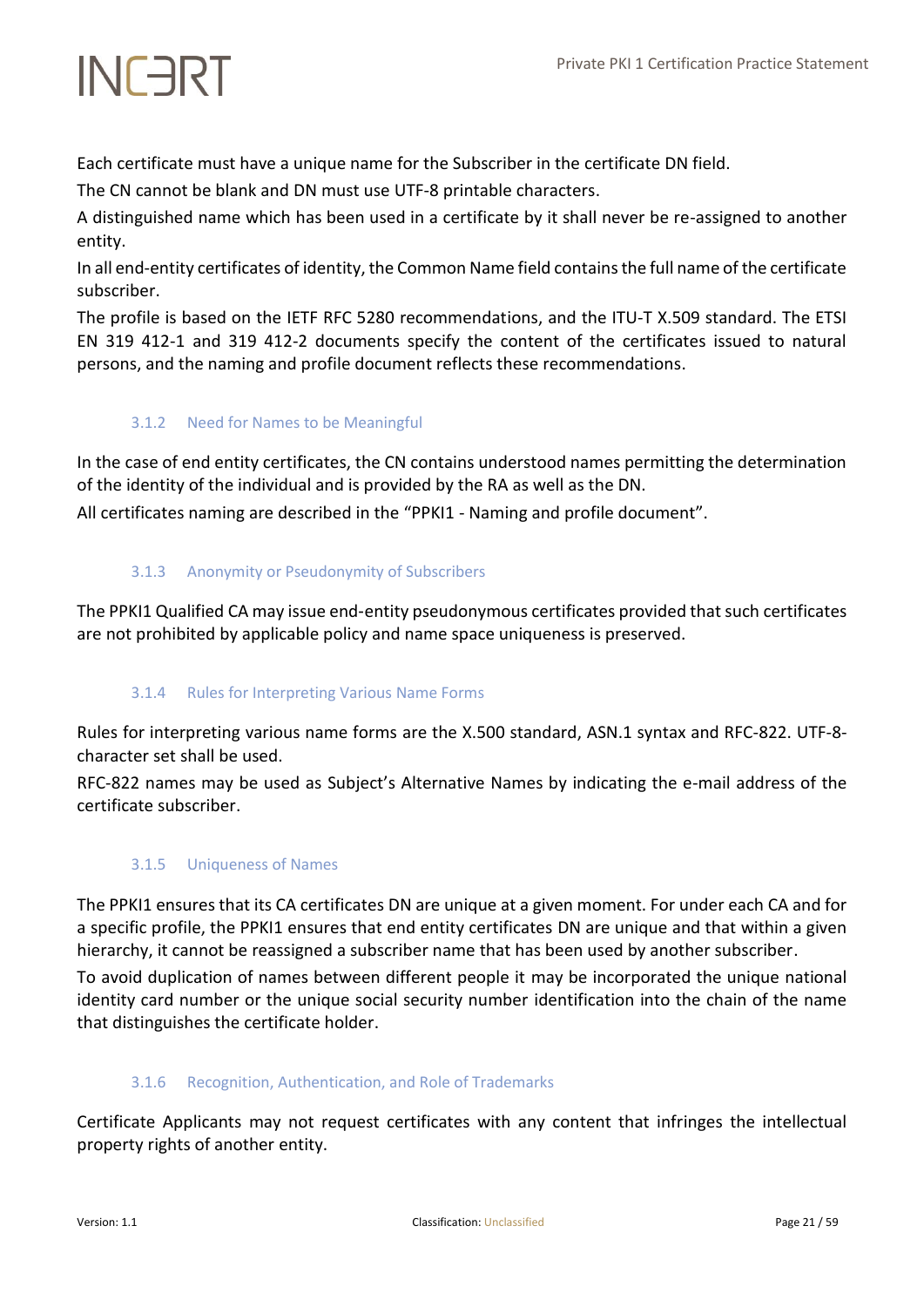# <span id="page-21-0"></span>3.2 Initial Identity Validation

Applicants for certificates are end entities. The applicant always acts on behalf of the Subscriber.

<span id="page-21-1"></span>A certificate shall be issued to a Subject only when the Subject has submitted a Certificate Request and is able to prove to the CA possession of the corresponding private key.

# 3.2.1 Method to Prove Possession of Private Key

A certificate request must be a self-signed certificate (only accepted as PKCS#10 certificate request) to demonstrate possession of a private key. Signature verification of a PKCS#10 certificate request, which it will be included the public key signed by the associated private key, constitute sufficient proof of possession of the corresponding private key.

This certificate request is sent to the RA service for validation then to the CA service for processing, which makes it possible to detect errors in the generation of the certificate and proves that the subscriber already has the key pair in his/her possession, and can make use of them.

<span id="page-21-2"></span>In case of centralized request (the key pair is generated by the CA factory), this requirement is not applicable.

# 3.2.2 Authentication of Organization Identity

A Subscriber enrollment process must be made by a person authorized to act on behalf of the organization. The enrollment process must include details about the Subscriber as requested by the CAs. The details must be provided in a secure manner.

The RAs must verify the identity of the Subscriber and its right to represent the organization with documents recognized by the Grand-Duchy of Luxembourg. Records of the details used for the Subscriber's identification must be kept for at least seven (7) years.

# <span id="page-21-3"></span>3.2.3 Authentication of Individual Identity

Identification and authentication requirements for an individual Subscriber or participant (RA, in the case of certificates issued to organizations or devices controlled by an organization, the subscriber, or other participant), includes:

- a) An official document required (as eID, ePassport or eRP);
- b) In‐person appearance before an RA;
- c) A visual check of the Subscriber by comparing with the photo on the document provided.

<span id="page-21-4"></span>The real procedure will be defined by the customer according to the eIDAS regulation.

# 3.2.4 Non-Verified Subscriber Information

Information that is not verified (called "non-verified subscriber information") during the initial registration is listed below: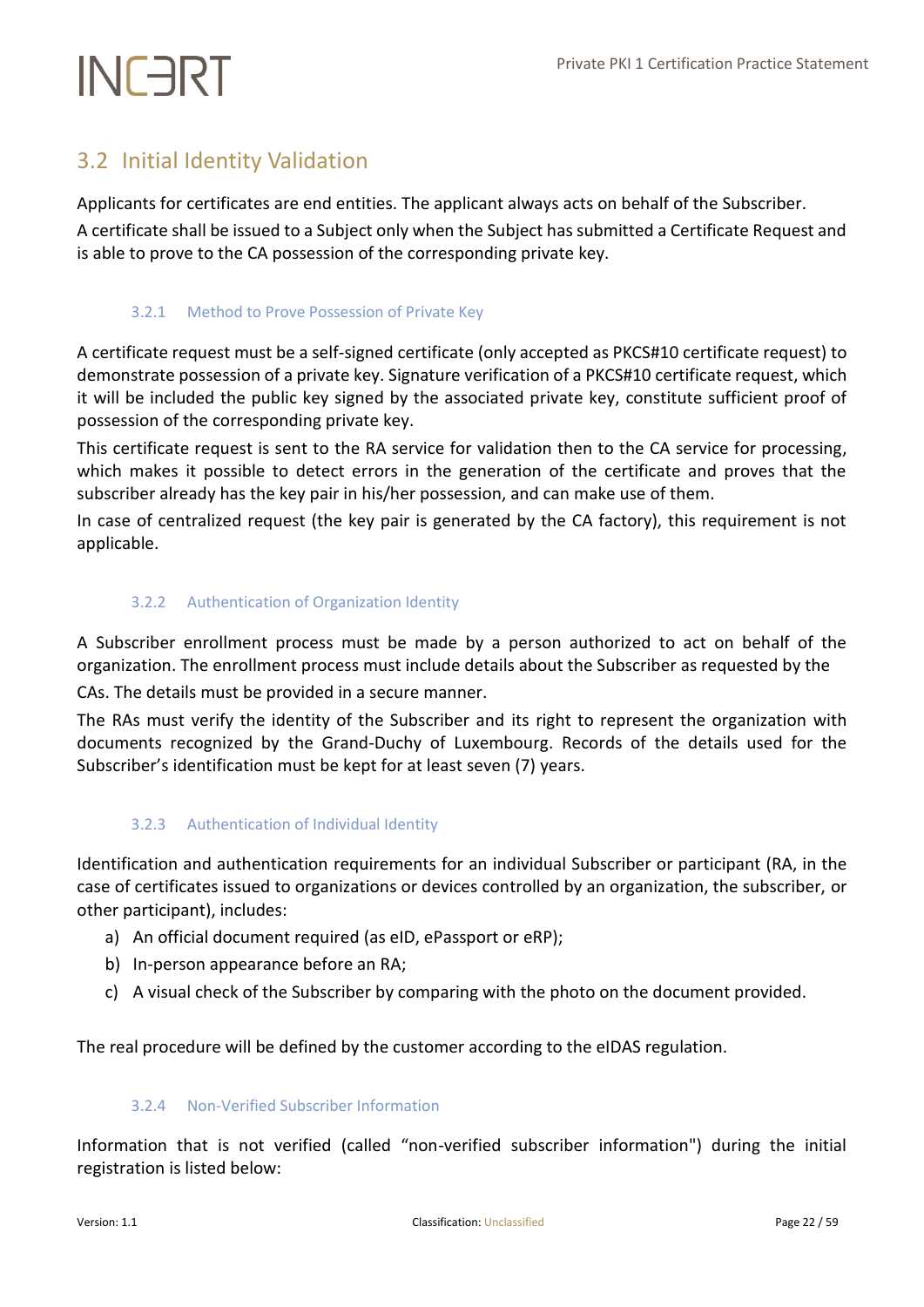- Subscriber's email.

<span id="page-22-0"></span>All other information that is not verified shall not be included in certificates.

# 3.2.5 Validation of Authority

## <span id="page-22-1"></span>No stipulation.

3.2.6 Criteria for Interoperation

## <span id="page-22-2"></span>No stipulation.

# <span id="page-22-3"></span>3.3 Identification and Authentication for Re‐Key Requests

3.3.1 Identification and authentication for routine re-key

# <span id="page-22-4"></span>See section 4.7.

## 3.3.2 Identification and Authentication for Re-Key after Revocation

<span id="page-22-5"></span>The procedures for re-keying after revocation are the same those for the original certificate.

# 3.4 Identification and Authentication for Revocation Request

Revocation of issuing CA certificates shall only be performed manually by Security and operations team members under dual control.

Revocation requests for end entity certificates are authenticated by the CA and the RA in the same manner of an initial registration to be sure that the Subscriber has effectively requested for the revocation.

# <span id="page-22-6"></span>**4 CERTIFICATE LIFE-CYCLE OPERATIONAL REQUIREMENTS**

This section describes the requirements imposed upon issuing CA, subject CAs, RAs, subscribers, or other participants with respect to the life-cycle of a certificate.

# <span id="page-22-7"></span>4.1 Certificate Application

An application for a certificate does not oblige a CA to issue a certificate.

The CA maintains controls to provide reasonable assurance that, for domain validated certificates, Subscriber's certificate requests are accurate, complete and validated.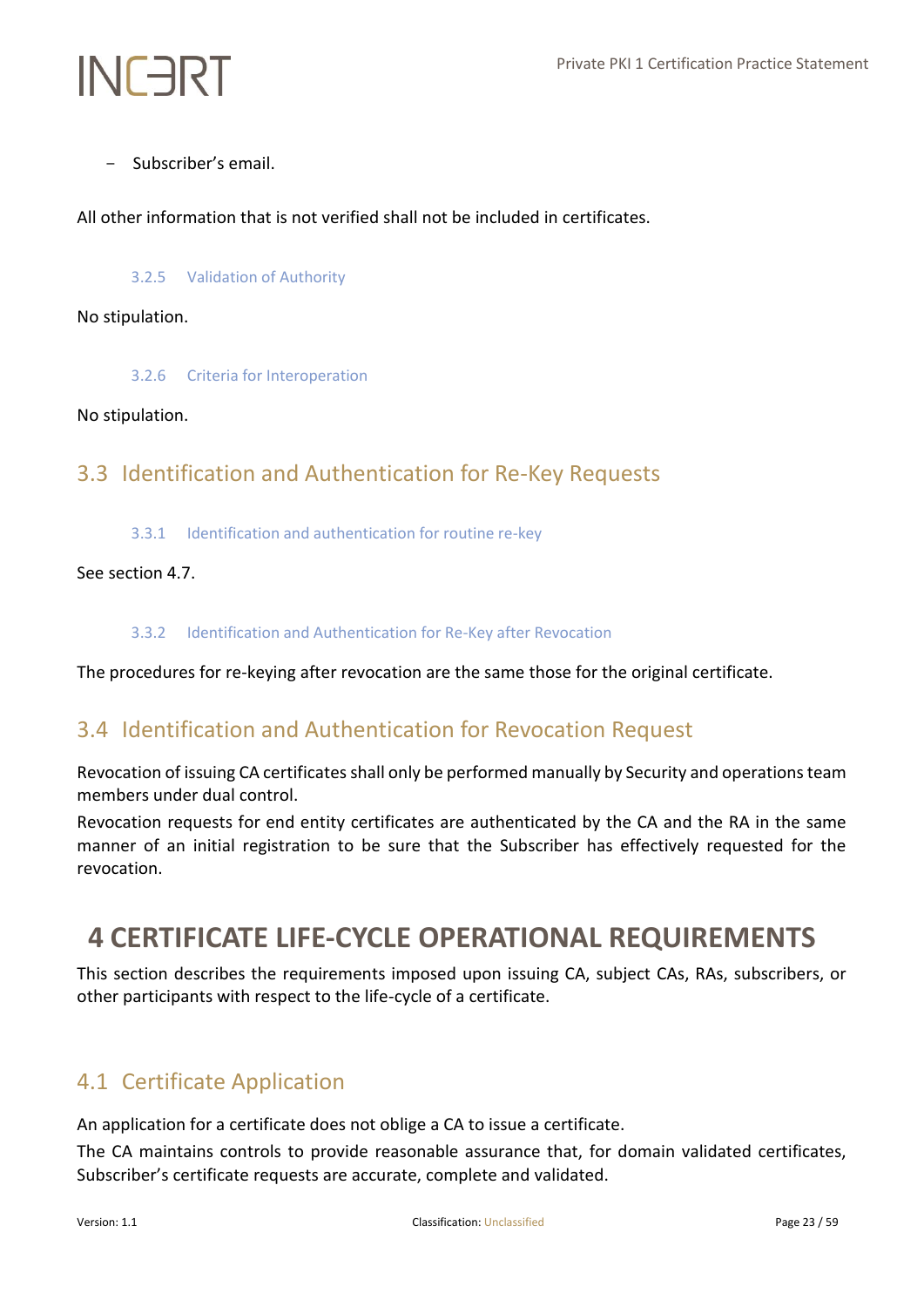# 4.1.1 Who can Submit a Certificate Application

<span id="page-23-0"></span>For the Root CA, only Security and operations team manager or the director can decide when a new issuing CA is to be created and to be signed by the Root CA.

<span id="page-23-1"></span>For the issuing CAs, certificate applicant can be any physical person.

# 4.1.2 Enrollment Process and Responsibilities

For CA certificates, following information shall be documented:

- Certificate profile of the new issuing CA including the new CA name (duration of this new CA cannot exceed the rest of duration of the Root CA at the creation date);
- CPS for the new issuing CA; and
- End entity certificate profiles of this new issuing CA.

For end entity certificate application, the enrollment process consisting of:

- Generating or arranging to have generated a key pair;
- Providing a certificate request based on the generated key pair and if the key pair is not generated by the CA, demonstrating to the respective RA that the certificate applicant has possession of the private key corresponding to the public key included in the certificate application;
- Completing the relevant certificate application form with true and correct information; and
- Notifying certificate applicants of the subject responsibilities for usage of the private key and certificates (see Terms and conditions document).

# <span id="page-23-2"></span>4.2 Certificate Application Processing

This section describes the procedure for processing certificate applications. The issuing CA and RA shall perform identification and authentication procedures to validate the certificate application. Following such steps, the CA or RA will either approve or reject the certificate application. Finally, this section sets a time limit during which a CA and/or RA must act on and process a certificate application.

# <span id="page-23-3"></span>4.2.1 Performing Identification and Authentication Functions

The identification and authentication of the subscriber must meet the requirements specified for subscriber authentication as specified in sections 3.2 and 3.3 of this present CP.

For end entity certificates the PPKI1 CA delegates these tasks to respective RAs managed by the customer of this private PKI which have been trusted and for which the general requirements on the security of the TSP apply.

The data collected by the trusted RAs during the certificate application and needed to generate the certificate shall be exchanged securely.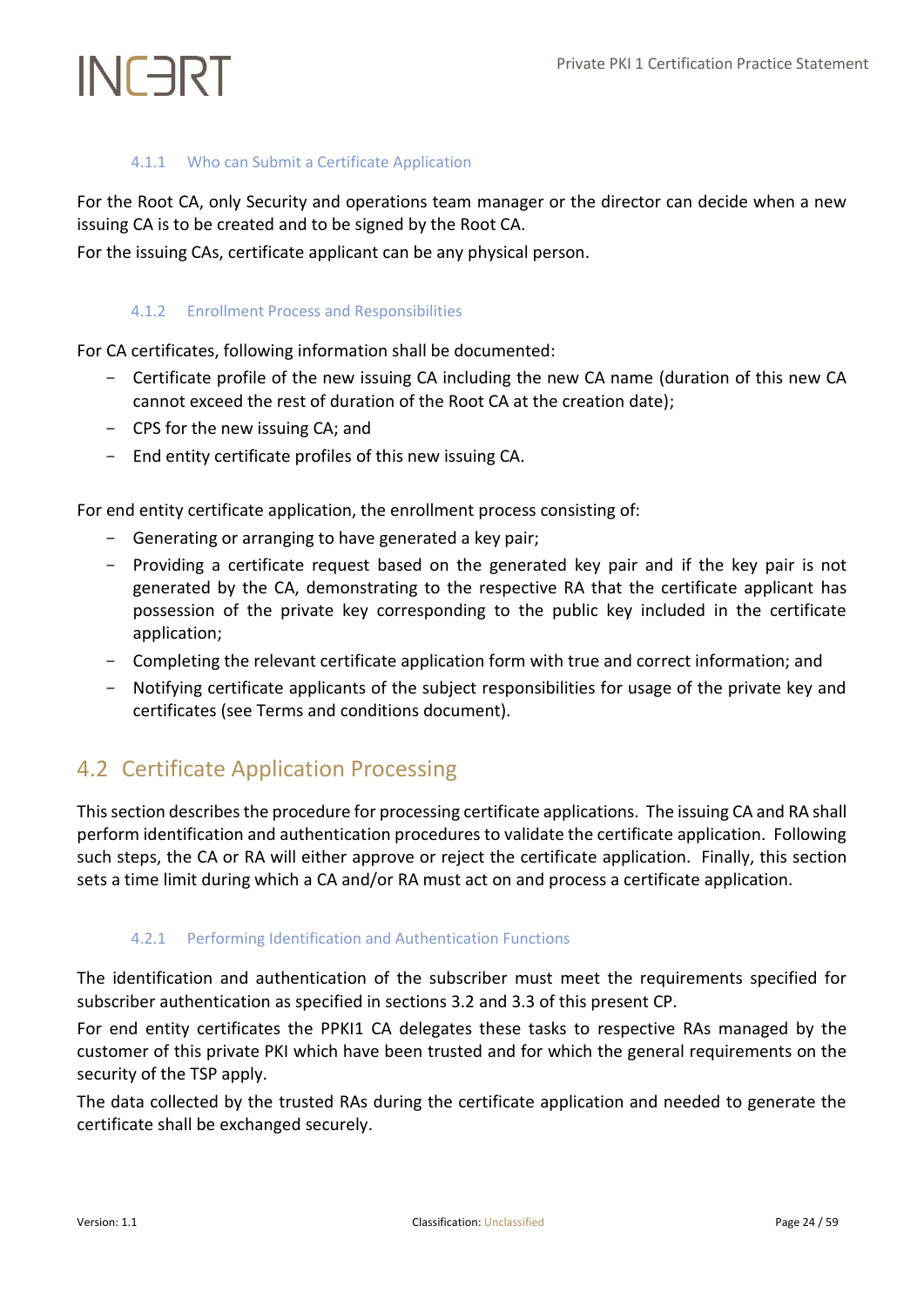# 4.2.2 Approval or Rejection of Certificate Applications

<span id="page-24-0"></span>The CA or a RA verify that the certificate application is complete, accurate and authorized. If validation fails the certificate application is rejected.

The CA or a RA must notify the subscriber that the request has been rejected or approved. If approved, the CA must create a certificate and provide the subscriber with access to the certificate.

## <span id="page-24-1"></span>4.2.3 Time to Process Certificate Applications

<span id="page-24-2"></span>Certificate application shall be approved or rejected within 3 months after application.

# <span id="page-24-3"></span>4.3 Certificate Issuance

# 4.3.1 CA Actions during Certificate Issuance

For the Root CA, the computer running Root CA services is not connected to the network and is located in offline security vault which complies with security standards for cryptographic modules set forth in section 6.2, to ensure proper security of the Root CA key pair.

Procedures are established in the key management policy in order to ensure integrity and nonrepudiation of certificate requests and certification of the new issuing CA's public key. Access to the Root CA hardware security module is granted only for authorized personnel from Security and operations team. The Root CA private key must not be used to sign certificates except in the following cases:

- Self-signed certificates to represent the Root CA itself; and
- Certificates for issuing CAs and cross certificates.

For end entity certificate, a certificate is created and issued following approval of a certificate request by authorized persons of following receipt of a RA's request to issue the certificate and using secure means. The issuing CA shall:

- Generate for the subject a certificate based on the information in the certificate application after its approval;
- Check authorization of the respective trusted RA through a secure server; and
- Deliver the certificate, key pair and activation data in case of key pair generated by the CA and only the certificate if a certificate request (in PKCS#10 format) was received.

Moreover, the RA entity provides a Terms and conditions copy sent to the subscriber, as well as the identification minute issued by the RA that intervened in the identification process and notifies the subscriber via email of the conformity of their request.

The CA service proceeds in performing the security integrity verification of the documents received, verifying their consistency and their correspondence with the Certification Policy to which the requested certificate will be submitted. In case of conformity, the certificates are issued.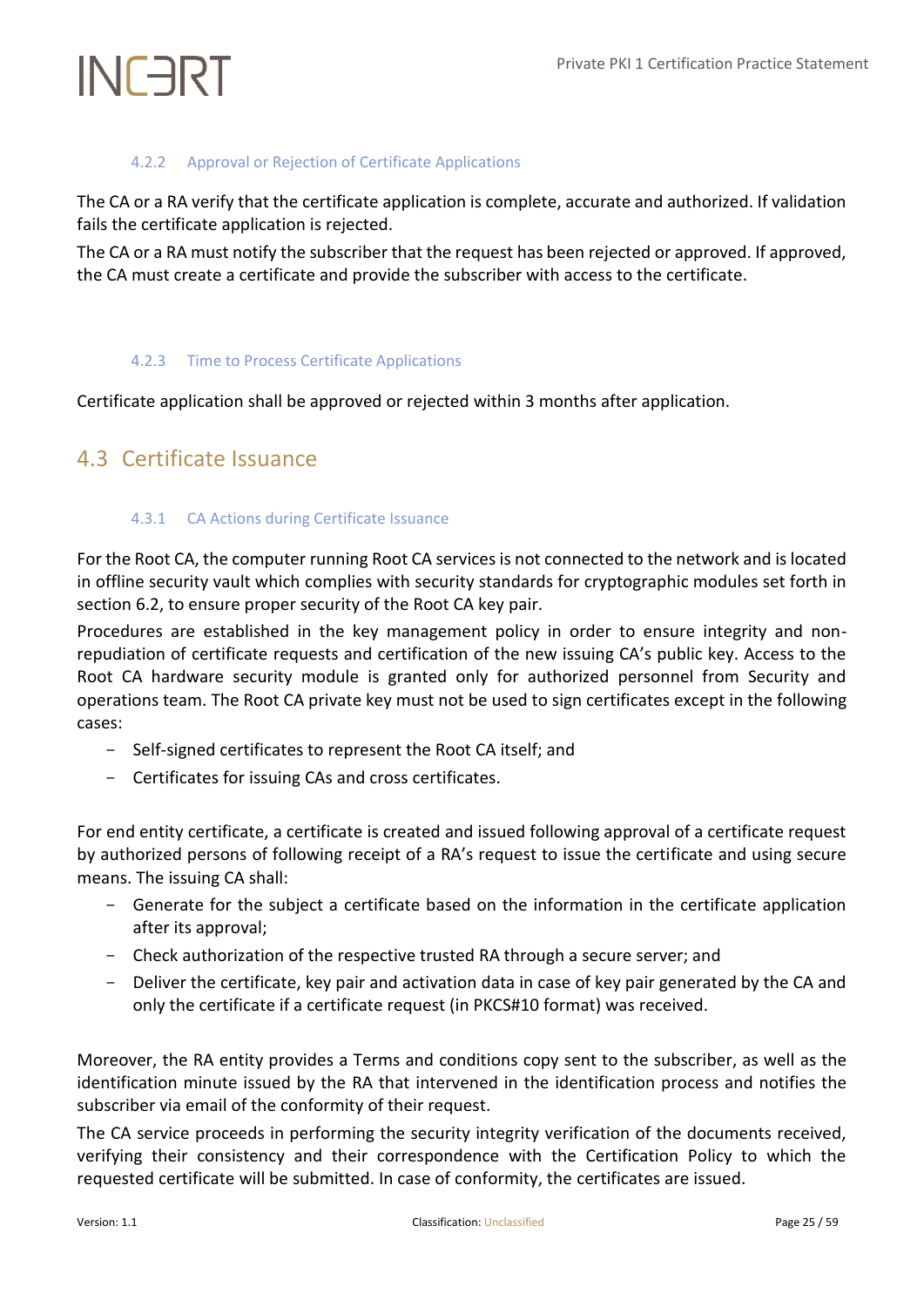Once the certificate is issued, the RA informs the subscriber via email, proceeds to activate the necessary computer mechanisms. The subscriber, using the same electronic signature cryptographic device that he used to generate the key pair and request certificate, can download, and install it.

<span id="page-25-0"></span>The CA service signs the public keys of the certificates it issues with its private key.

## 4.3.2 Notification to Subscriber by the CA of Issuance of Certificate

The CA through the RA or directly the RA has to notify subjects that their certificates are available and the means for securely obtaining their certificates.

# <span id="page-25-2"></span><span id="page-25-1"></span>4.4 Certificate Acceptance

## 4.4.1 Conduct Constituting Certificate Acceptance

For instance, acceptance is deemed to occur if the CA or RA does not receive any notice from the subscriber within 7 working days after reception of the certificate describing the reason for rejection and the fields in the certificate that are incorrect or incomplete.

<span id="page-25-3"></span>By accepting and using the certificate, the subscriber agrees to comply with the terms and conditions. The RA shall record the signed agreement (terms and conditions) with the subscriber.

## 4.4.2 Publication of the Certificate by the CA

<span id="page-25-4"></span>All CA certificates shall be published as specified in section 2. End entity certificates are not published.

## 4.4.3 Notification of Certificate Issuance by the CA to Other Entities

The issuing CA may send the certificate to the RA which has done the request and may notify the other RAs.

# <span id="page-25-5"></span>4.5 Key Pair and Certificate Usage

<span id="page-25-6"></span>This section describes the responsibilities relating to the use of keys and certificates.

## 4.5.1 Subscriber Private Key and Certificate Usage

The Root CA private key is only used for signing:

- Root CA certificate;
- Issuing CA certificates; and
- ARLs;

An issuing CA must only use its private key for use with production implementations and to sign: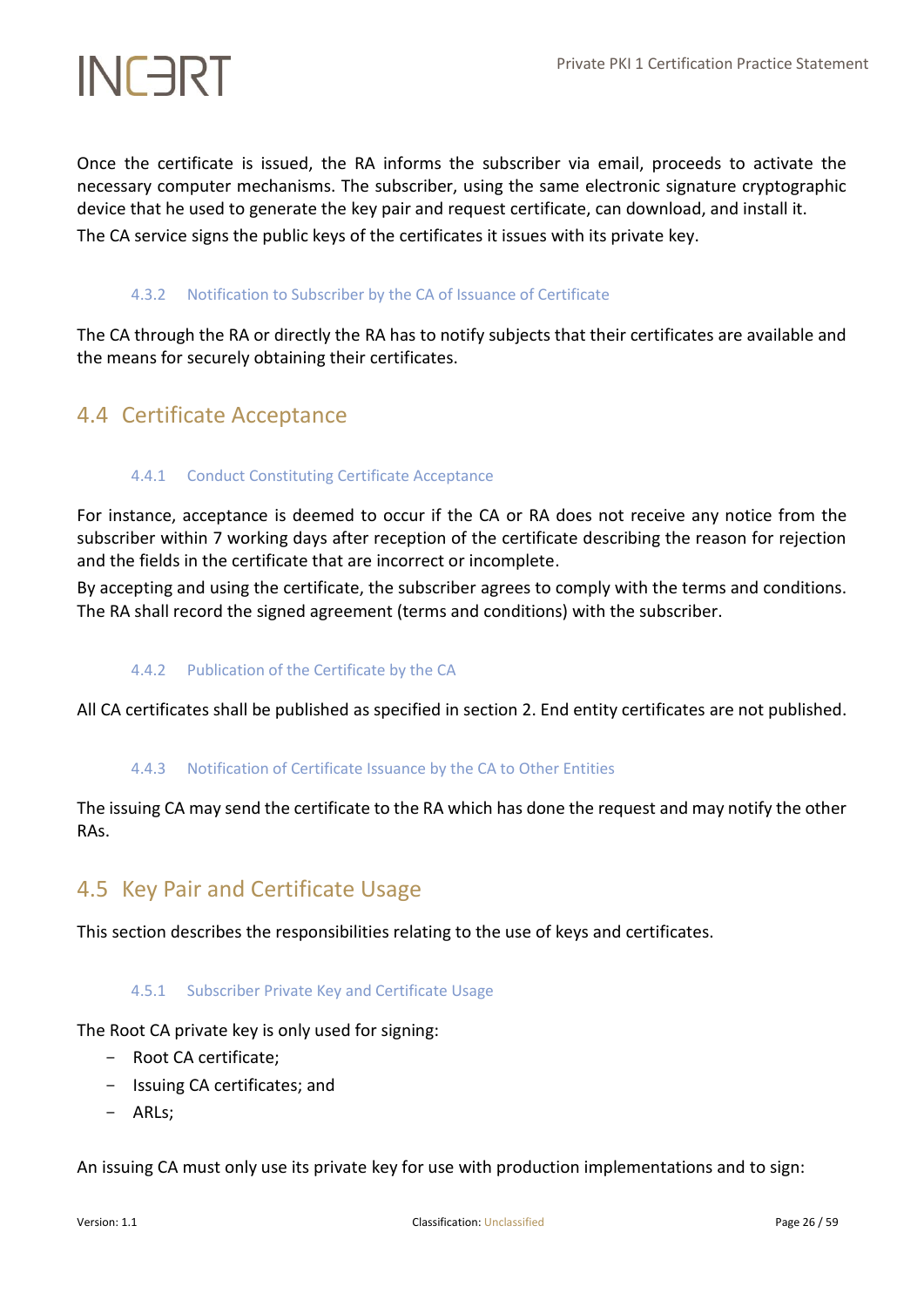- End entity certificates;
- OCSP signer certificate; and
- CRLs.

End entity private keys and certificates shall only be used for the purposes as specified in the certificate. The use of a private key and its certificate are subject to the terms and conditions after the subscriber has accepted the agreement.

<span id="page-26-0"></span>The subscriber is responsible for ensuring integrity and confidentiality of its private key and shall be required to use the private key.

# 4.5.2 Relying Party Public Key and Certificate Usage

Each relying party is obligated to:

- Rely on certificates only for appropriate applications as set forth in the present CP and in consistency with applicable certificate content;
- Successfully perform public key operations as a condition of relying on a certificate;
- Assume responsibility to check the status of a certificate using one of the required or permitted mechanisms set forth in the CP/CPS (see section 4.9); and
- Assent to the terms of the applicable relying party agreement as a condition of relying on the certificate.

# <span id="page-26-1"></span>4.6 Certificate Renewal

This section describes the following elements related to certificate renewal. Certificate renewal means the issuance of a new certificate to the subscriber without changing the subscriber or other participant's public key or any other information in the certificate.

<span id="page-26-2"></span>Certificate renewal is not allowed.

## 4.6.1 Circumstance for Certificate Renewal

<span id="page-26-3"></span>Not applicable.

4.6.2 Who May Request Renewal

<span id="page-26-4"></span>Not applicable.

## 4.6.3 Processing Certificate Renewal Requests

Not applicable.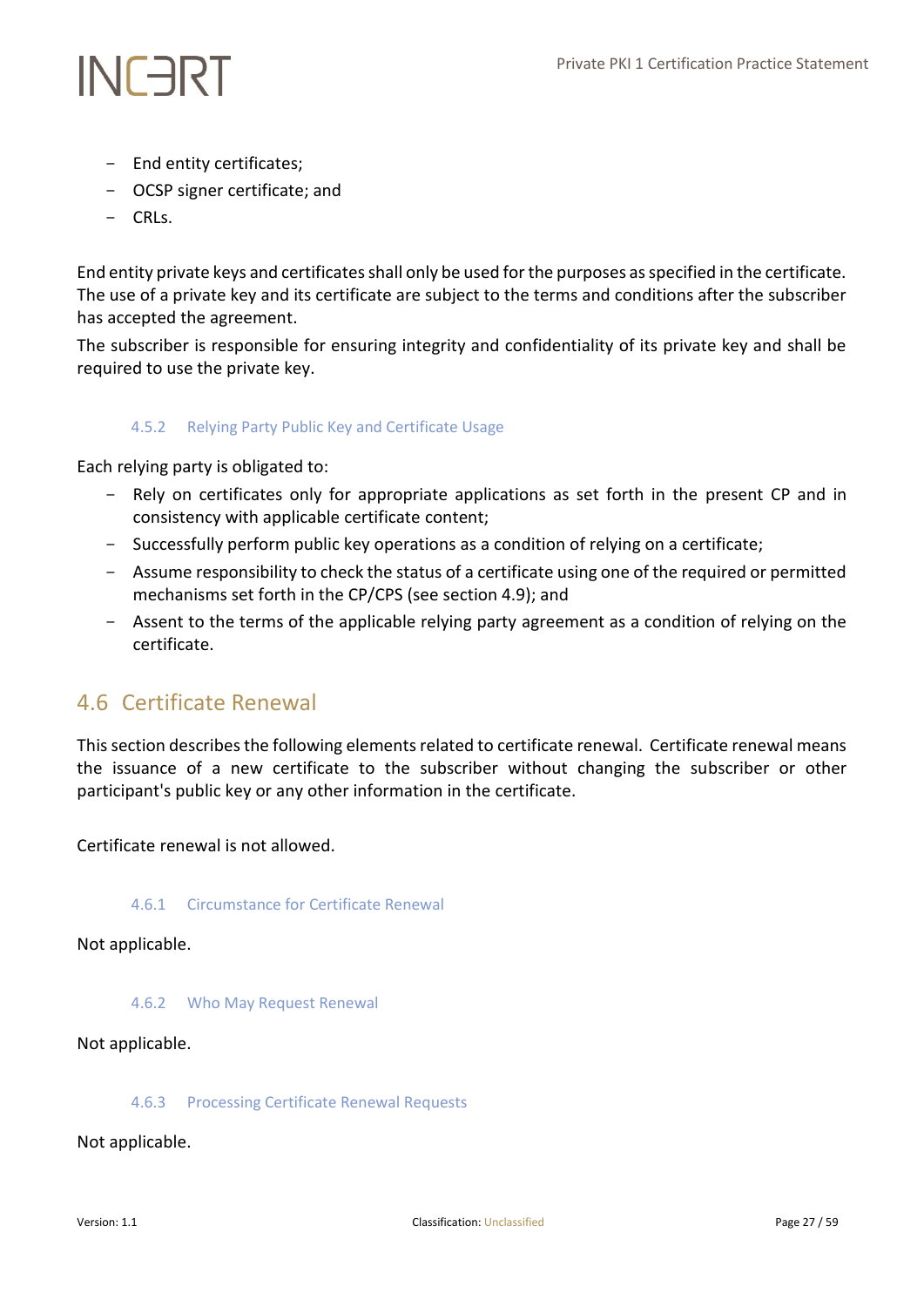## 4.6.4 Notification of New Certificate Issuance to Subscriber

## <span id="page-27-1"></span><span id="page-27-0"></span>Not applicable.

4.6.5 Conduct constituting acceptance of a renewal certificate

<span id="page-27-2"></span>Not applicable.

4.6.6 Publication of the renewal certificate by the CA

### <span id="page-27-3"></span>Not applicable.

4.6.7 Notification of certificate issuance by the CA to other entities

Not applicable.

# <span id="page-27-4"></span>4.7 Certificate Re‐Key

<span id="page-27-5"></span>This section describes the following elements related to a subscriber or other participant generating a new key pair and applying for the issuance of a new certificate that certifies the new public key.

## 4.7.1 Circumstance for Certificate Re-Key

Circumstances under which certificate re-key can or must take place are following:

- To get a new certificate before the expiration of the previous one;
- To get a new certificate after the previous one is revoked for reasons of key compromise or after a certificate has expired and the usage period of the key pair has also expired;
- <span id="page-27-6"></span>- To get a new certificate after holder information modification.

## 4.7.2 Who May Request Certification of a New Public Key

<span id="page-27-7"></span>Any subscriber is allowed to request a new public key.

## 4.7.3 Processing Certificate Re-Keying Requests

In case of getting a new certificate before the expiration of the previous one, subscriber re-key requests may be processed using the same process used for initial certificate issuance except the face to face step which is not anymore mandatory.

In case of getting a new certificate after revocation or expiration, subscriber re-key requests may be processed using the same process used for initial certificate issuance.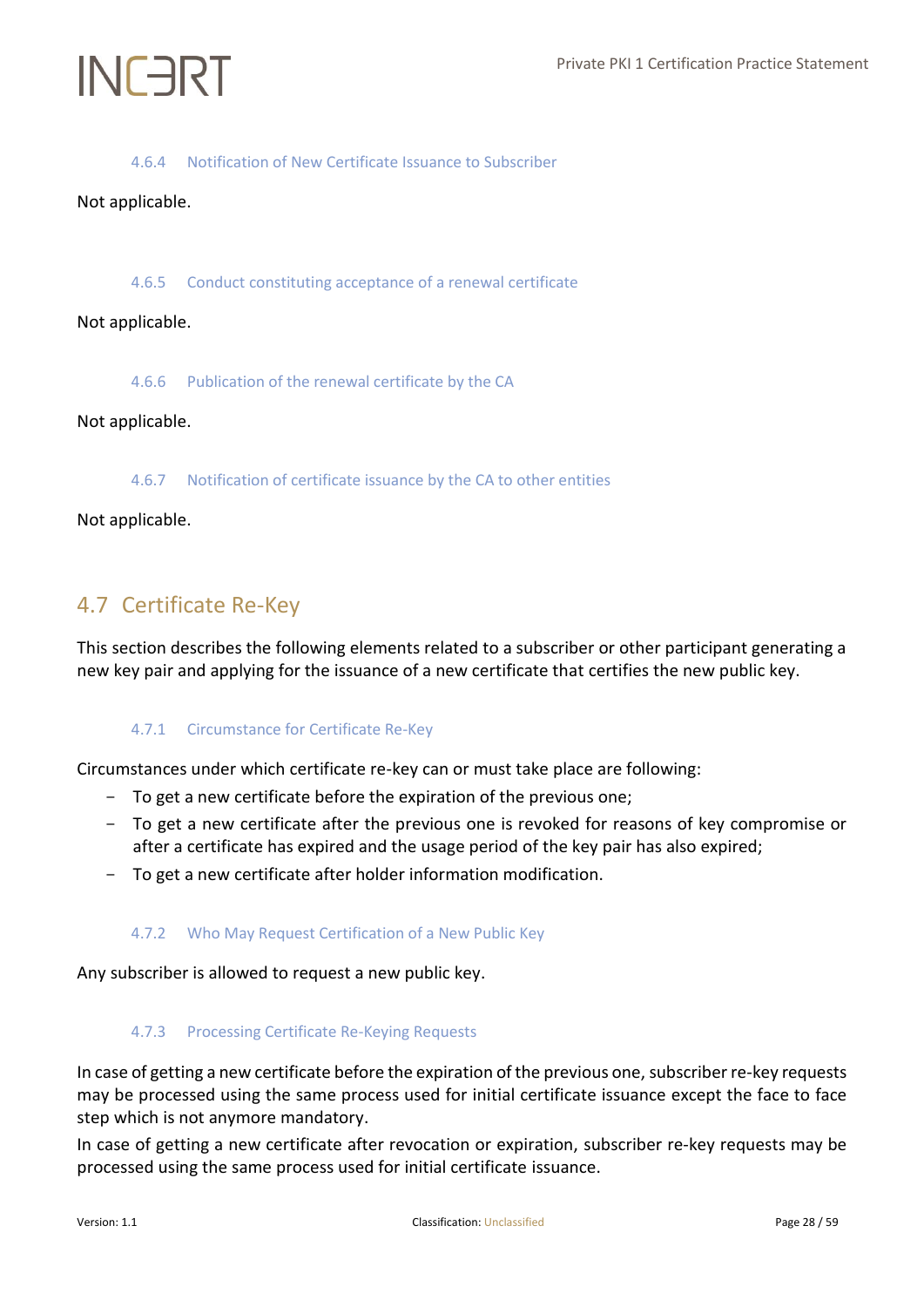<span id="page-28-0"></span>Not expired existing evidences can be re-used to validate the identity. If the terms and conditions have changed, these shall be communicated to the subscriber.

4.7.4 Notification of New Certificate Issuance to Subscriber

<span id="page-28-1"></span>No stipulation.

4.7.5 Conduct Constituting Acceptance of a Re-Keyed Certificate

<span id="page-28-2"></span>No stipulation.

4.7.6 Publication of the Re-Keyed Certificate by the CA

<span id="page-28-3"></span>No stipulation.

4.7.7 Notification of Certificate Issuance by the CA to Other Entities

<span id="page-28-4"></span>No stipulation.

# 4.8 Certificate Modification

This section describes the following elements related to the issuance of a new certificate due to changes in the information in the certificate other than the subscriber public key. The new certificate shall have a different key, a different serial number and differs in one or more other fields from the old certificate.

## <span id="page-28-5"></span>4.8.1 Circumstance for Certificate Modification

<span id="page-28-6"></span>Certificate modification can take place, such as name change, role change, or reorganization resulting in a change in the DN.

## 4.8.2 Who May Request Certificate Modification

<span id="page-28-7"></span>Any subscriber is allowed to request a certificate modification if this request is relevant.

## 4.8.3 Processing Certificate Modification Requests

If subscriber information used to generate the certificate changes, then legal evidence of this change has to be provided to the RA.

If the change is validated, the old certificate must be revoked and the subscriber shall process to certificate re-key (see section 4.7).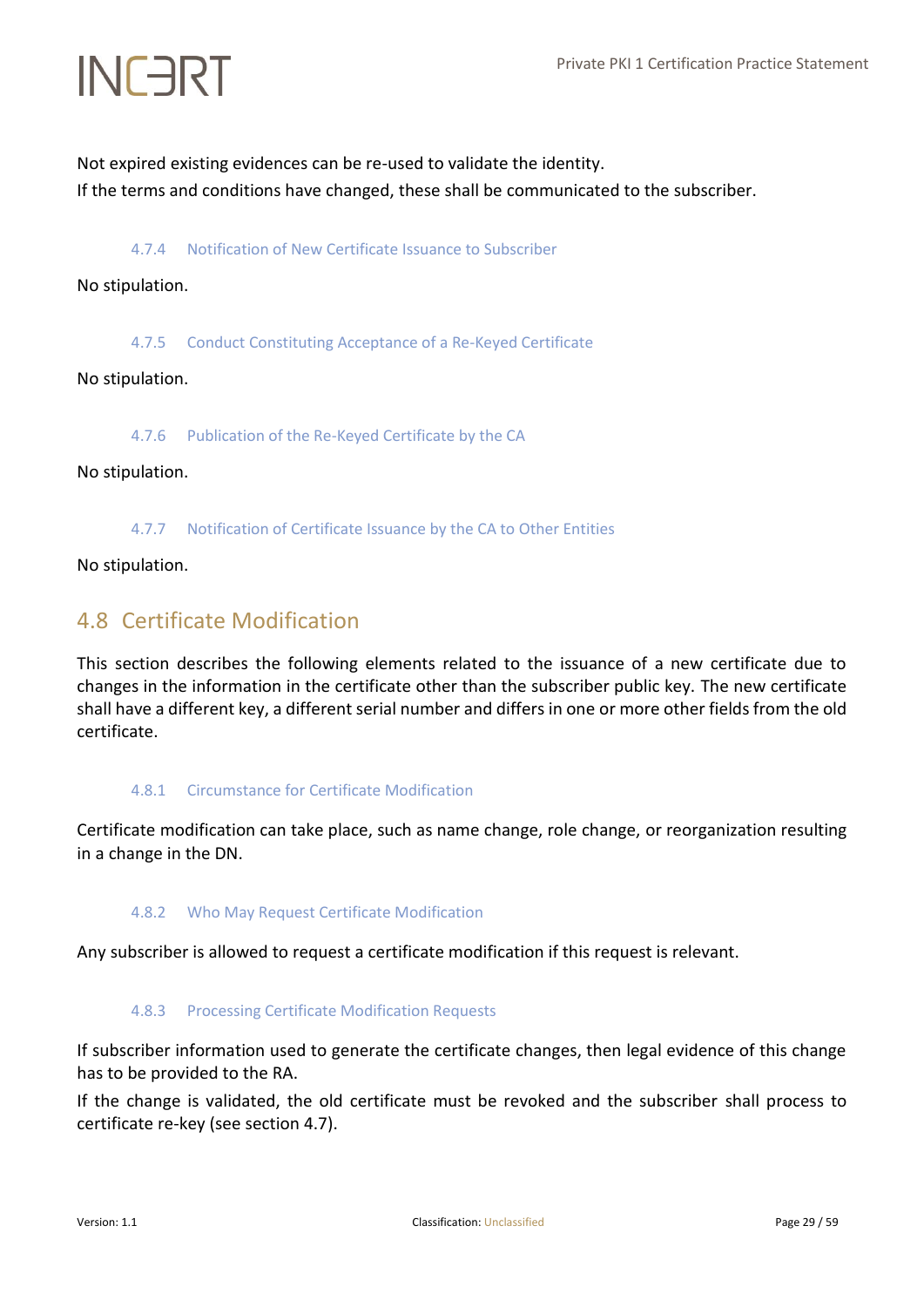# 4.8.4 Notification of New Certificate Issuance to Subscriber

## <span id="page-29-1"></span><span id="page-29-0"></span>No stipulation.

## 4.8.5 Conduct Constituting Acceptance of Modified Certificate

## <span id="page-29-2"></span>No stipulation.

4.8.6 Publication of the Modified Certificate by the CA

### <span id="page-29-3"></span>No stipulation.

4.8.7 Notification of Certificate Issuance by the CA to Other Entities

### <span id="page-29-4"></span>No stipulation.

# <span id="page-29-5"></span>4.9 Certificate Revocation and Suspension

### 4.9.1 Circumstances for Revocation

A certificate may be suspended and circumstances under which it must be revoked, for instance, in cases of:

- Subscriber employment termination (in case of a company CA);
- Subscriber failure to comply with the terms and conditions or the obligations set out in the related CP;
- Loss of cryptographic token;
- Suspected compromise of the private key;
- Business relationship under which the certificate was issued changes;
- <span id="page-29-6"></span>- Subscriber's verified data change.

## 4.9.2 Who can Request Revocation

The revocation of the participant's certificate must only requested by:

- The subscriber to whom the certificate is issued;
- A manager or organization on behalf of a subscriber (if applicable);
- An RA related to the issuing CA;
- The issuing CA;
- In specific case, the Security and operations team may request revocation.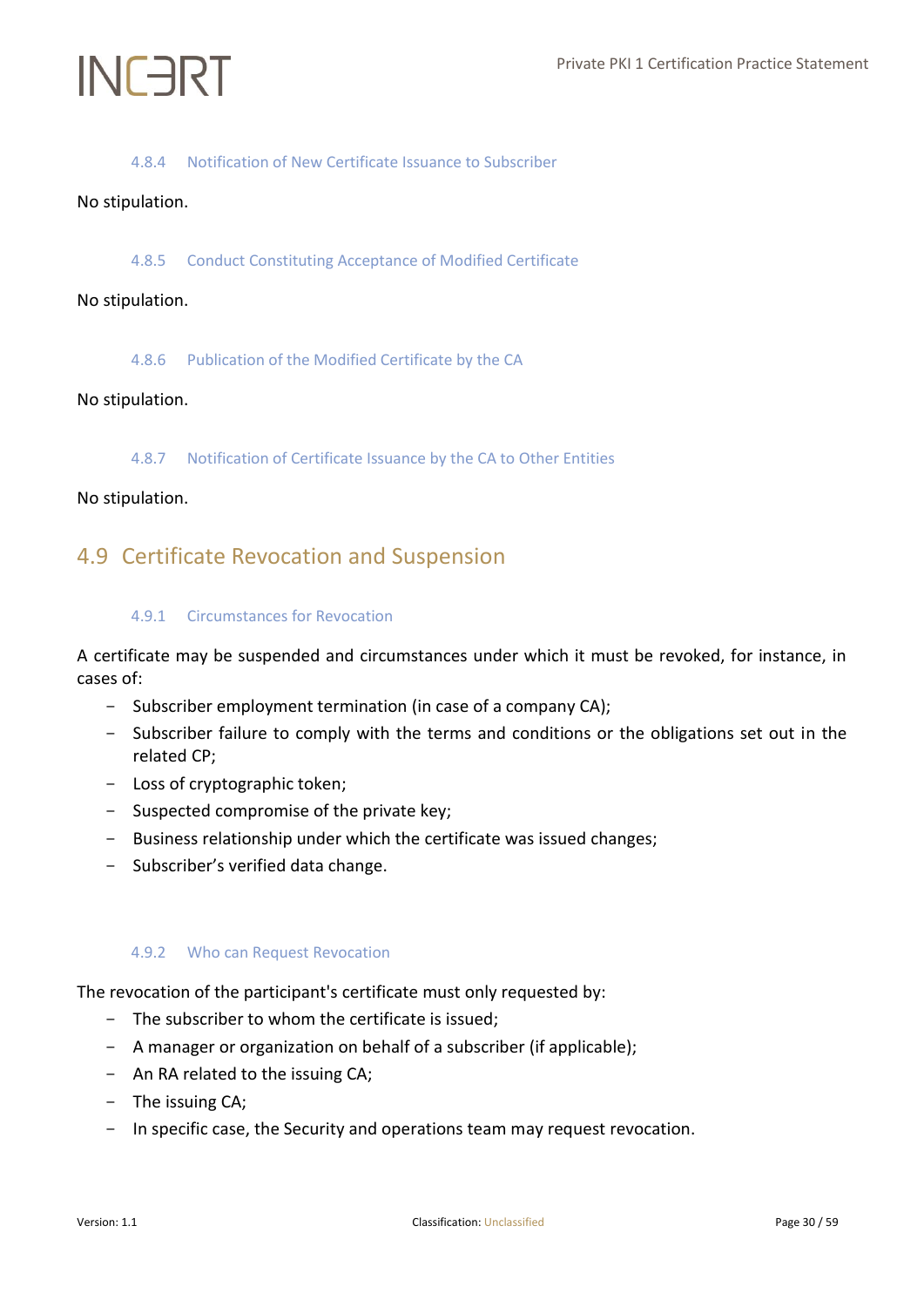# 4.9.3 Procedure for Revocation Request

<span id="page-30-0"></span>Procedures used for certificate revocation request are defined by the trusted RAs and must include at least a form which may be in an electronic format and provided by the RAs.

A revocation request shall identify the certificate to be revoked, explain the reason for revocation, and allow the request to be authenticated.

The revocation request shall be transmitted, after RA validation, in a secure way to the CA and then processed.

All revocation of any certificate is definitive and the certificate shall not be reinstated.

<span id="page-30-1"></span>The subscriber shall be informed by the RA or the CA of the change of status of the certificate.

# 4.9.4 Revocation Request Grace Period

<span id="page-30-2"></span>Revocation requests shall be submitted by the requestor as soon as having reason to believe that there is a circumstance for certificate revocation.

# 4.9.5 Time Within which CA Must Process the Revocation Request

<span id="page-30-3"></span>The CA concerned shall process the revocation request within 24 hours after its submission.

# 4.9.6 Revocation Checking Requirement for Relying Parties

Use of revoked certificates could have damaging or catastrophic consequences. It is the responsibility of the Relying Party to determine how often new revocation data should be obtained, considering the risk, responsibility, and consequences for using a certificate whose revocation status cannot be guaranteed.

A relying party shall check the status of certificates on which they wish to rely by consulting:

- The most recent CRL published by the concerned CA; or
- <span id="page-30-4"></span>- OCSP service.

# 4.9.7 CRL Issuance Frequency

The CRLs of any issuing CA are issued every 1 hour. The ARL is issued every 6 months.

# <span id="page-30-5"></span>4.9.8 Maximum Latency for CRLs

CRL shall be posted to the repository within a reasonable time after issuing. This is generally done automatically within minutes of generation but shall not exceed the stated time of the next CRL issue.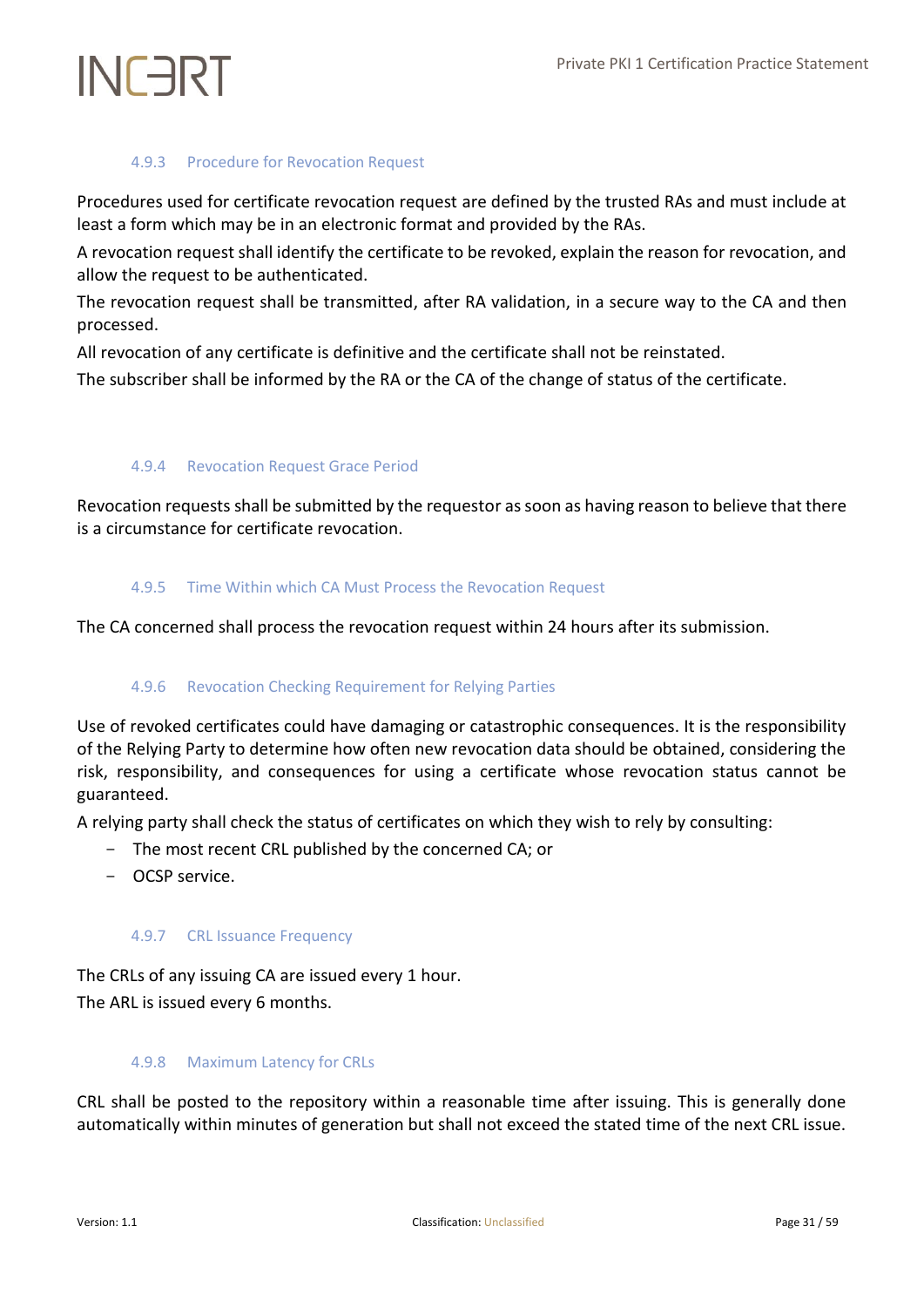# 4.9.9 On-Line Revocation/Status Checking Availability

<span id="page-31-0"></span>The PPKI1 can provide on-line service for checking the status of certificates. This service is available 24 hours per day, 7 days per week through an OCSP service at the following URL:

# <http://ocsp.ppki.incert.lu/>ocsp-services/ocsp

In case of system failure preventing to provide the service, INCERT shall make best endeavours to ensure the service level availability defined with the customer:

- 99,0%.

<span id="page-31-1"></span>The OCSP signing certificate contains an extension of type *id-pkix-ocsp-nocheck* as defined by the RFC 6960.

## 4.9.10 On-Line Revocation Checking Requirements

<span id="page-31-2"></span>The relying parties using on-line revocation status service, shall check the integrity and authenticity of the status information.

## 4.9.11 Other Forms of Revocation Advertisements Available

<span id="page-31-3"></span>No stipulation.

## 4.9.12 Special Requirements related to key Compromise

<span id="page-31-4"></span>No stipulation.

## 4.9.13 Circumstances for Suspension

<span id="page-31-5"></span>Certificates that are issued under this Policy shall not be suspended.

# 4.9.14 Who can Request Suspension

<span id="page-31-6"></span>Certificates that are issued under this Policy shall not be suspended.

4.9.15 Procedure for Suspension Request

<span id="page-31-7"></span>Certificates that are issued under this Policy shall not be suspended.

## 4.9.16 Limits on Suspension Period

Certificates that are issued under this Policy shall not be suspended.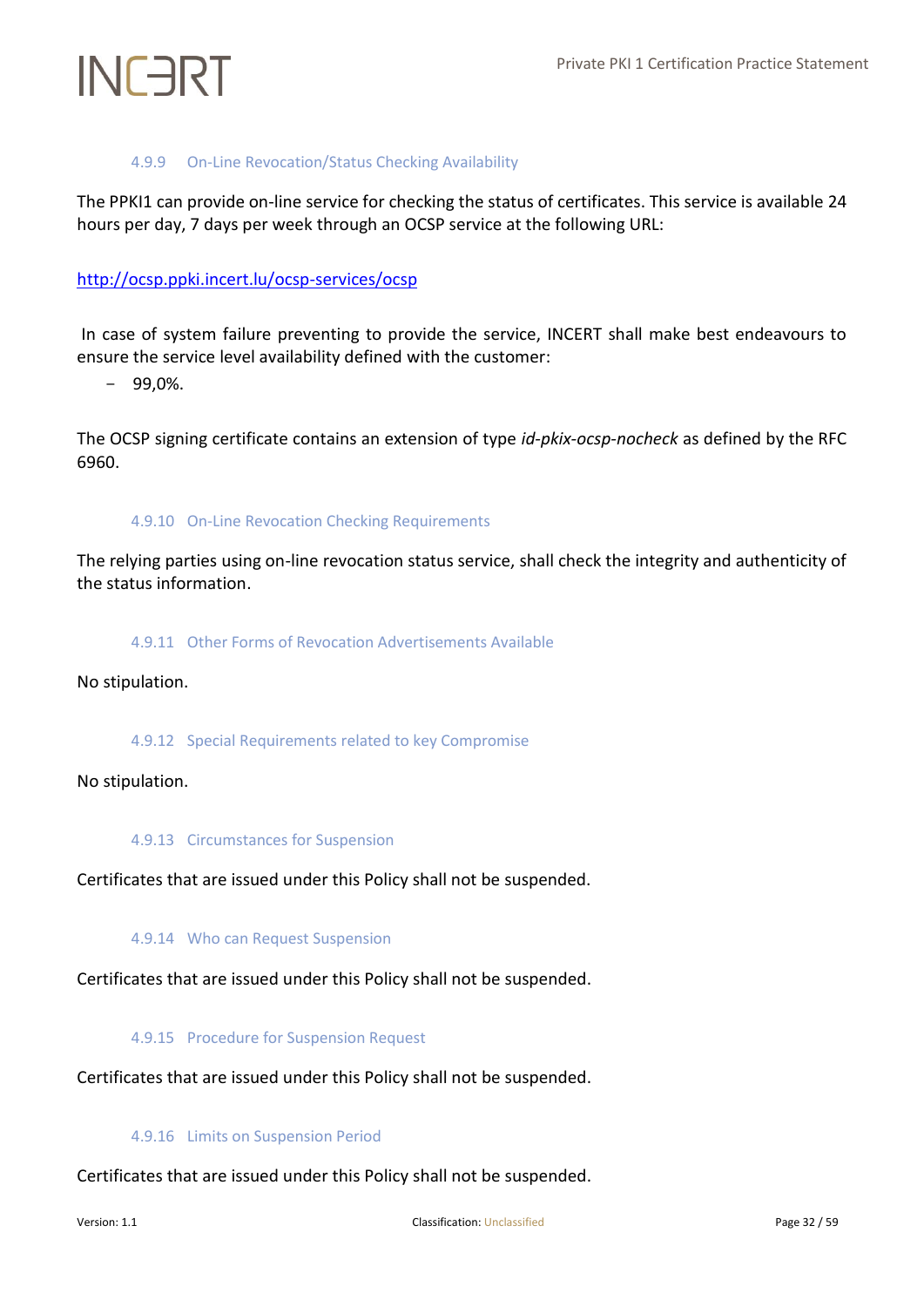# <span id="page-32-0"></span>4.10Certificate Status Services

<span id="page-32-1"></span>This section addresses the certificate status checking services available to the relying parties.

## 4.10.1 Operational Characteristics

Certificate status information is available through CRL (HTTP CDP) and OCSP responder as described in section 4.9.6.

<span id="page-32-2"></span>Revocation entries on a CRL or OCSP Response must not be removed until after the expiration date of the revoked Certificate.

## 4.10.2 Service Availability

<span id="page-32-3"></span>The Certificate status service is available on a 24x7 basis except in case of Force Majeure events (see section 9.16.5).

## 4.10.3 Optional Features

<span id="page-32-4"></span>No stipulation.

# 4.11End of Subscription

A Subscriber's subscription service ends if:

- Its certificate expires;
- Its certificate is revoked; or
- The business relationship with INCERT expires or is terminated.

# <span id="page-32-5"></span>4.12Key Escrow and Recovery

<span id="page-32-6"></span>The CA and end entity private key(s) must not be escrowed.

## 4.12.1 Key Escrow and Recovery Policy and Practices

<span id="page-32-7"></span>No stipulation.

## 4.12.2 Session Key Encapsulation and Recovery Policy and Practices

No stipulation.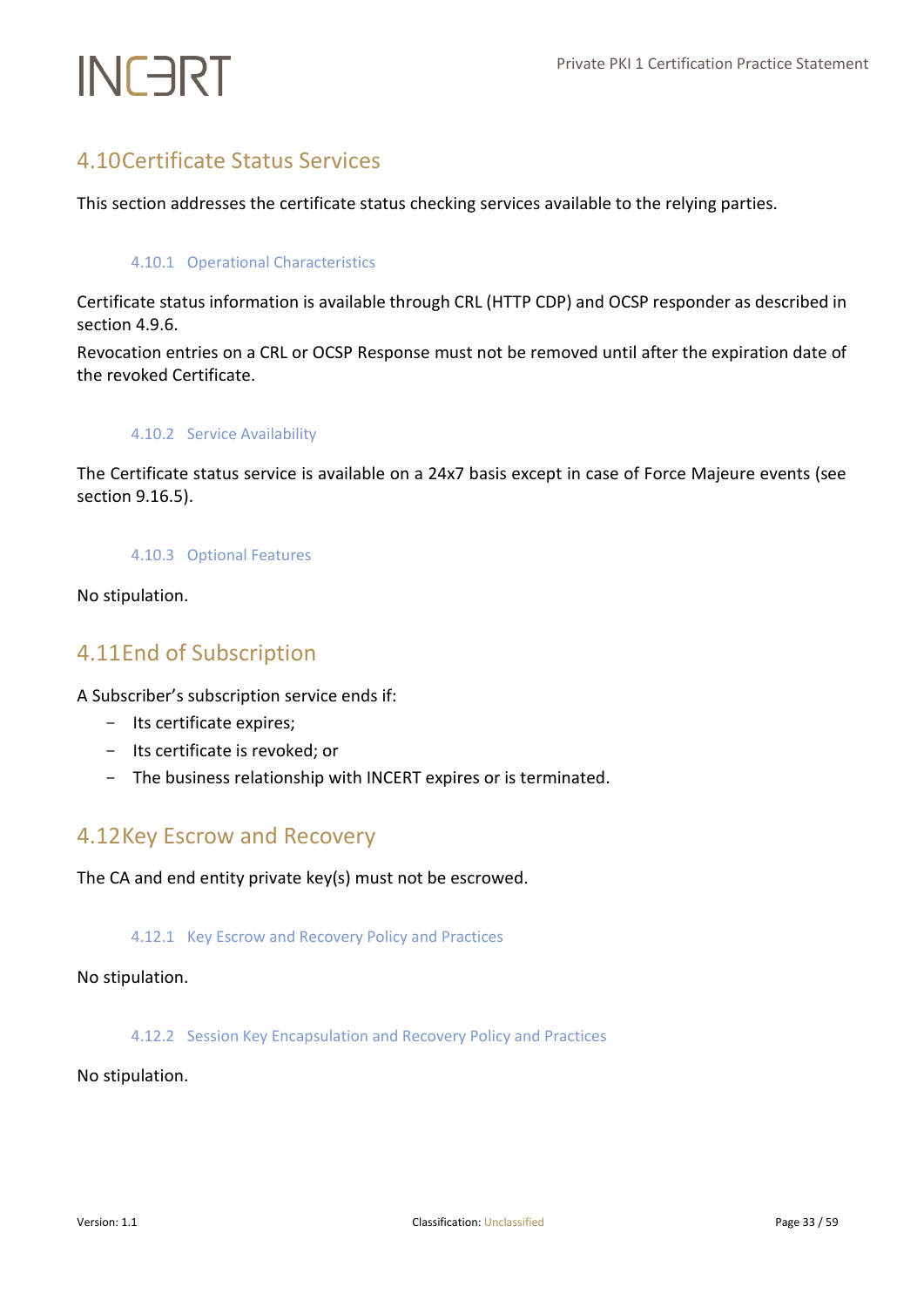# <span id="page-33-0"></span>**5 FACILITY, MANAGEMENT, AND OPERATIONAL CONTROLS**

This section describes non-technical security controls (that is, physical, procedural, and personnel controls) used by the issuing CA to securely perform the functions of key generation, subject authentication, certificate issuance, certificate revocation, auditing, and archiving.

# <span id="page-33-1"></span>5.1 Physical Controls

<span id="page-33-2"></span>In this section, the physical controls on the facility housing the entity systems are described.

## 5.1.1 Site Location and Construction

The location and construction of the facility that will house CA equipment and operations shall be consistent with facilities used to house high value, sensitive information. The site location and construction, when combined with other physical security protection mechanisms such as guards and intrusion sensors, shall provide robust protection against unauthorized access to the CA equipment and records.

The online CAs shall be hosted in a Tier IV location.

The Root CA(s) shall be kept in a safe in a secure location protected by intrusion sensors and held and used physically isolated from normal operations such that only designated trusted personnel have access to the keys for use in signing issuing CA certificates.

## <span id="page-33-3"></span>5.1.2 Physical Access

Physical access to CA rooms or offline CAs shall be:

- Limited to authorized individuals;
- Logged;
- Protected from theft of information or compromising; and
- Located in protected security perimeter with physical protection against intrusion, controls on access through the security perimeter and alarms to detect intrusion.

<span id="page-33-4"></span>Specific requirements regarding the keys generation are described in the "Key management policy" document.

## 5.1.3 Power and Air Conditioning

<span id="page-33-5"></span>The locations are equipped with power systems capable of ensuring redundant power supply and redundant air conditioning systems.

### 5.1.4 Water Exposures

The locations are equipped with flooding detection system.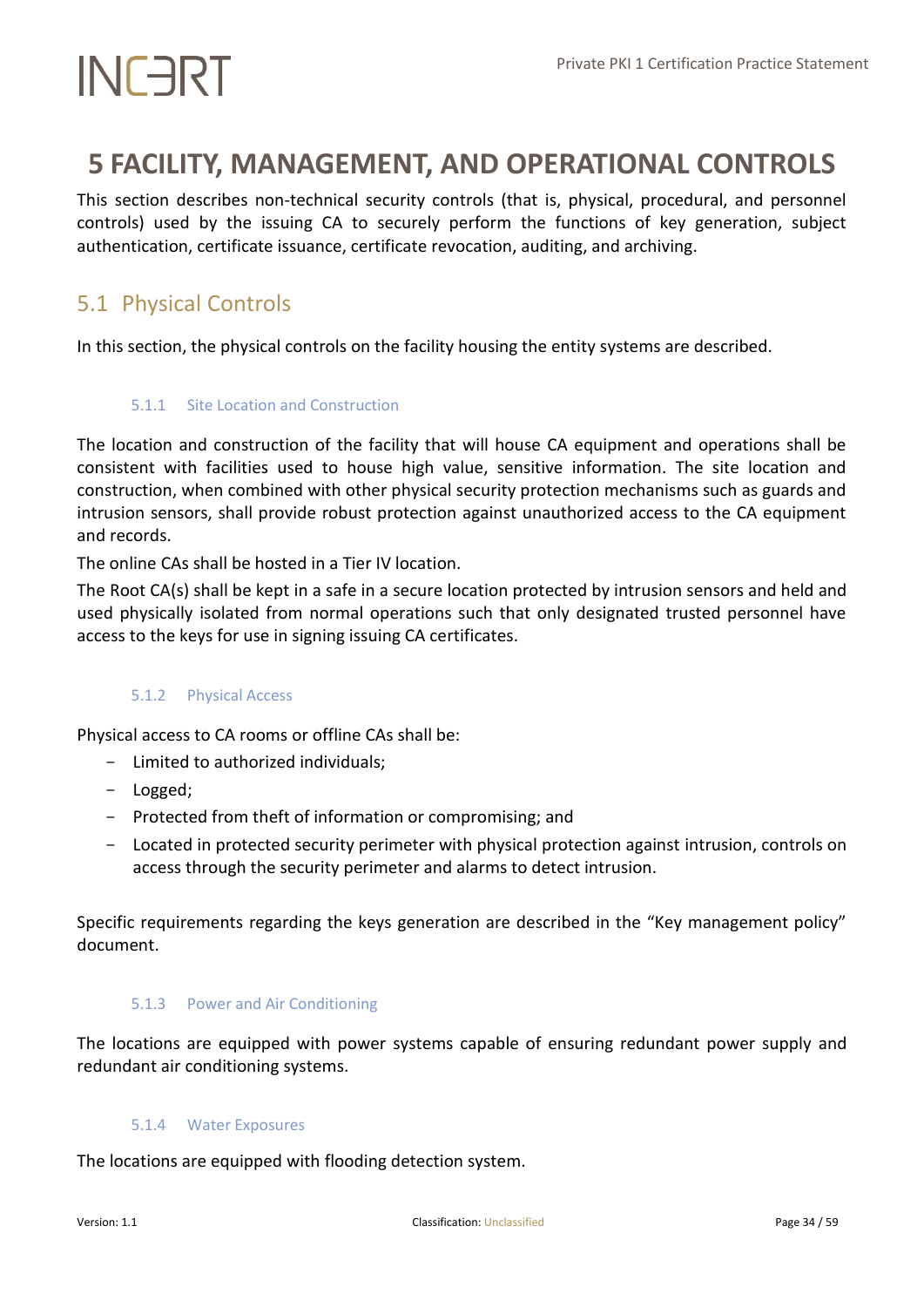## 5.1.5 Fire Prevention and Protection

<span id="page-34-0"></span>The locations are equipped with:

- Fire detection alarm system;
- Easily available portable and fixed extinguishing equipment's; and
- <span id="page-34-1"></span>- Emergency procedures for the full facilities.

## 5.1.6 Media Storage

The PPKI1 must maintain controls to provide reasonable assurance that media are securely handled to protect them from damage, theft and unauthorized access.

<span id="page-34-2"></span>All media are handled securely in accordance with requirements of the information classification scheme and media containing sensitive are securely disposed of when no longer required.

## 5.1.7 Waste Disposal

<span id="page-34-3"></span>The destruction of confidential data shall be ensured by a secure wiping.

### 5.1.8 Off-Site Backup

Full system backups, sufficient to recover from system failure, shall be made on a monthly basis and stored in the INCERT PKI safe.

# <span id="page-34-4"></span>5.2 Procedural Controls

In this section, requirements for recognizing trusted roles are described, together with the responsibilities for each role. Examples of trusted roles include system administrators, security officers, and system auditors.

## <span id="page-34-5"></span>5.2.1 Trusted Roles

Each CA or delegated third party shall document the responsibilities and tasks assigned to trusted roles and implement "separation of duties" for such trusted roles based on the security-related concerns of the functions to be performed.

<span id="page-34-6"></span>The PPKI1 trusted roles are described in the document titled "PPKI1 – Security roles and responsibilities".

### 5.2.2 Number of Persons Required per Task

Two or more persons are required for the following tasks:

- CA key generation;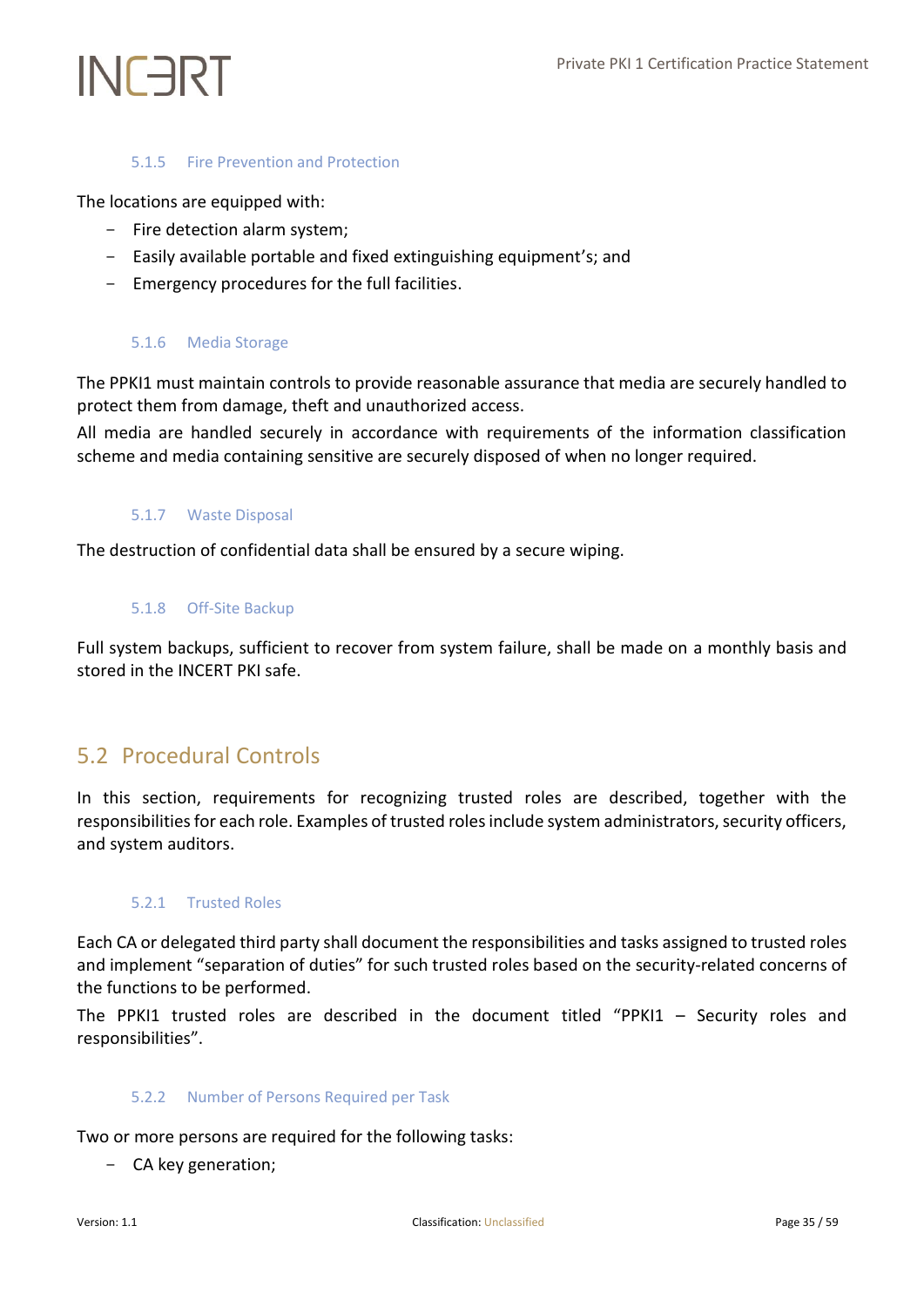- Change in the certificate profiles;
- CA signing key activation; and
- CA private key backup.

Where at least dual control is required, at least one of the participants shall be an administrator. All participants must serve in a trusted role as defined in section 5.2.1. Dual control shall not be achieved using personnel that serve in the auditor trusted role.

# <span id="page-35-0"></span>5.2.3 Identification and Authentication for Each Role

<span id="page-35-1"></span>CA software and hardware shall identify and authenticate its users who shall occupy a trusted role.

# 5.2.4 Roles Requiring Separation of Duties

Individual shall not assume more than one of these trusted roles. No individual shall be assigned more than one identity.

<span id="page-35-2"></span>Individual shall not be able to sign subordinate certificates on its own.

# <span id="page-35-3"></span>5.3 Personnel Controls

# 5.3.1 Qualifications, Experience, and Clearance Requirements

The PPKI1 must require that personnel performing duties with respect to the operation of one of its CAs have sufficient training, qualifications, and experience in PKI. PPKI1 personnel must also meet INCERT personnel security requirements.

# <span id="page-35-4"></span>5.3.2 Background Check Procedures

<span id="page-35-5"></span>Background checks must be performed on the PPKI1 operations personnel in accordance with INCERT standard hiring practices.

# 5.3.3 Training Requirements

INCERT provide comprehensive and appropriately training for the PPKI1 personnel performing duties with respect to the operation of a CA. Topics shall include the operation of the CA software and hardware, operational and security procedures, and the stipulations of this policy.

# <span id="page-35-6"></span>5.3.4 Retraining Frequency and Requirements

The PPKI1 personnel shall be aware of changes in the CA operation. Any significant change to the CA operation shall have a training (awareness) plan, and the execution of such plan shall be documented.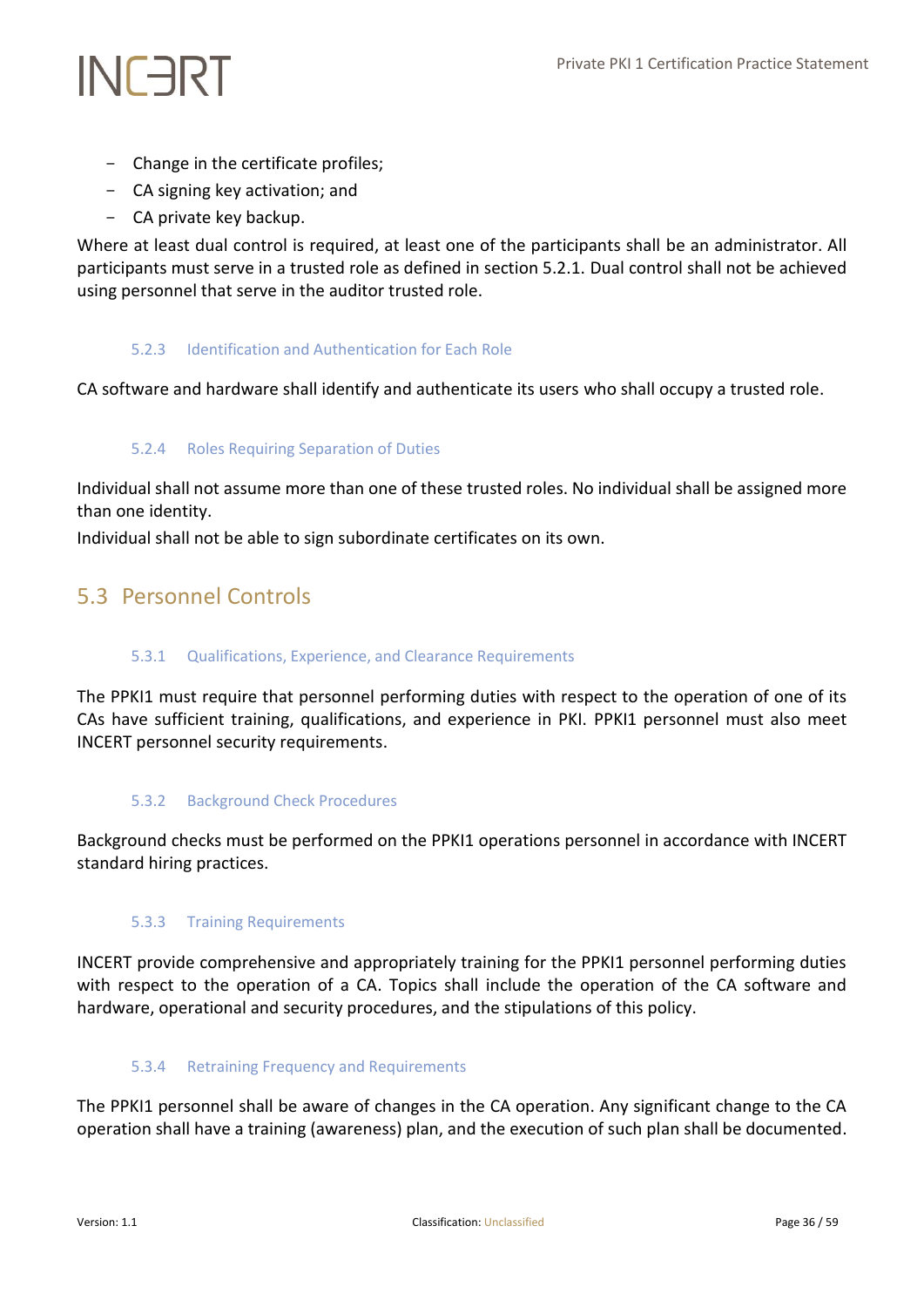## 5.3.5 Job Rotation Frequency and Sequence

## <span id="page-36-1"></span><span id="page-36-0"></span>No stipulation.

## 5.3.6 Sanctions for Unauthorized Actions

The INCERT management shall take appropriate administrative and/or disciplinary actions against personnel who have willingly performed actions that are not authorized in the CP, this CPS, or other published procedures published by the INCERT management.

## <span id="page-36-2"></span>5.3.7 Independent Contractor Requirements

<span id="page-36-3"></span>Contractor personnel employed to operate any part of the PPKI1 shall be subject to the same criteria as INCERT employees and shall be always escorted in the PPKI1 facilities.

## 5.3.8 Documentation Supplied to Personnel

Documentation sufficient to define duties and procedures for each role shall be provided to the personnel filling that role. This documentation includes:

- The relevant CP;
- Relevant parts of this CPS;
- Operating procedures;
- Information security policy; and
- Security handbook.

# <span id="page-36-4"></span>5.4 Audit Logging Procedures

<span id="page-36-5"></span>This section describes event logging and audit systems, implemented for the purpose of maintaining a secure environment.

## 5.4.1 Types of Events Recorded

For any CA governed by this CP, security auditing capabilities of the underlying CA equipment operating system shall be enabled during installation and operation. At a minimum, the following events shall be recorded:

- CA keys lifecycle management events;
- Keys managed or generated by the CAs lifecycle management events;
- Certificates lifecycle management events;
- PKI application event (configuration change, start-up …);
- Network equipment's activities; and
- Security events.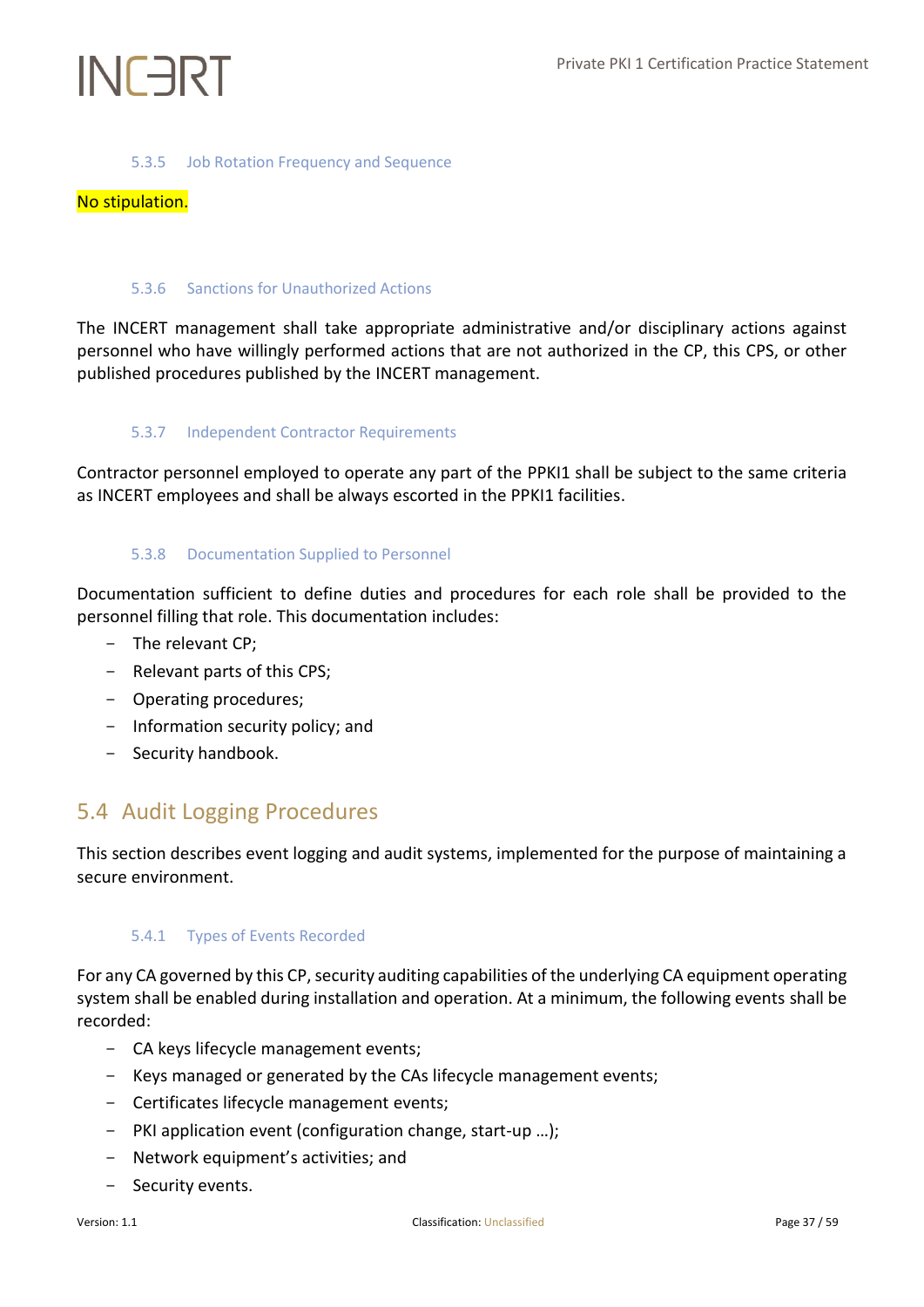At a minimum, each audit record shall include the following details:

- The type of event;

INFART

- The date and time the event occurred;
- A success or failure indicator; and
- <span id="page-37-0"></span>- The identity of the entity and/or operator of the CA that caused the event.

### 5.4.2 Frequency of Processing Log

<span id="page-37-1"></span>The audit logs are processed following an alarm or anomalous event and are archived when the audit log storage is 90% full.

### 5.4.3 Retention Period for Audit Log

<span id="page-37-2"></span>The PPKI1 shall retain the described audit logs for seven (7) years after certificate based on these records ceases to be valid.

### 5.4.4 Protection of Audit Log

Only authorized personnel, assigned to a trusted role, may access to audit logs. Audit logs must be protected against unauthorized viewing (confidentiality), modification (integrity) and deletion (availability).

<span id="page-37-3"></span>The protection established may depend on the confidentiality of data in the audit logs.

### 5.4.5 Audit Log Backup Procedures

<span id="page-37-4"></span>Audit logs are backed up regularly on an external media which shall be stored in a safe in different facility. Log files are backed up according internal procedures.

### 5.4.6 Audit Collection System (Internal vs. External)

<span id="page-37-5"></span>The audit collection system is internal to INCERT.

### 5.4.7 Notification to Event-Causing Subject

<span id="page-37-6"></span>No stipulation.

### 5.4.8 Vulnerability Assessments

The audit logs are collected by an internal SIEM. Specific rules shall be implemented in order to identify potential attempts to breach the security of the system.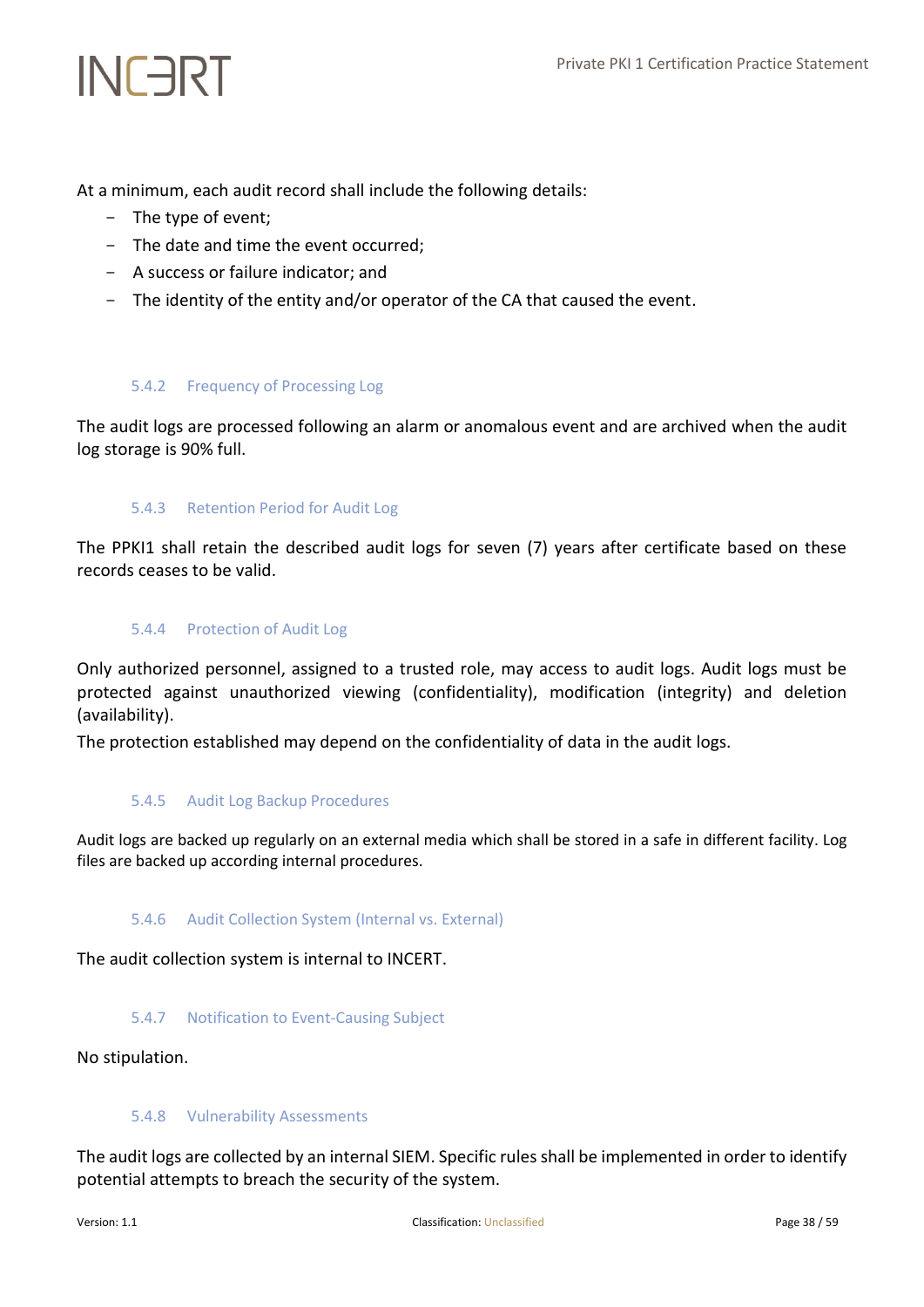# <span id="page-38-0"></span>5.5 Records Archival

<span id="page-38-1"></span>This section describes general records archival policies.

# 5.5.1 Types of Records Archived

The PPKI1 shall archive the following:

- Log for all events relating to the life-cycle of keys managed by the CA, certificates and any subject key pairs generated by the CA;
- Documentation describing the procedures and policies to manage the PPKI1;
- <span id="page-38-2"></span>- PKI and OCSP application configuration.

# 5.5.2 Retention Period for Archive

<span id="page-38-3"></span>The PPKI1 shall retain these records for seven (7) years after any certificate based on these records ceases to be valid.

## 5.5.3 Protection of Archive

Only authorized personnel, assigned to a trusted role, may access to records archives. Archives must be protected against unauthorized viewing (confidentiality), modification (integrity) and deletion (availability).

<span id="page-38-4"></span>The protection established may depend on the confidentiality of records archived.

## 5.5.4 Archive Backup Procedures

<span id="page-38-5"></span>Archive may be backed up.

## 5.5.5 Requirements for Time-Stamping of Records

<span id="page-38-6"></span>No stipulation.

## 5.5.6 Archive Collection System (Internal or External)

## <span id="page-38-7"></span>No stipulation.

## 5.5.7 Procedures to Obtain and Verify Archive Information

Only authorized trusted role and other authorized person are allowed to access the archive.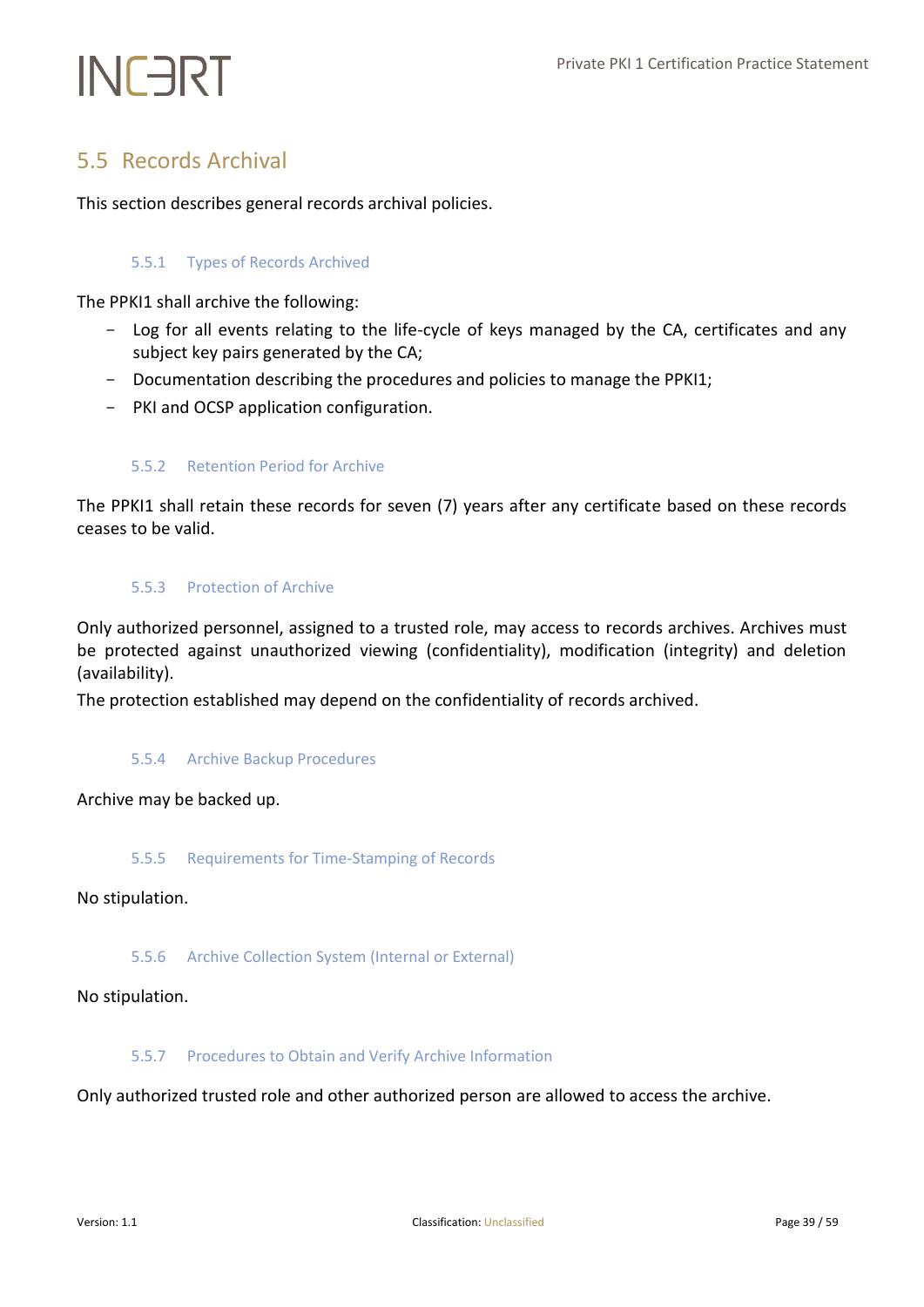# <span id="page-39-0"></span>5.6 Key Changeover

Automatic key changeover is not supported. However, the CA shall periodically and at a suitable time before its expiration change its private keys preventing downtime in the CA operation.

After key changeover and even the old key is not expired, the CA shall use only the new one to sign certificates.

The CA shall make its old certificate (including the old keys) available to verify signature and sign CRL related to the certificates signed with the old key.

<span id="page-39-1"></span>Link certification may be used to certify the new CA with the old key.

# 5.7 Compromise and Disaster Recovery

This section describes requirements relating to notification and recovery procedures in the event of compromise or disaster. Each of the following may need to be addressed separately.

# <span id="page-39-2"></span>5.7.1 Incident and Compromise Handling Procedures

Information related to business recovery of the CA is provided in BCP procedure.

When there is a compromise of a CA, the PPKI1 must:

- Notify its Subscribers and Relying parties promptly;
- Revoke certificates associates with the compromised key;
- Investigate the compromise;
- Produce an analysis report with actions plan;
- Implement the actions;
- Renew the CA; and
- Notify the Subscribers and Relying parties.

Detailed instructions are specified in:

- This document;
- Incident management procedure; and
- BCP procedure.

INCERT has implemented an incident and problem management policy including a procedure in order to respond quickly to incidents and to limit the impact of security breach or any other incident. Employees are assigned to trusted roles to follow up on alerts of potentially critical security events and ensure that relevant incidents are reported in line with the procedure. Critical malfunctions are acted upon on the basis of the same procedure.

The incident and problem management policy also specifies how to notify the appropriate parties in line with the applicable regulatory rules of any breach of security or loss of integrity that has a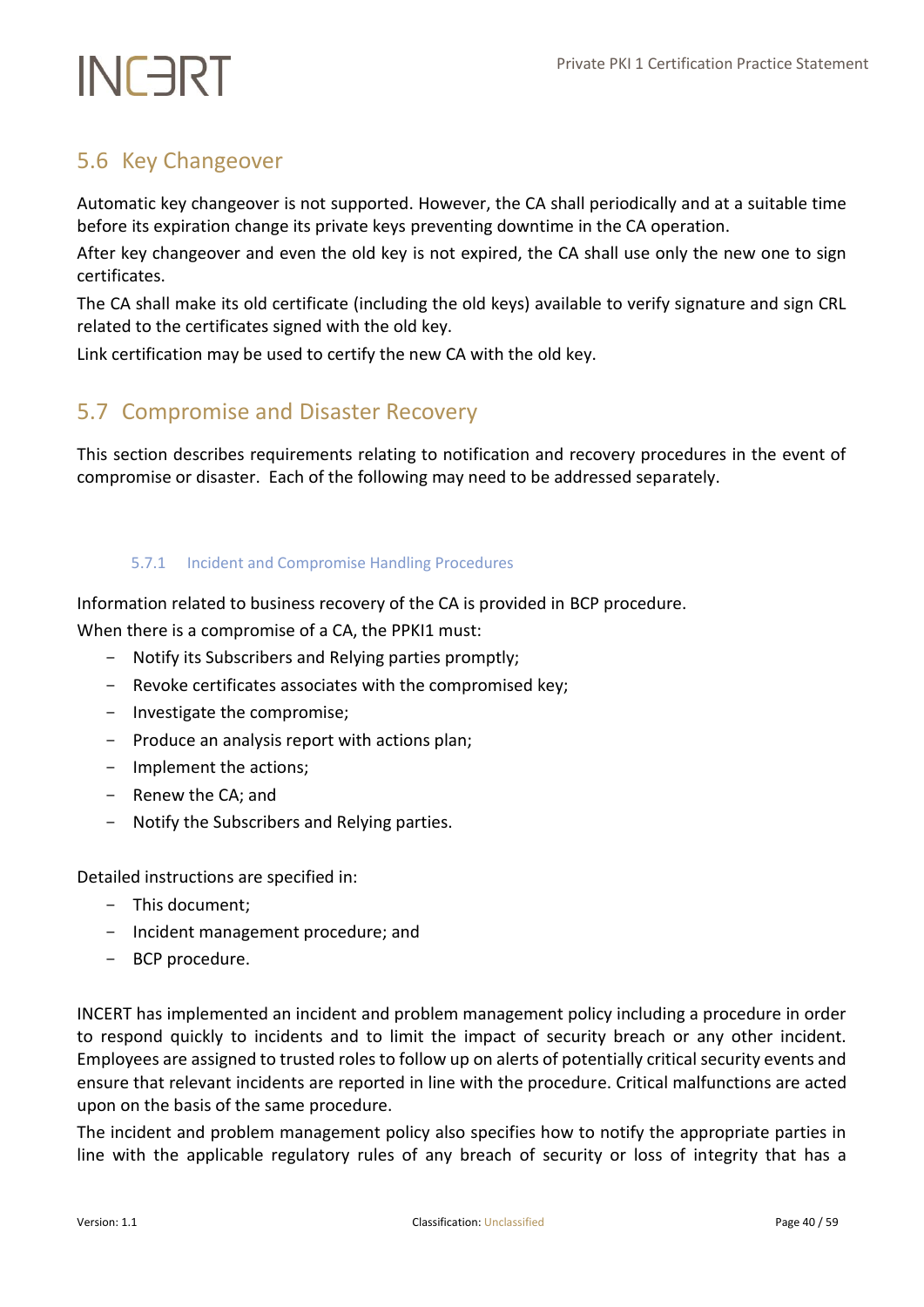significant impact on the trust service provided and on the personal data maintained therein within 24 hours of the breach being identified.

In case of security incident, internal procedures are used. In addition, the Supervisory body will be notified within 24 hours after having become aware of it.

Where the breach of security or loss of integrity is likely to adversely affect a natural or legal person to whom the trusted service has been provided, the trust service provider shall also notify the natural or legal person of the breach of security or loss of integrity without undue delay.

INCERT provides a ticketing tool to its clients and providers in order to report and follow any incident, change or problem.

# <span id="page-40-0"></span>5.7.2 Computing Resources, Software, and/or Data are corrupted

Local failover capabilities must be implemented to mitigate the loss of computing resources and software or data corruption. When the primary site is inoperable, the BCP must be implemented to ensure the business continuity. Detailed instructions are specified in the BCP procedure.

## <span id="page-40-1"></span>5.7.3 Entity Private Key Compromise Procedures

<span id="page-40-2"></span>The same procedures for the initial creation of a CA are used.

## 5.7.4 Business Continuity Capabilities after a Disaster

<span id="page-40-3"></span>Detailed instructions are specified in the BCP procedure.

# 5.8 CA or RA Termination

This section describes requirements relating to procedures for termination and termination notification of a CA or RA, including the identity of the custodian of CA and RA archival records.

In the event that it is necessary for the PPKI1 to terminate a CA service, the PPKI1 shall notify Relying Parties, and other affected entities of the CA termination. Following termination plan should minimize disruption to Relying Parties:

- Notify parties affected by the termination;
- Revoke the certificate issued to Issuing CAs;
- Preserve the CA's archives and records for the time periods required in the related CP;
- Continue the support services;
- Continue the VA services (issuing CRLs…);
- Archive the Root CA's Private Key; and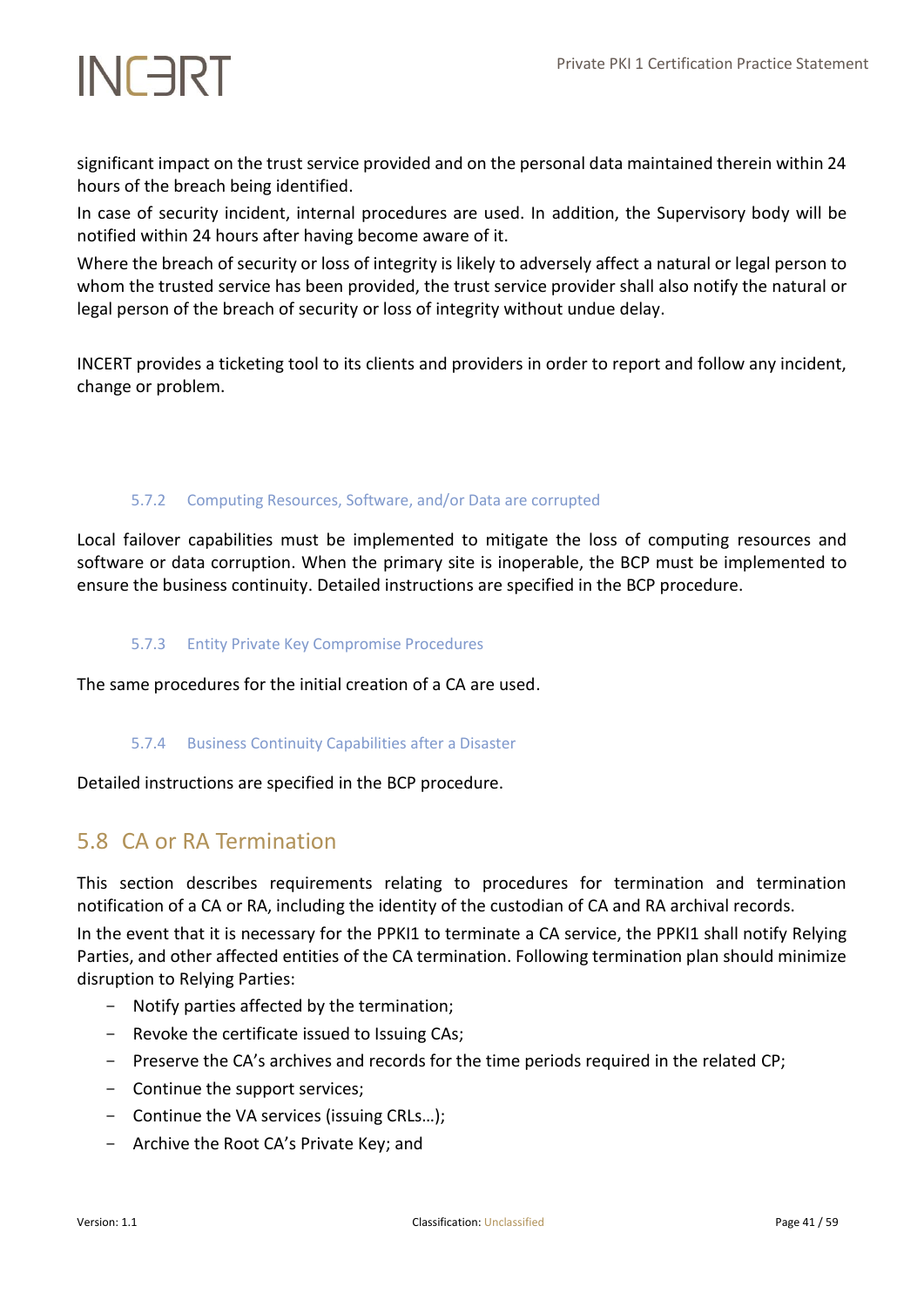- Retain the information needed for the transition of actual Root CA's services to the next Root CA.

More instructions are specified in the "Key management policy".

# <span id="page-41-0"></span>**6 TECHNICAL SECURITY CONTROLS**

This section defines the security measures taken by the issuing CA to protect its cryptographic keys and activation data (e.g., PINs, passwords, or manually-held key shares).

This section also describes other technical security controls used by the issuing CA to perform securely the functions of key generation, user authentication, certificate registration, certificate revocation, auditing, and archiving. Technical controls include life-cycle security controls (including software development environment security, trusted software development methodology) and operational security controls.

# <span id="page-41-1"></span>6.1 Key Pair Generation and Installation

<span id="page-41-2"></span>Key pair generation and installation need to be considered for the issuing CA, repositories, subject CAs, RAs, and subscribers.

# 6.1.1 Key Pair Generation

The key pairs of the Root CAs and Issuing CAs are currently generated in a physically secured environment with a hardware security module by trusted role personnel. Detailed instructions are specified in the "Key management policy".

# <span id="page-41-3"></span>6.1.2 Private Key Delivery to Subscriber

If the PPKI1 generates the Subscriber's key, the key management policy shall apply and the key's specifications are in accordance with the certificate profile (described in the "naming and profile document".

## <span id="page-41-4"></span>6.1.3 Public Key Delivery to Certificate Issuer

A certificate Subscriber's public key and identity shall be delivered securely (SSL/TLS session or in a message signed by the RA) to the CA in a certificate signing request (CSR).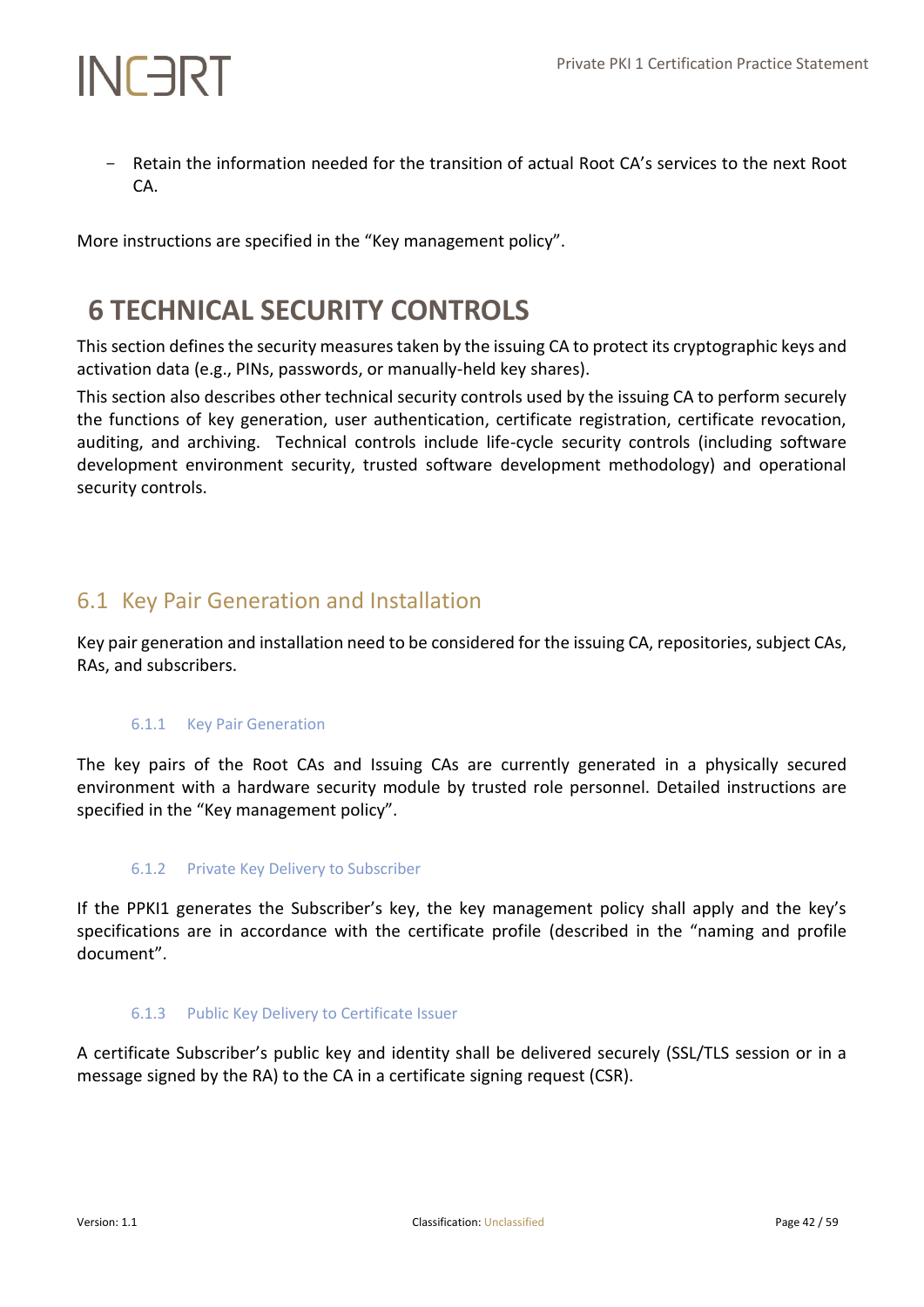# 6.1.4 CA Public Key Delivery to Relying Parties

<span id="page-42-1"></span><span id="page-42-0"></span>The certificates of issuing CAs are distributed to Relying Parties for certificate path validation purposes. The issuing CAs' public keys are published at the PPKI1 repository (see section 2.2).

## 6.1.5 Key Sizes

<span id="page-42-2"></span>The PPKI1 CA's key lengths are defined in the "Naming and profile document" and follow the requirements described in the "Key management policy".

## 6.1.6 Public Key Parameters Generation and Quality Checking

<span id="page-42-3"></span>The issuing CA shall check the public key parameters before issuing the certificate.

## 6.1.7 Key Usage Purposes (as per X.509 v3 key usage field)

<span id="page-42-4"></span>See the "Naming and profile document".

# 6.2 Private Key Protection and Cryptographic Module Engineering Controls

<span id="page-42-5"></span>Requirements for private key protection and cryptographic modules need to be considered for the issuing CA, repositories, RAs, and subscribers.

## 6.2.1 Cryptographic Module Standards and Controls

<span id="page-42-6"></span>See the "Key management policy".

## 6.2.2 Private Key (n out of m) Multi-Person Control

<span id="page-42-7"></span>See the "Key management policy".

6.2.3 Private Key Escrow

<span id="page-42-8"></span>Not applicable.

6.2.4 Private Key Backup

<span id="page-42-9"></span>See the "Key management policy".

## 6.2.5 Private Key Archival

See the "Key management policy".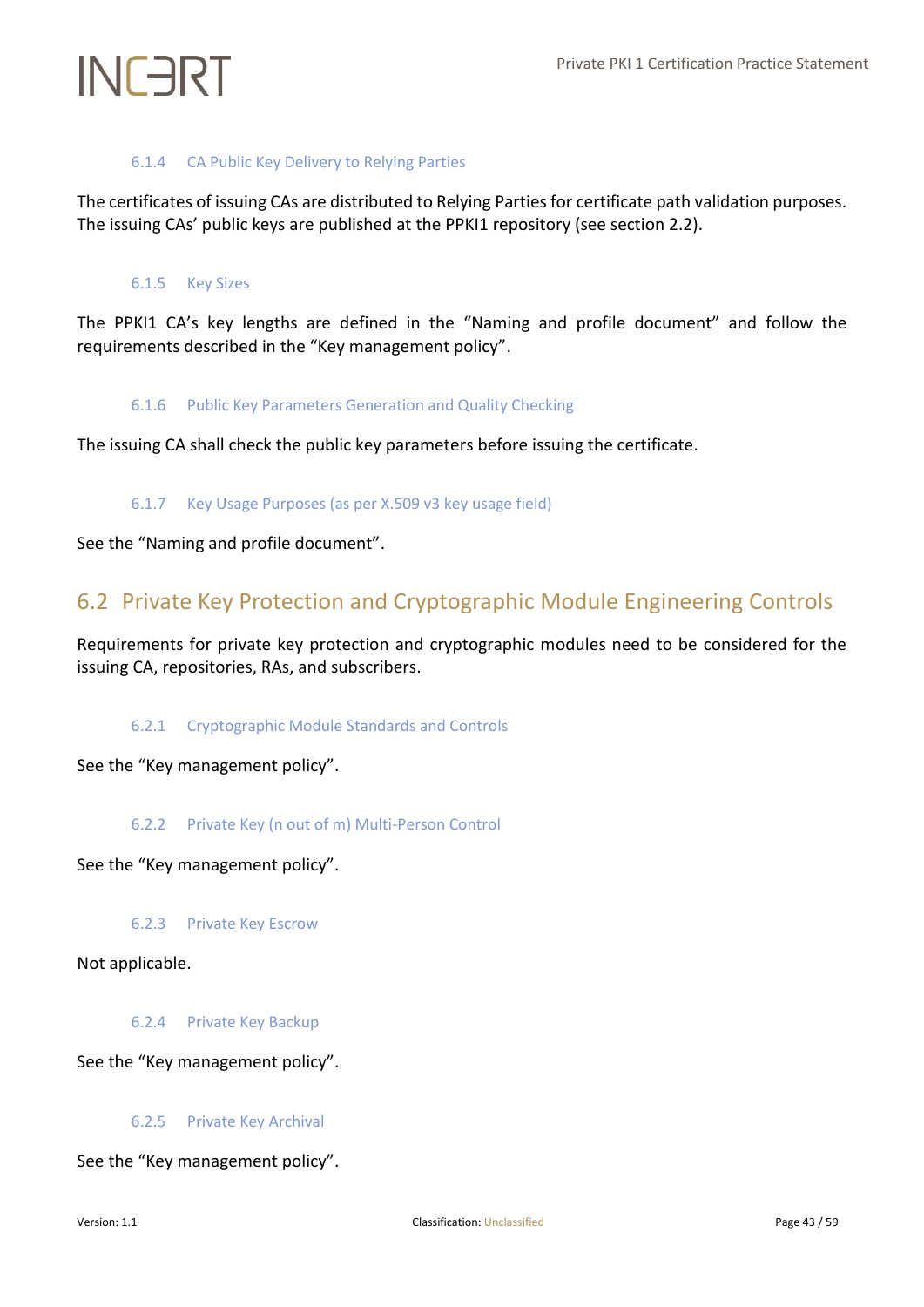# 6.2.6 Private Key Transfer into or from a Cryptographic Module

<span id="page-43-1"></span><span id="page-43-0"></span>See the "Key management policy".

6.2.7 Private Key Storage on Cryptographic Module

<span id="page-43-2"></span>See the "Key management policy".

6.2.8 Method of Activating Private Key

<span id="page-43-3"></span>See the "Key management policy".

6.2.9 Method of Deactivating Private Key

<span id="page-43-4"></span>See the "Key management policy".

6.2.10 Method of Destroying Private Key

<span id="page-43-5"></span>See the "Key management policy".

6.2.11 Cryptographic Module Rating

<span id="page-43-6"></span>See the "Key management policy".

# 6.3 Other Aspects of Key Pair Management

<span id="page-43-7"></span>Other aspects of key management need to be considered for the issuing CA, repositories, subject CAs, RAs, subscribers, and other participants.

## 6.3.1 Public Key Archival

<span id="page-43-8"></span>The public key is archived as part of the certificate archival process.

## 6.3.2 Certificate Operational Periods and Key Pair Usage Periods

<span id="page-43-9"></span>See the "Key management policy".

# 6.4 Activation Data

Activation data refers to data values other than whole private keys that are required to operate private keys or cryptographic modules containing private keys, such as a PIN, passphrase, or portions of a private key used in a key-splitting scheme. Protection of activation data prevents unauthorized use of the private key, and potentially needs to be considered for the issuing CA, subject CAs, RAs, and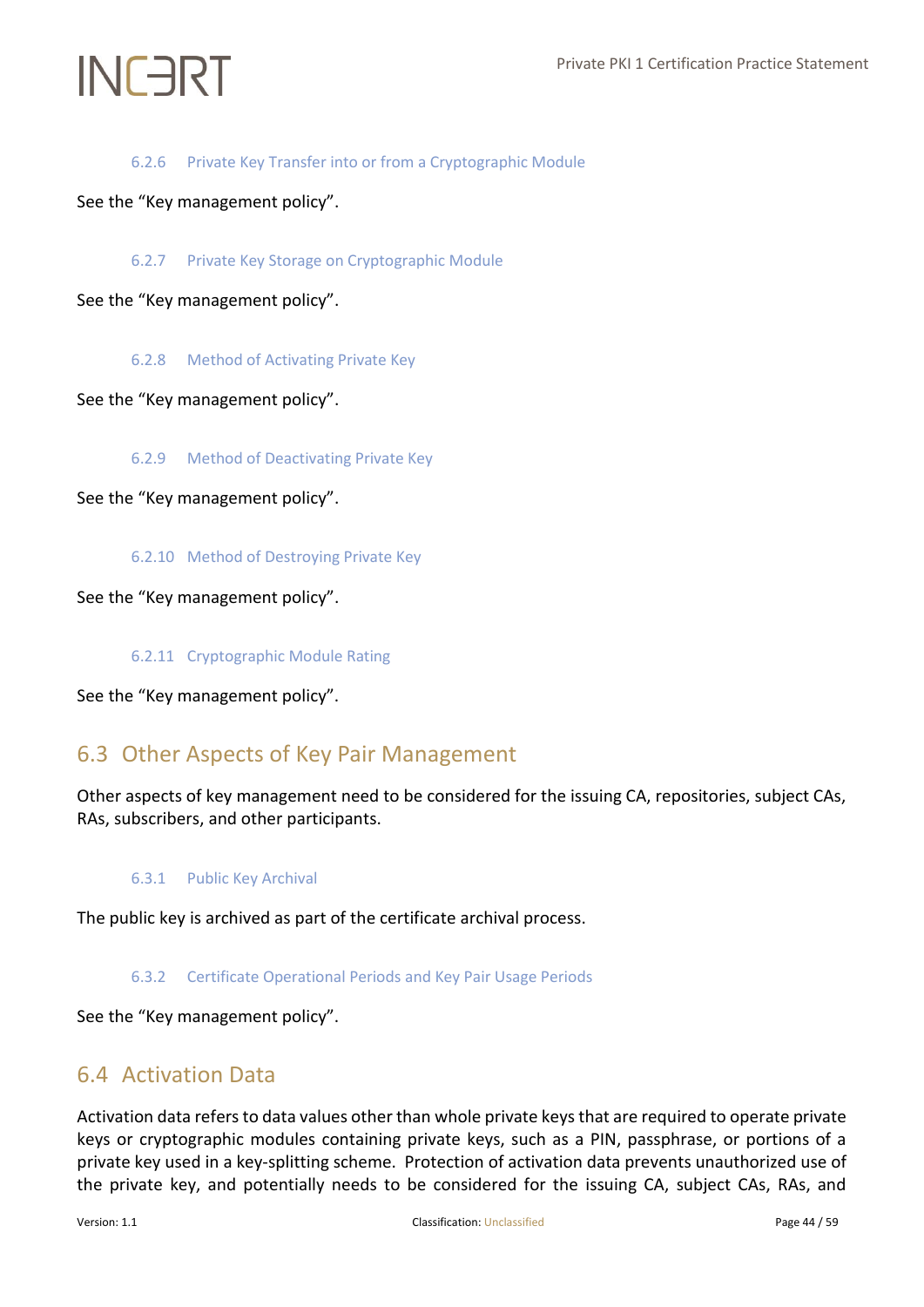subscribers. Such consideration potentially needs to address the entire life-cycle of the activation data from generation through archival and destruction.

Activation data is used to protect any CA private key, it must be unique and unpredictable and it must be protected from unauthorized use by a combination of cryptographic and physical access control mechanisms. Activation data may be user selected.

Activation data for cryptographic modules shall be memorized, or if written down, it shall be secured at the level of the data that the associated cryptographic module is used to protect, and shall not be stored with the cryptographic module.

# <span id="page-44-0"></span>6.5 Computer Security Controls

This section describes computer security controls such as: use of the trusted computing base concept, discretionary access control, labels, mandatory access controls, object re-use, audit, identification and authentication, trusted path, security testing, and penetration testing. Product assurance may also be addressed.

# <span id="page-44-1"></span>6.5.1 Specific Computer Security Technical Requirements

All computer security technical controls implemented for the PPKI1 CAs and Certificate Validation Service are established and documented in accordance to the INCERT ISMS policy.

Local network components shall be kept in a physically and logically secure environment and their configurations shall be periodically checked for compliance with the requirements specified in the INCERT ISMS policy. Multi-factor authentication shall be enforced for all PKI application accounts capable of directly causing certificate issuance.

Certificate Validation Service shall enforce access control on attempts to modify certificate validation status.

<span id="page-44-2"></span>All components at the PPKI1 (except offline devices) are subject to constant monitoring.

## 6.5.2 Computer Security Rating

<span id="page-44-3"></span>No stipulation.

# 6.6 Life Cycle Technical Controls

This section addresses system development controls and security management controls.

System development controls include development environment security, development personnel security, and configuration management security during product maintenance, software engineering practices, software development methodology, modularity, and layering, use of failsafe design and implementation techniques (e.g., defensive programming) and development facility security.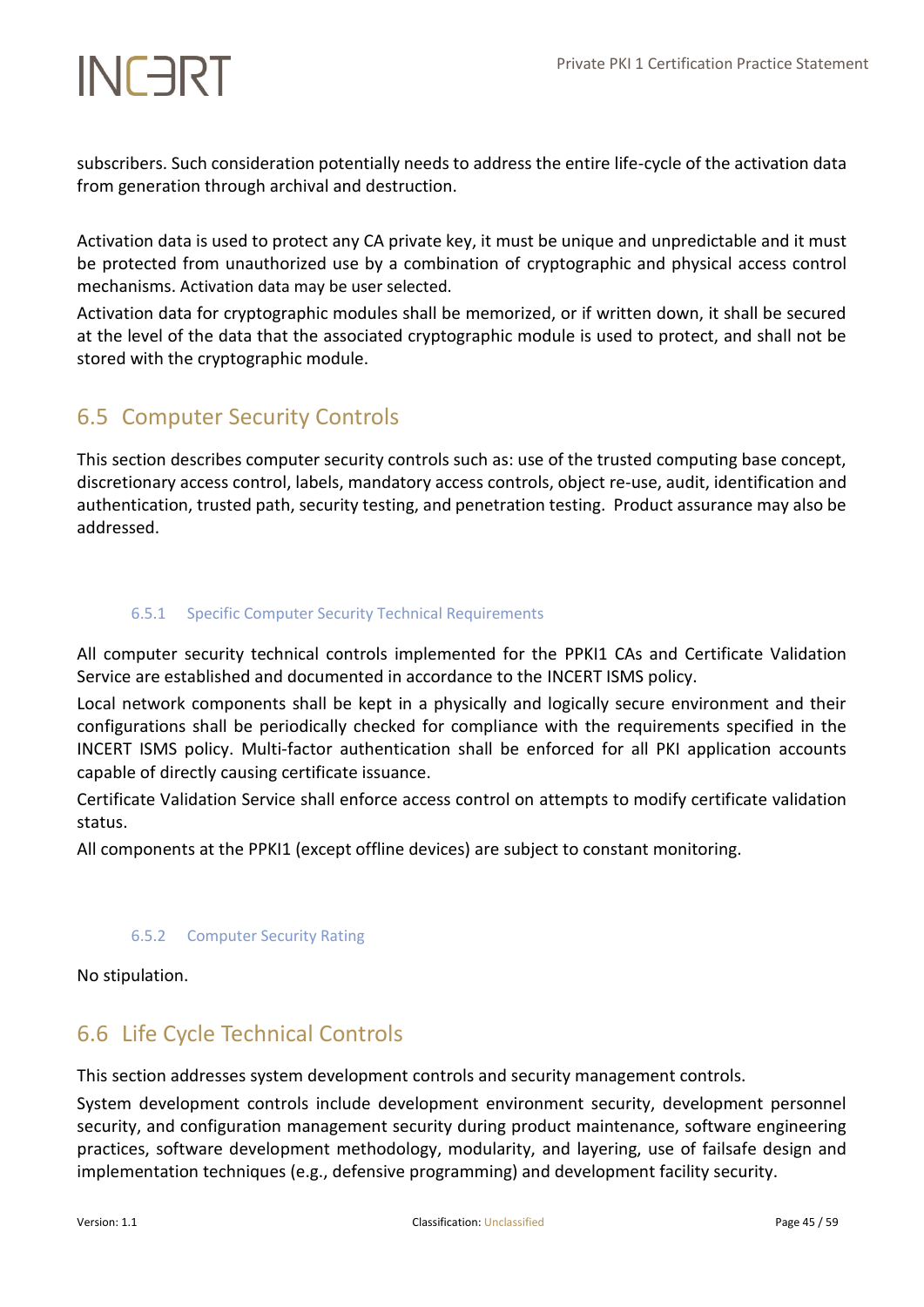Security management controls include execution of tools and procedures to ensure that the operational systems and networks adhere to configured security. These tools and procedures include checking the integrity of the security software, firmware, and hardware to ensure their correct operation.

## <span id="page-45-0"></span>6.6.1 System Development Controls

System development controls are provided in accordance with systems development and change management standards of ISMS. Systems development is performed by trusted software supplier(s) in accordance with specifications for secure programming.

<span id="page-45-1"></span>The CA software used by the PPKI1 shall be designed and developed under a documented development methodology.

## 6.6.2 Security Management Controls

The configuration of the CA system, in addition to any modifications and upgrades, shall be documented and controlled. There shall be a mechanism for detecting unauthorized modification to the software or configuration.

<span id="page-45-2"></span>The PPKI1 security management controls are provided in compliance with the document entitled "Annex 1 to Information security and operational policy".

## 6.6.3 Life Cycle Security Controls

<span id="page-45-3"></span>All Security Controls are audited annually by an external auditor.

# 6.7 Network Security Controls

This section addresses network security related controls, including firewalls. The PPKI1 shall maintain and protect all CA systems in at least a secure zone and shall implement and configure a security procedure that protects systems and communications between systems inside secure zones and high security zones. The PPKI1 shall configure all CA systems by removing or disabling all accounts, applications, services, protocols, and ports that are not used in the CA's operations.

The PPKI1 shall grant access to secure zones and high security zones to only trusted roles.

The Root CA system should be offline or at least in a high security zone.

<span id="page-45-4"></span>Detailed descriptions of implemented network security controls are available as internal documents.

# 6.8 Time‐Stamping

Certificates, CRLs, and Online Certificate Status Protocol (OCSP) responders contain time and date information. Time information does not need to be cryptographic-based.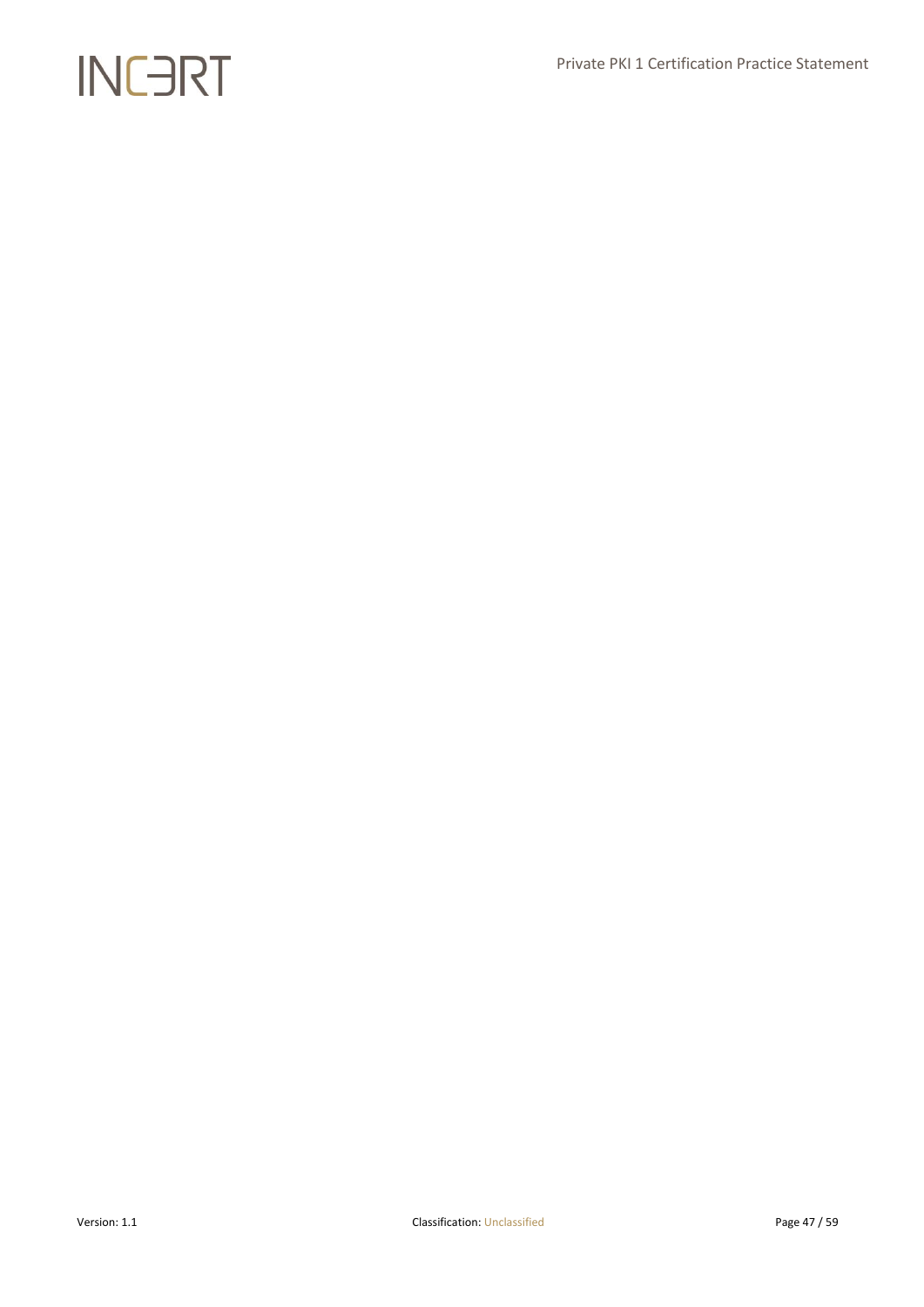# <span id="page-47-0"></span>**7 CERTIFICATE, CRL, AND OCSP PROFILES**

This section specifiesthe certificate format and, the CRL and/or OCSP format. This includes information on profiles, versions, and extensions used. All digital Certificates issued by the root CAs and the issuing CAs comply with digital Certificate and CRL profiles as described in RFC 5280.

# <span id="page-47-1"></span>7.1 Certificate Profile

See the "Naming and profile document".

# <span id="page-47-2"></span>7.2 CRL Profile

See the "Naming and profile document".

# <span id="page-47-3"></span>7.3 OCSP Profile

The OCSP shall be as defined in RFC 6960. The OCSP Responder is operated to provide an interface for a qualified validity check of certificates within the PPKI1. The OCSP responder returns a signed response signifying that the certificate specified in the request is good, revoked, unknown or unauthorized. If it cannot process the request, it returns an error code. Requests for certificate which are not provided by one of the PPKI CA's will be rejected as "unknown".

# <span id="page-47-4"></span>**8 COMPLIANCE AUDIT AND OTHER ASSESSMENTS**

The list of topics covered by the assessment and/or the assessment methodology used to perform the assessment.

# <span id="page-47-5"></span>8.1 Frequency or Circumstances of Assessment

There shall be a period of no greater than two years for a full (re-)assessment audit unless otherwise required by the applicable legislation or commercial scheme applying this CP.

# <span id="page-47-6"></span>8.2 Identity/Qualifications of Assessor

The compliance auditor:

- Shall be external auditor;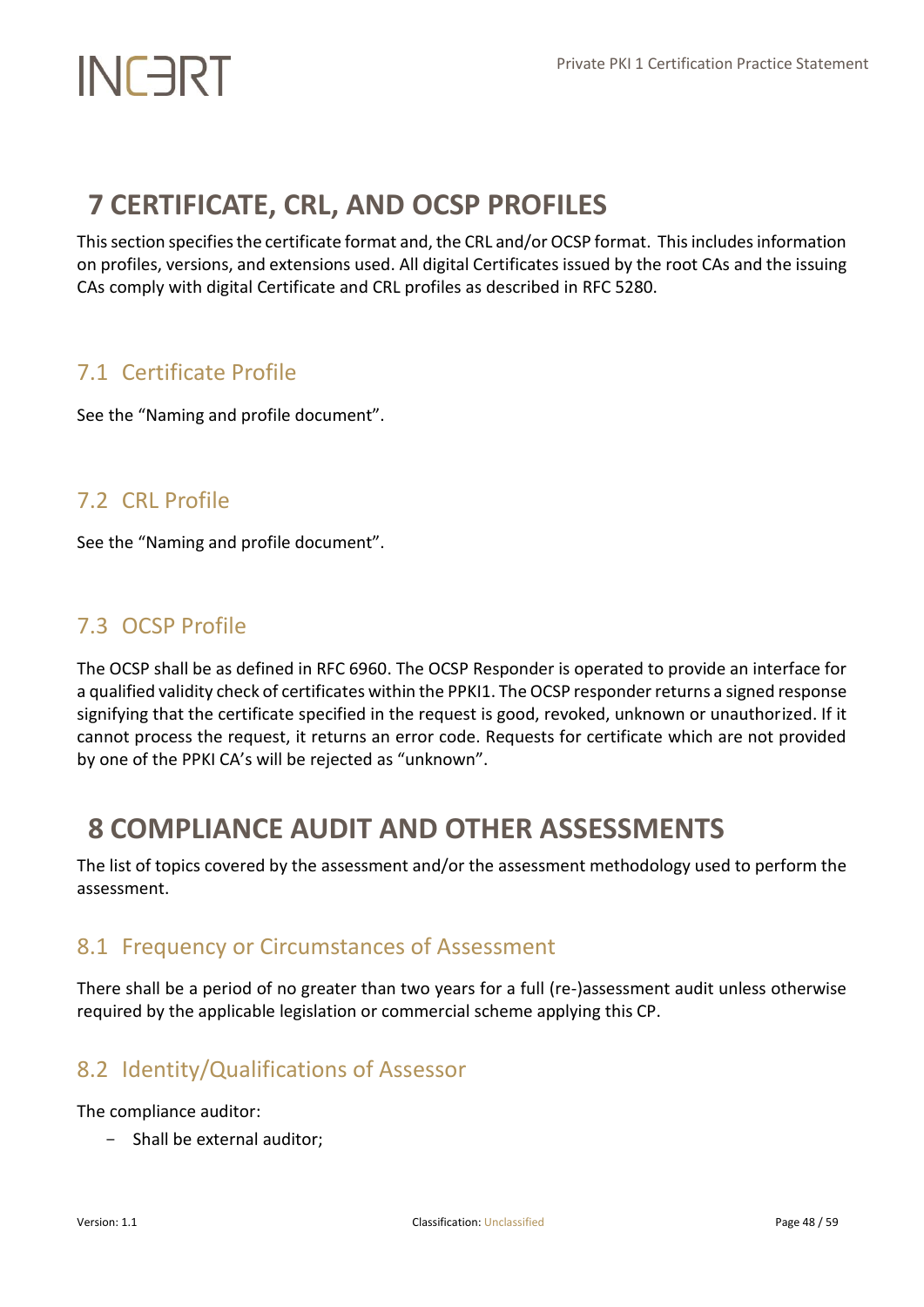- Must demonstrate competence in the field of Public Key Infrastructure (PKI) and information system security;
- Must be thoroughly familiar with the requirements that the ETSI imposes on the issuance and management of certificates; and
- Should perform compliance audits as a primary responsibility.

# <span id="page-48-0"></span>8.3 Assessor's Relationship to Assessed Entity

The assessor should be impartial and independent of the assessed entity's operational and policy authorities.

# <span id="page-48-1"></span>8.4 Topics Covered by Assessment

The purpose of a compliance audit shall be to verify that the CA factory comply with all the requirements of this CPS, the associated CP.

The CA factory components shall undergo an audit in accordance with:

- The Regulation (EU) N°910/2014 on electronic identification and trust services for electronic transactions in the internal market (eIDAS Regulation);
- ETSI EN 319 411-1 Electronic Signatures and Infrastructures (ESI); Policy and security requirements for Trust Service Providers issuing certificates; Part1: General requirements V1.1.1 (2016-02);
- ETSI EN 319 411-2 Electronic Signatures and Infrastructures (ESI); Policy and security requirements for Trust Service Providers issuing certificates; Part2: Requirements for trust service providers issuing EU qualified certificates V2.1.1 (2016-02); and
- ETSI EN 319 412-2 Electronic Signatures and Infrastructures (ESI); Certificate Profiles; Part 2: Certificate profile for certificates issued to natural persons.

# <span id="page-48-2"></span>8.5 Actions Taken as a Result of Deficiency

If a compliance audit or other assessments of the PPKI1 show deficiencies of the assessed entity:

- The compliance auditor must note the finding as part of the report;
- A determination of correctives actions to be taken shall be made. The determination is made by the INCERT Audit Risk and Compliance committee.

# <span id="page-48-3"></span>8.6 Communication of Results

The audit compliance report shall be provided to the INCERT Audit Risk and Compliance committee. This committee may make available this report to the RA using the PPKI1.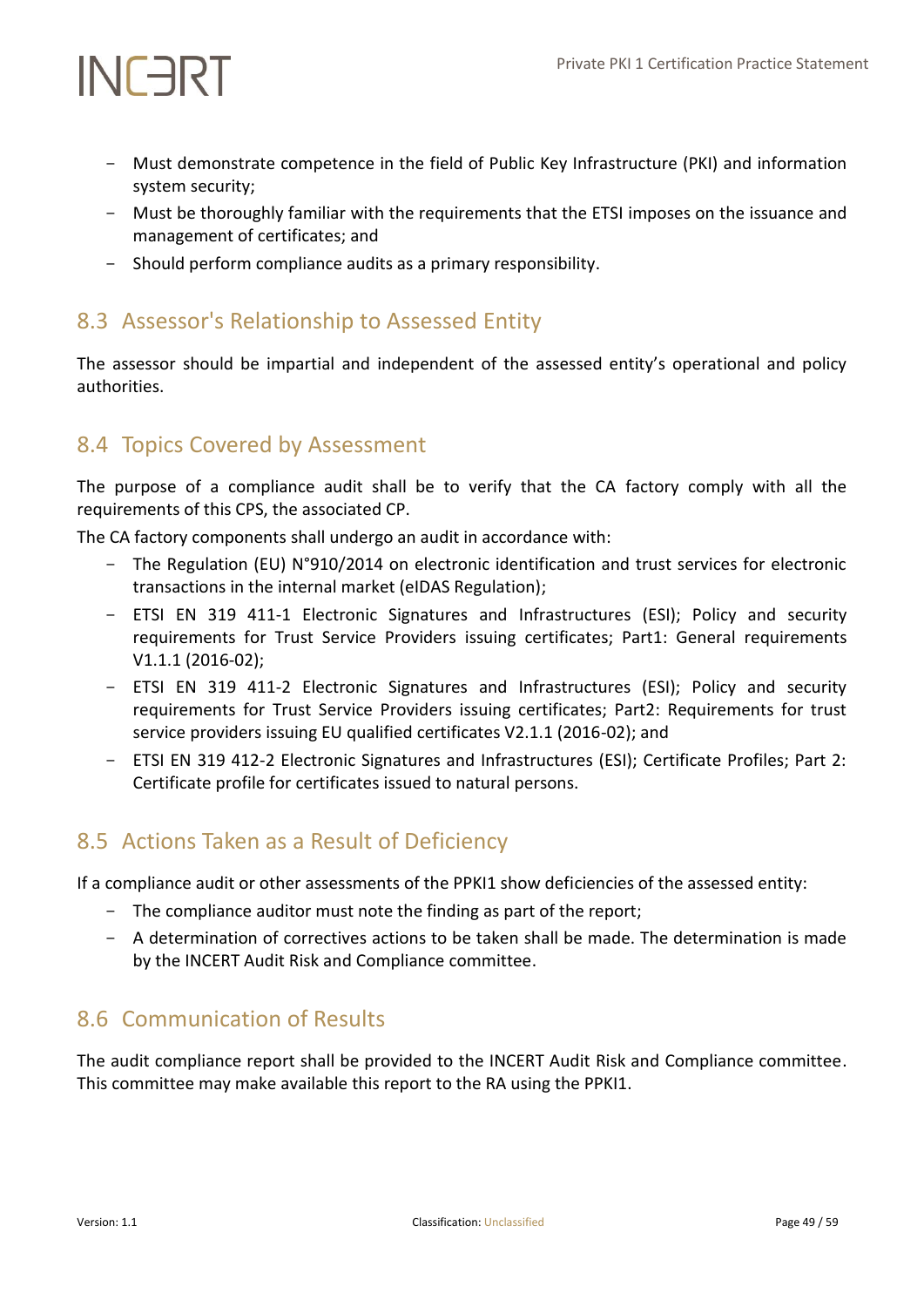# <span id="page-49-0"></span>**9 OTHER BUSINESS AND LEGAL MATTERS**

This section covers general business and legal matters. The contractual agreement establishing the relationship between INCERT and its customers (PPKI1 users) prevail and provide more detailed information.

# <span id="page-49-1"></span>9.1 Fees

This section contains any applicable provisions regarding fees charged by CAs, repositories, or RAs. Any detailed fees description is provided in the contractual document establishing the relationship between INCERT and its customers (PPKI1 users).

## <span id="page-49-2"></span>9.1.1 Certificate Issuance or Renewal Fees

<span id="page-49-3"></span>Any CA of the PPKI1 may charge fees for the issuance or renewal of certificates.

## 9.1.2 Certificate Access Fees

<span id="page-49-4"></span>Any CA of the PPKI1 may charge fees for access of certificates.

## 9.1.3 Revocation or Status Information Access Fees

<span id="page-49-5"></span>Any CA of the PPKI1 shall not charge fees for access to revocation or status information.

## 9.1.4 Fees for Other Services

<span id="page-49-6"></span>Any CA of the PPKI1 may charge fees for other services.

9.1.5 Refund Policy

<span id="page-49-7"></span>Any CA of the PPKI1 may establish a refund policy.

# 9.2 Financial Responsibility

This section contains requirements or disclosures relating to the resources available to CAs, RAs, and other participants providing certification services to support performance of their operational PKI responsibilities, and to remain solvent and pay damages in the event they are liable to pay a judgment or settlement in connection with a claim arising out of such operations.

Specific instructions may be provided by the contractual agreement with the customer.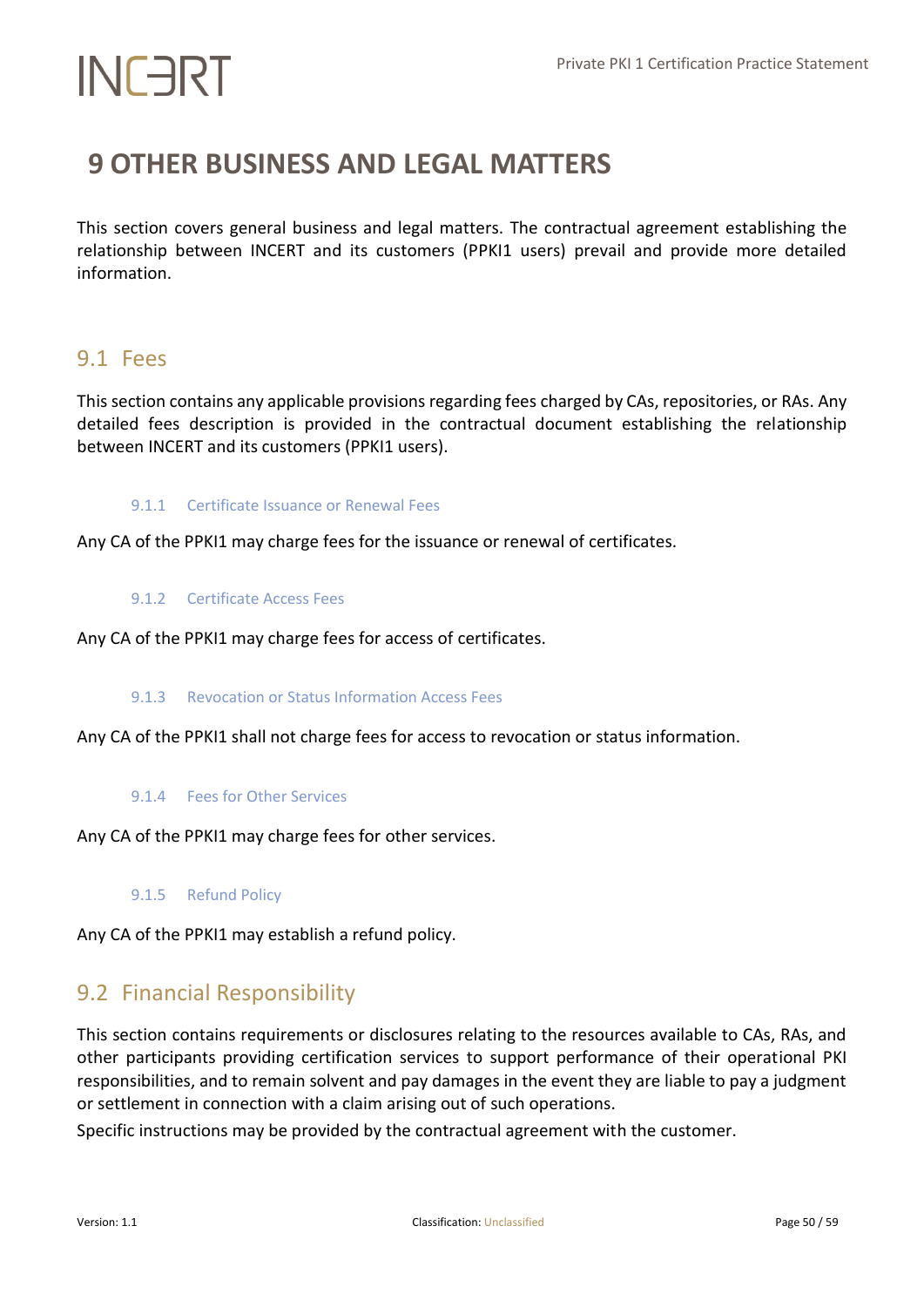# 9.2.1 Insurance Coverage

<span id="page-50-1"></span><span id="page-50-0"></span>INCERT shall maintain sufficient financial resources and/or obtain appropriate liability insurance, in accordance with national law, to cover liabilities arising from its operations and/or activities.

# 9.2.2 Other Assets

<span id="page-50-2"></span>No stipulation.

## 9.2.3 Insurance or Warranty Coverage for End-Entities

<span id="page-50-3"></span>No stipulation.

# 9.3 Confidentiality of Business Information

This subcomponent contains provisions relating to the treatment of confidential business information that participants may communicate to each other, such as business plans, sales information, trade secrets, and information received from a third party under a nondisclosure agreement.

# <span id="page-50-4"></span>9.3.1 Scope of Confidential Information

All information used by or transmitted to the PPKI1 shall be classified according the INCERT acceptable use of asset document.

As a minimum the following information shall be treated confidential:

- Audit records;
- Private keys;
- Private parts of the CPS if exist;
- Business continuity plan;
- Audit reports;
- Contractual agreement with INCERT; and
- <span id="page-50-5"></span>Security controls.

# 9.3.2 Information Not Within the Scope of Confidential Information

<span id="page-50-6"></span>Information in certificates, CRLs and other status information in the repository are not considered confidential.

## 9.3.3 Responsibility to Protect Confidential Information

The PPKI1 and all PKI participants must ensure that confidential information be physically and/or logically protected from unauthorized viewing, modification, or deletion.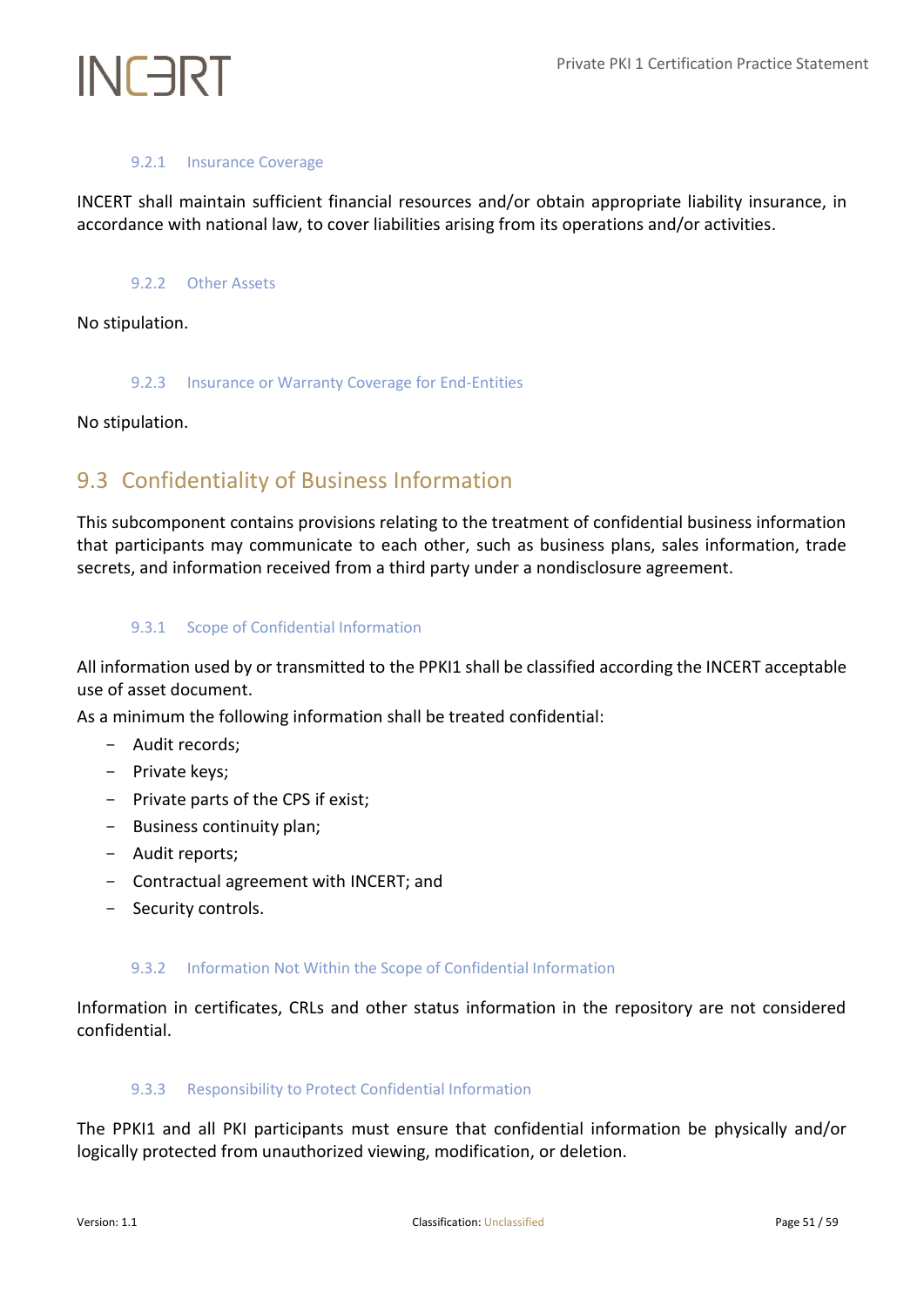# <span id="page-51-0"></span>9.4 Privacy of Personal Information

This section relates to the protection that participants, particularly CAs, RAs, and repositories, may be required to afford to personally identifiable private information of certificate applicants, subscribers, and other participants. Specifically, this section addresses the following, to the extent pertinent under applicable law.

<span id="page-51-1"></span>Specific instructions may be provided by the contractual agreement with the customer.

## 9.4.1 Privacy Plan

<span id="page-51-2"></span>The PPKI1 gathers and processes personal information in compliance with the European General Data Protection Regulation.

## 9.4.2 Information Treated as Private

<span id="page-51-3"></span>Personal information that is not publicly available through the content of the issued certificate, public certificate repository and CRLs are considered private.

## 9.4.3 Information not Deemed Private

<span id="page-51-4"></span>Personal information that is publicly available through the content of the issued certificate, public certificate repository and CRLs are not considered private.

## 9.4.4 Responsibility to Protect Private Information

The PPKI1 and its participants shall take appropriate technical and organizational measures against unauthorized or unlawful processing of personal data and against accidental loss or destruction of, or damage to, personal data.

<span id="page-51-5"></span>The confidentiality and integrity of registration data shall be protected, especially when exchanged with the subscriber/subject or between PPKI1 system components and its participant.

# 9.4.5 Notice and Consent to use Private Information

<span id="page-51-6"></span>The PPKI1 policy is to not disclose private personal information about its RA's Subscribers, customers, employees, and partners without their prior consent.

## 9.4.6 Disclosure Pursuant to Judicial or Administrative Process

Some private information may be disclosed to be used as legal proof during a legal procedure or requisition of an authorized legal or administrative authority.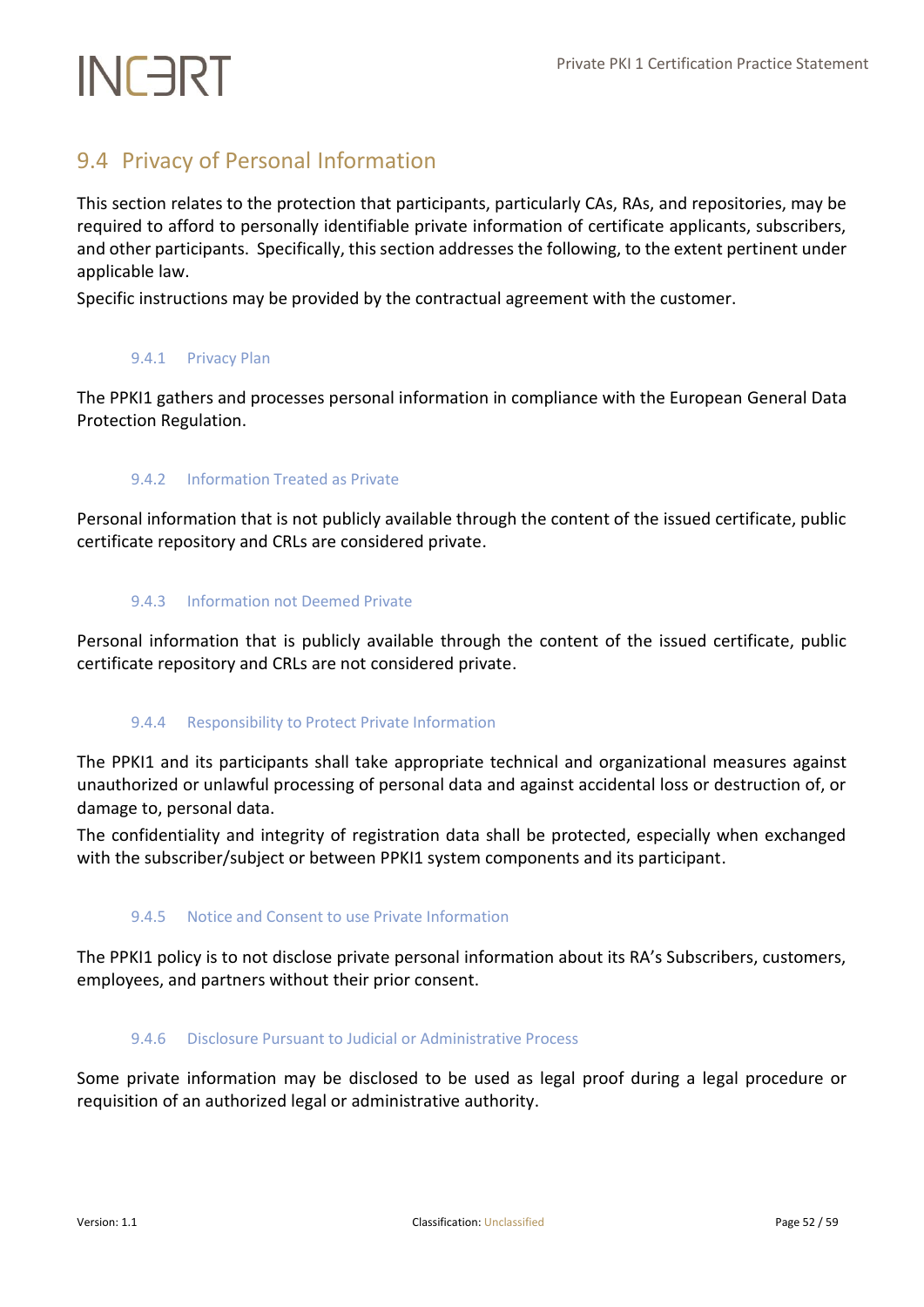## 9.4.7 Other Information Disclosure Circumstances

<span id="page-52-0"></span>No stipulation.

# <span id="page-52-1"></span>9.5 Intellectual Property Rights

Only the private key is the sole property of the legitimate holder of the corresponding public key identified in a certificate and it may only be used for the purpose defined in the Terms and conditions agreement.

The PPKI1 retains all intellectual property rights in and to the CP, the certificates and revocation information that it issued.

<span id="page-52-2"></span>Specific instructions may be provided by the contractual agreement with the customer.

# <span id="page-52-3"></span>9.6 Representations and Warranties

## 9.6.1 CA Representations and Warranties

The PPKI1 is in charge of:

- Validation and publication of this CPS, and respective CP;
- Conformance with the CP, procedures prescribed in its information security policy;
- <span id="page-52-4"></span>- Compliance with this CPS and respective CP.

## 9.6.2 RA Representations and Warranties

The RAs are in charge of:

- Authentication of the applicant;
- Verification needed for certificate delivery;
- Authentication of the certificate request;
- Authentication of the revocation request;
- Issuance and validation of the Terms and Conditions document;
- Compliance of its components with documents, regulation and standards described in section 8.4;
- Relation with the subscribers; and
- <span id="page-52-5"></span>- Communication with the subscribers.

## 9.6.3 Subscriber Representations and Warranties

Subscribers shall agree:

- The relevant parts of CP and CPS; and
- The Terms and Conditions.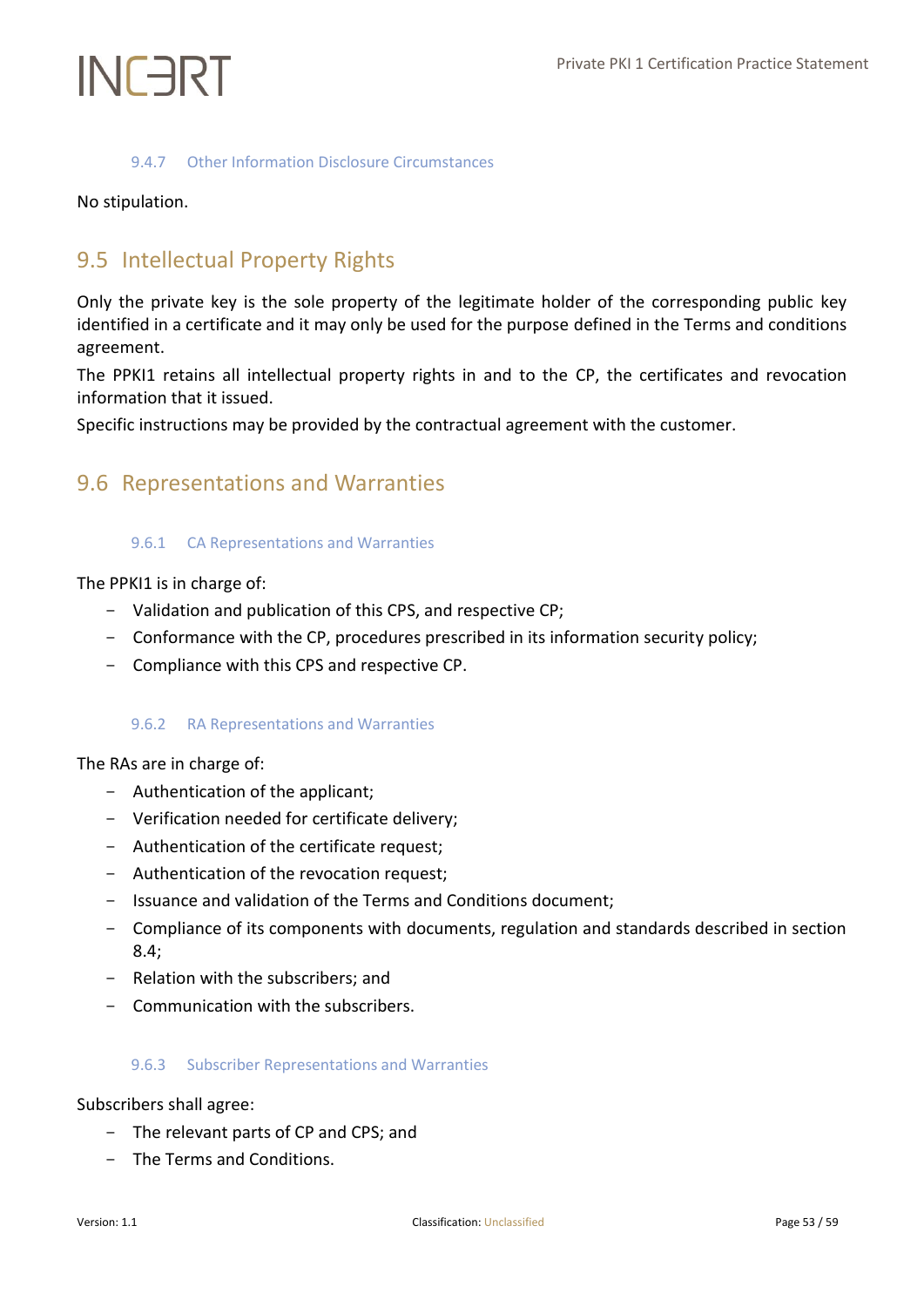The Terms and Conditions shall contain provisions imposing the following obligations and warranties:

- Accuracy of Information An obligation and warranty to provide accurate and complete information at all times to the CA, both in the certificate request and as otherwise requested by the CA in connection with the issuance of the certificate(s) to be supplied by the CA;
- **Protection of Private Key** An obligation and warranty by the Applicant to take all reasonable measures to maintain sole control of, keep confidential, and properly protect at all times the Private Key that corresponds to the Public Key to be included in the requested Certificate(s) (and any associated activation data or device, e.g. password or token);
- **Acceptance of Certificate** An obligation and warranty that the Subscriber will review and verify the Certificate contents for accuracy;
- Use of Certificate An obligation and warranty to use the Certificate solely in compliance with all applicable laws and solely in accordance with the Subscriber or Terms and Conditions;
- **Reporting and Revocation** An obligation and warranty to promptly cease using a Certificate and its associated Private Key, and promptly request the CA to revoke the Certificate, in the event that:
	- o Any information in the Certificate is, or becomes, incorrect or inaccurate, or
	- o There is any actual or suspected misuse or compromise of the Subscriber's Private Key associated with the public key included in the Certificate;
- **Termination of Use of Certificate** An obligation and warranty to promptly cease all use of the Private Key corresponding to the Public Key included in the Certificate upon revocation of that Certificate for reasons of Key Compromise;
- **Responsiveness** An obligation to respond to the CA's instructions concerning Key Compromise or Certificate misuse within a specified time period; and
- **Acknowledgment and Acceptance** An acknowledgment and acceptance that the CA is entitled to revoke the certificate immediately if the Applicant were to violate the terms of the Subscriber or Terms of Use Agreement or if the CA discovers that the Certificate is being used to enable criminal activities such as phishing attacks, fraud, or the distribution of malware.

# <span id="page-53-0"></span>9.6.4 Relying Party Representations and Warranties

Relying Parties using certificates from any CAs governed by the associated CP shall:

- Verify and adhere to by the usage for which the certificate has been issued;
- Verify the revocation status of the certificate; and
- <span id="page-53-1"></span>- Verify and adhere by obligations defined in the associated CP and in the Relying Party agreement.

## 9.6.5 Representations and Warranties of other Participants

No stipulation.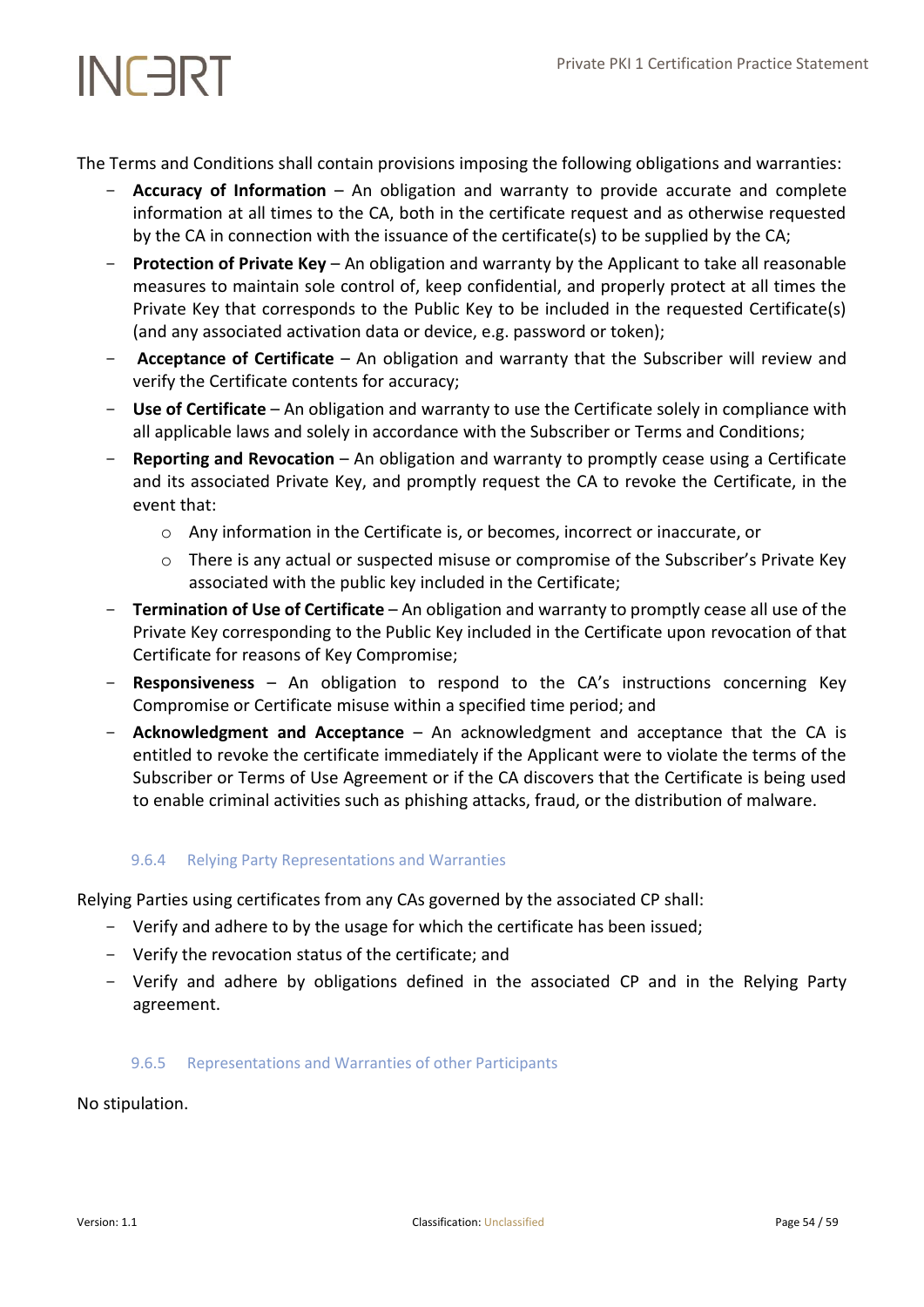# <span id="page-54-0"></span>9.7 Disclaimers of Warranties

Instructions may be described in the contractual agreement with the customer.

# <span id="page-54-1"></span>9.8 Limitations of Liability

INCERT shall be liable for damage caused intentionally or negligently to any natural or legal person due to a failure to comply with the obligations under the regulation and standards described in section 8.4.

# <span id="page-54-2"></span>9.9 Indemnities

<span id="page-54-3"></span>Instructions may be described in the contractual agreement with the customer.

# 9.10Term and Termination

This section includes the time period in which this CPS or a related CP remains in force and the circumstances under which the document, portions of the document, or its applicability to a particular participant can be terminated.

## <span id="page-54-4"></span>9.10.1 Term

<span id="page-54-5"></span>This CPS becomes effective from the date of creation of the Root CA and continues until terminated as provided in section 9.10.2.

## 9.10.2 Termination

<span id="page-54-6"></span>Termination of this CPS will be upon publication of a newer version or a replacement document, or upon termination of CA operations. In any case it will be communicated by the PPKI1, on the repository.

## 9.10.3 Effect of Termination and Survival

<span id="page-54-7"></span>End of validity of the present CP ends all the obligation and liability for the PPKI1.

# 9.11Individual Notices and Communications with Participants

Individual notices and communication shall be performed via email except as otherwise set forth in the applicable agreement.

All notices and other communications which may or are required to be given, served or sent pursuant to the CPS shall be in writing and shall be sent, except provided explicitly in the CPS, either by (i) registered mail, return receipt requested, postage prepaid, (ii) an internationally recognized "overnight" or express courier service, (iii) hand delivery (iv) facsimile transmission, deemed received upon actual delivery or completed facsimile, or (v) an advanced electronic signature based on a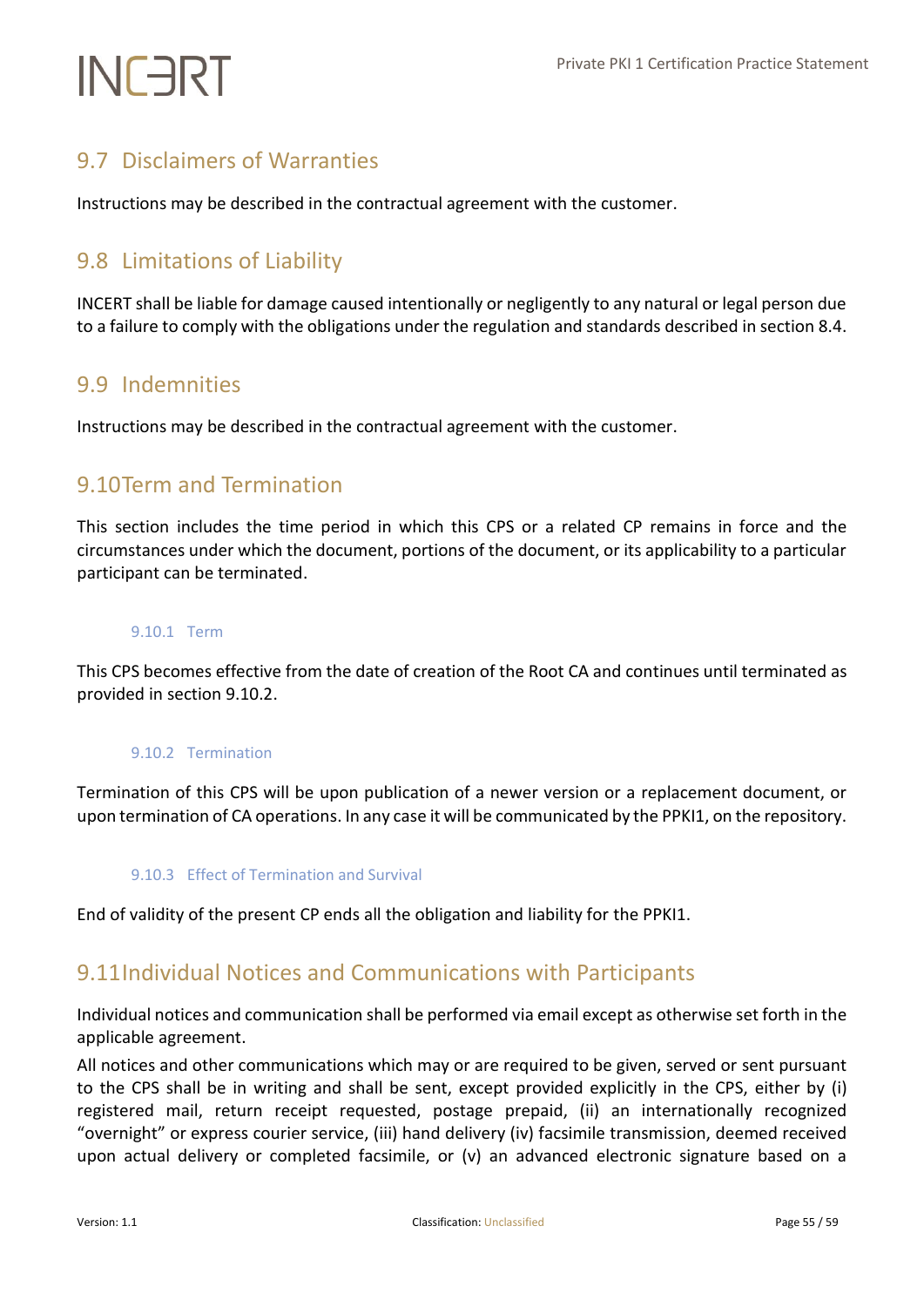Certificate and a (secure) signature creation device ((S)SCD) and be addressed to INCERT using the contact details provided in chapter 1.5.1 from the present document.

# <span id="page-55-0"></span>9.12Amendments

INCERT is the responsible authority for reviewing and approving changes to this CP. Written and signed comments on proposed changes must be directed to the Security and operations team manager as described in section 1.5.2. Decisions about proposed changes are at the sole discretion of INCERT.

# <span id="page-55-1"></span>9.12.1 Procedure for Amendment

INCERT shall review this CPS at least once per year. Errors, updates, or suggested changes to this CPS shall be communicated to the PKI participants and subscribers. Such communication shall include a description of the change, a change justification, and contact information for the person requesting the change.

# <span id="page-55-2"></span>9.12.2 Notification Mechanism and Period

This CPS and any subsequent changes shall be made available to the PKI Participants within one week of approval. INCERT reserves the right to amend this CPS without notification for amendments that are not material, including without limitation corrections of typographical errors, changes to URL's, and changes to contact information. All the PKI Participants and other parties designated by INCERT shall provide their comments to INCERT in accordance with INCERT rules.

# <span id="page-55-3"></span>9.12.3 Circumstances Under Which OID Must be Changed

The policy OID shall only change if the change in the CP results in a material change to the trust by the relying parties, as determined by INCERT, in its sole discretion or if a new version of this CPS is provided.

# <span id="page-55-4"></span>9.13Dispute Resolution Provisions

PKI participants' agreements shall contain a conflict resolution clause to the extent permitted by applicable law.

The complaint management procedure details the procedure to follow for any dispute resolution associated with the present CPS.

# <span id="page-55-5"></span>9.14Governing Law

The Laws of Grand-Duchy of Luxembourg governs the CP/CPS, according to all relevant European Directive that could apply.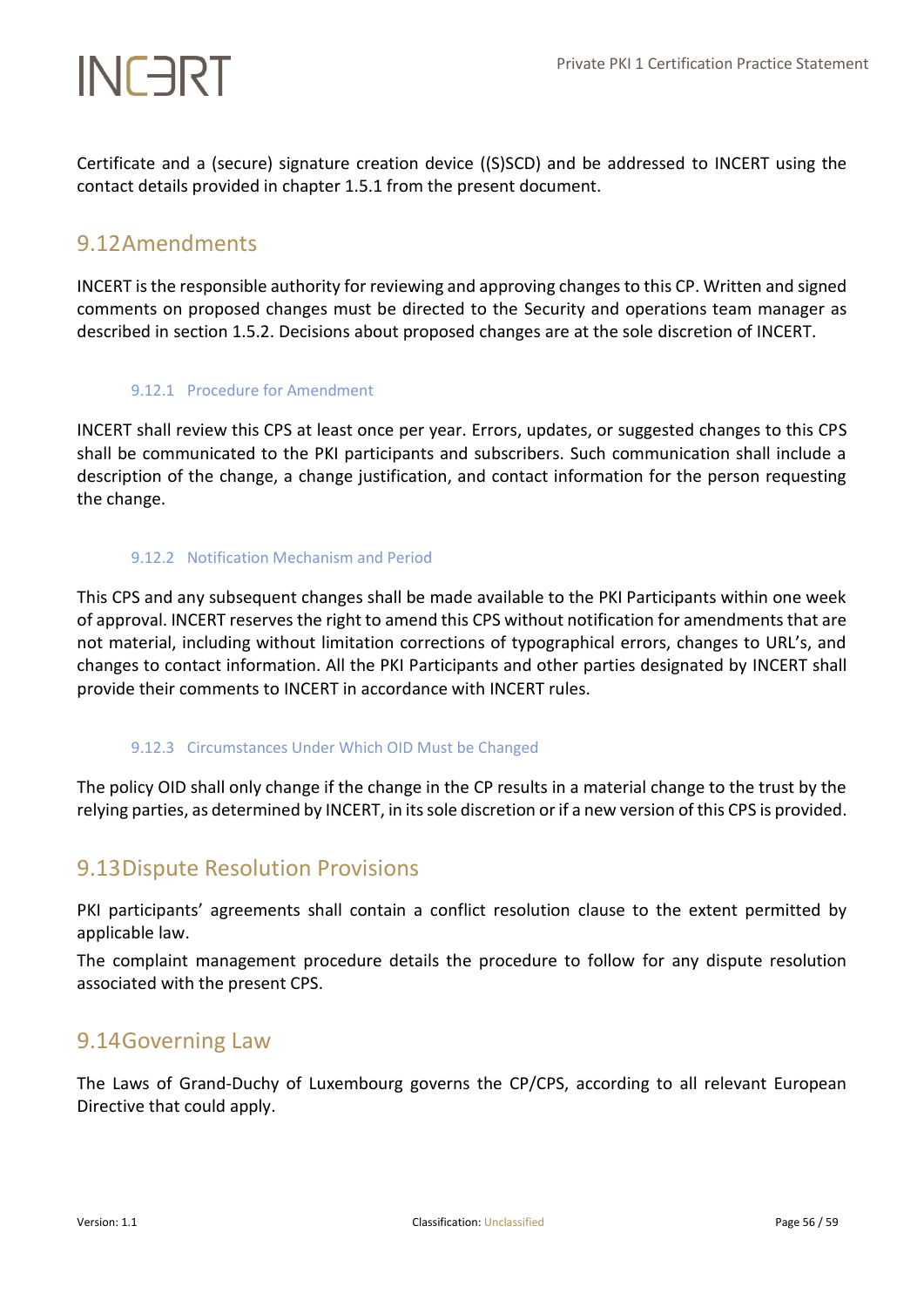# <span id="page-56-0"></span>9.15Compliance with Applicable Law

The CP/CPS is subject to the applicable Laws of Grand-Duchy of Luxembourg.

# <span id="page-56-1"></span>9.16Miscellaneous Provisions

This section contains miscellaneous provisions, sometimes called "boilerplate provisions" in contracts. The clauses covered in this subcomponent may appear in a CP, CPS, or agreements.

<span id="page-56-2"></span>INCERT acting as trust service operator, this CPS, the relevant CP, the Terms and conditions and any other relevant documents are in charge of the CA which is, in a real case, the customer.

# 9.16.1 Entire Agreement

The PPKI1 shall contractually obligate every RA involved in Certificate issuance to comply with this CP and applicable policies. The PPKI1 will also require parties using its products and services, such as Subscribers and Relying Parties, to accept agreements. No third party may rely on or bring action to enforce any such agreement.

# <span id="page-56-3"></span>9.16.2 Assignment

<span id="page-56-4"></span>Except where specified by other contracts, no party may assign or delegate this CPS or any of its rights or duties under the associated CP, without the prior written consent of INCERT.

# 9.16.3 Severability

<span id="page-56-5"></span>Should it be determined that one section of this CPS is incorrect or invalid, the other sections of this CPS shall remain in effect until the CPS is updated.

# 9.16.4 Enforcement (Attorneys' Fees and Waiver of Rights)

<span id="page-56-6"></span>No stipulation.

## 9.16.5 Force Majeure

The PPKI1 is not to be held responsible for any delay or failure in performance of its obligations if such delay or failure is caused by fire, flood, strike, civil, governmental or military authority, acts of terrorism or war, an act of God, or other similar causes beyond its reasonable control, and without the fault or negligence of the delayed or non-performing party or of its subcontractors.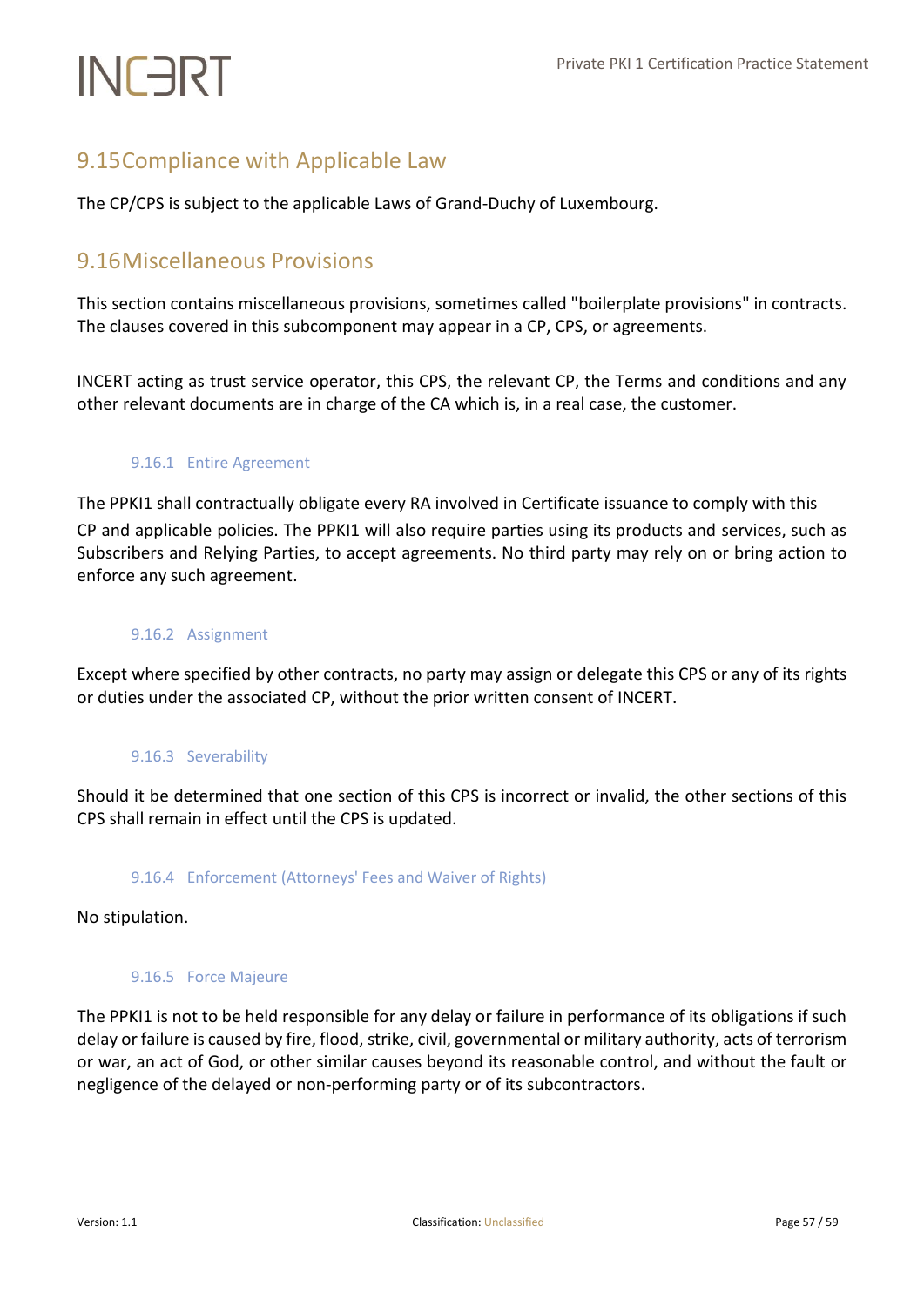# <span id="page-57-1"></span><span id="page-57-0"></span>9.17Other Provisions

# 9.17.1 Organizational

The parts of the PPKI1 concerned with certificate generation and revocation management shall be independent of other organizations for its decisions relating to the establishing, provisioning and maintaining and suspending of services in conformance with the applicable certificate policies; in particular its senior executive, senior staff and staff in trusted roles, shall be free from any commercial, financial and other pressures which might adversely influence trust in the services it provides.

<span id="page-57-2"></span>Detailed instructions may be described in the "Code of Ethics" document.

## 9.17.2 Additional testing

The PPKI1 should provide the capability to allow third parties to check and test all the certificates types that the PPKI1 issues.

Any test certificates should clearly indicate that they are for testing purposes by the subject name.

# <span id="page-57-3"></span>**10REFERENCES**

**Document A** – RFC 3647 Internet X.509 Public Key Infrastructure Certificate Policy and Certification Practices Framework, November 2003

**Document B** – RFC 5280 Internet X.509 Public Key Infrastructure Certificate and Certificate Revocation List (CRL) Profile, May 2008

**Document C** – RFC 6960 X.509 Internet Public Key Infrastructure Online Certificate Status Protocol – OCSP, June 2013

**Document D** – eIDAS Regulation (EU) N°910/2014 on electronic identification and trust services for electronic transactions in the internal market

**Document E** – ETSI EN 319 411-1 Electronic Signatures and Infrastructures (ESI); Policy and security requirements for Trust Service Providers issuing certificates; Part1: General requirements V1.1.1, February 2016